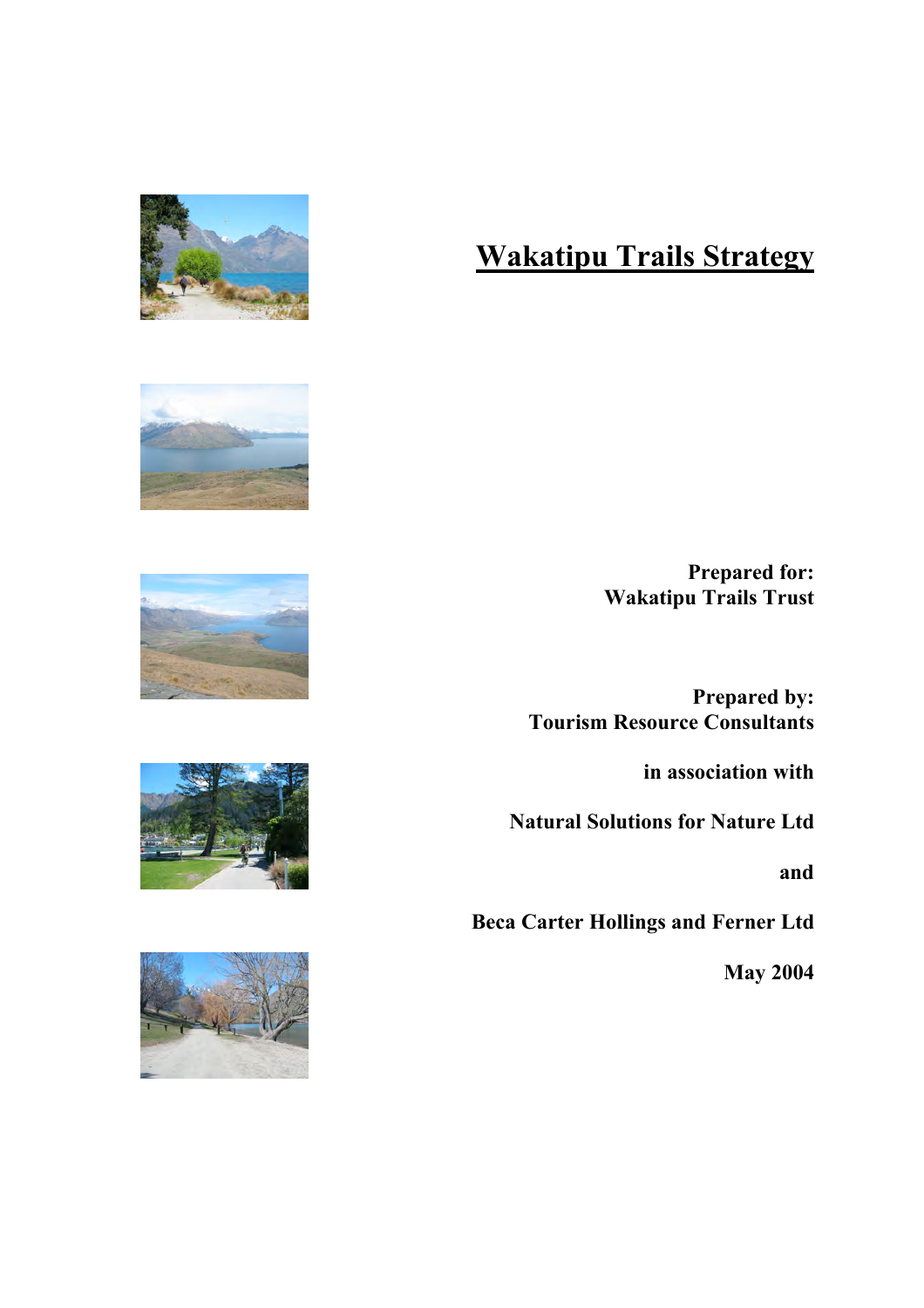|                                                                               | <b>Table of Contents</b>                                                                                                                                                                                         | Page<br>No.          |
|-------------------------------------------------------------------------------|------------------------------------------------------------------------------------------------------------------------------------------------------------------------------------------------------------------|----------------------|
|                                                                               | <b>Executive Summary</b>                                                                                                                                                                                         | 2                    |
| Section 1.                                                                    | Introduction                                                                                                                                                                                                     | $\overline{7}$       |
| <b>Section 2.</b>                                                             | The Current Situation – Where Are We Now?                                                                                                                                                                        | 9                    |
| Section 3.                                                                    | A Vision for the Trails in the Wakatipu Basin                                                                                                                                                                    | 14                   |
| <b>Section 4.</b>                                                             | Strategic Goals                                                                                                                                                                                                  | 15                   |
| Section 5.                                                                    | Priorities and Estimated Development Costs                                                                                                                                                                       | 29                   |
| <b>Section 6A.</b><br><b>Section 6B.</b><br>Section 6C.<br><b>Section 6D.</b> | <b>Implementation Plan - Summary</b><br>Implementation Plan - Arterial Trails for<br>Walking and Cycling<br><b>Implementation Plan - Recreational Trails</b><br>Implementation Plan - Management<br>Implications | 33<br>34<br>35<br>36 |
| Appendix 1.                                                                   | Indicative Standards of the Wakatipu Trails<br><b>Network</b>                                                                                                                                                    | 39                   |
| Appendix 2.<br>Appendix 3.                                                    | Recreational User Requirements for the Rural<br><b>Road Network</b><br><b>Potential Public Access Network</b>                                                                                                    | 42<br>46             |
|                                                                               |                                                                                                                                                                                                                  |                      |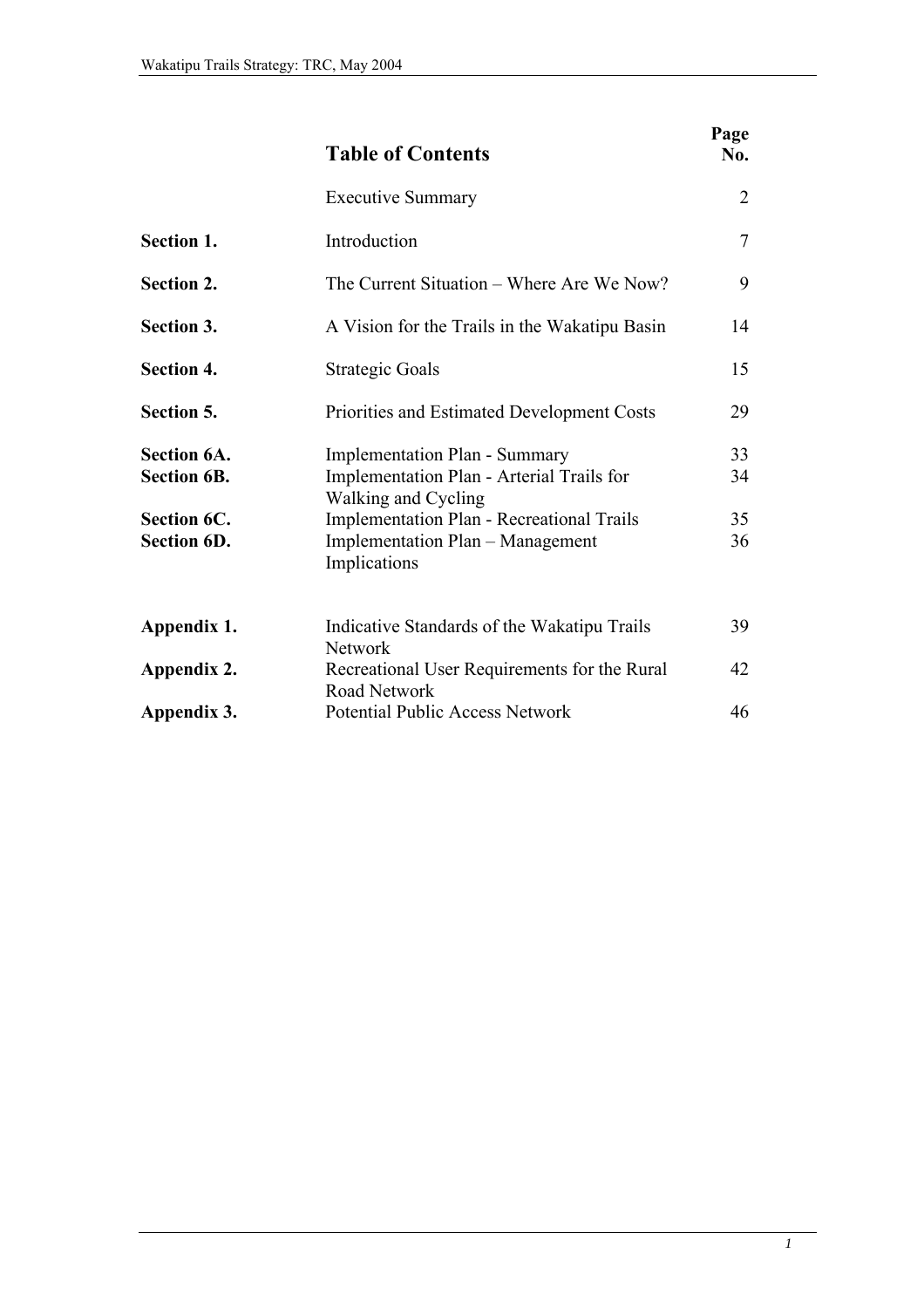| <b>Executive</b><br>Summary | The strategy was prepared to guide development of an integrated<br>network of walking and cycling trails and cycle-ways in the<br>Wakatipu Basin. Preparation of the strategy was initiated by the<br>Wakatipu Trails Trust in association with Transfund and<br>Queenstown Lakes District Council. Funding was provided by<br>Transfund and Council. The Department of Conservation and<br>Otago Regional Council have also been key parties to the<br>strategy.                                                                                                                                                                                                                                                                                                                                                                                                                                                                                              |
|-----------------------------|----------------------------------------------------------------------------------------------------------------------------------------------------------------------------------------------------------------------------------------------------------------------------------------------------------------------------------------------------------------------------------------------------------------------------------------------------------------------------------------------------------------------------------------------------------------------------------------------------------------------------------------------------------------------------------------------------------------------------------------------------------------------------------------------------------------------------------------------------------------------------------------------------------------------------------------------------------------|
| <b>Vision</b>               | The strategy's vision – that of creating a world class trail and<br>cycle network - is entirely appropriate given the scenic<br>splendour, international profile and accessibility of the Wakatipu<br>Basin. At its centre, Queenstown is New Zealand's premier<br>tourist destination. Well known for bungy jumping, rafting,<br>skiing and jet boating, it has the informal status of being this<br>country's 'adventure capital'.                                                                                                                                                                                                                                                                                                                                                                                                                                                                                                                           |
| <b>The Issue</b>            | For all its adventure products, Queenstown is out-classed by<br>other similar destinations when it comes to trails for walking,<br>cycling, mountain biking, horse riding and other non-motorised<br>activities. A period of neglect caused by rapid commercial and<br>residential development has left the Basin with a skeletal<br>framework of tracks and paths. Some are of a very high standard<br>while others appear unloved. Trail management and governance<br>is fragmented and potential synergies between agencies and the<br>community are only just starting to emerge. Linkages between<br>trails are often missing and yet demand for a comprehensive trail<br>network is growing steadily from a healthy tourism industry and<br>a booming local population. The job at hand is therefore about<br>building on what exists and balancing the needs for safe<br>pedestrian access and cycle ways, safe rural roads and<br>recreational trails. |
| Goals                       | The strategy concludes that a world class network of trails can be<br>achieved by taking the following actions:                                                                                                                                                                                                                                                                                                                                                                                                                                                                                                                                                                                                                                                                                                                                                                                                                                                |
|                             | Undertake a $5 - 8$ year intensive programme of trail upgrades<br>٠<br>and development. Trails should be linked through their<br>community purpose, interesting features and associated<br>standards. Creating a premium trail between Arrowtown and<br>Queenstown could become a flagship project;                                                                                                                                                                                                                                                                                                                                                                                                                                                                                                                                                                                                                                                            |
|                             | Establish effective governance that integrates the community,<br>tourism industry and statutory land management agencies;                                                                                                                                                                                                                                                                                                                                                                                                                                                                                                                                                                                                                                                                                                                                                                                                                                      |
|                             | Coordinate marketing and information of the Wakatipu Trails<br>Network;                                                                                                                                                                                                                                                                                                                                                                                                                                                                                                                                                                                                                                                                                                                                                                                                                                                                                        |
|                             | Engage active community participation in trail development,<br>advocacy and projects that add value to the network; and                                                                                                                                                                                                                                                                                                                                                                                                                                                                                                                                                                                                                                                                                                                                                                                                                                        |
|                             | Broaden the funding base for developing and maintaining an                                                                                                                                                                                                                                                                                                                                                                                                                                                                                                                                                                                                                                                                                                                                                                                                                                                                                                     |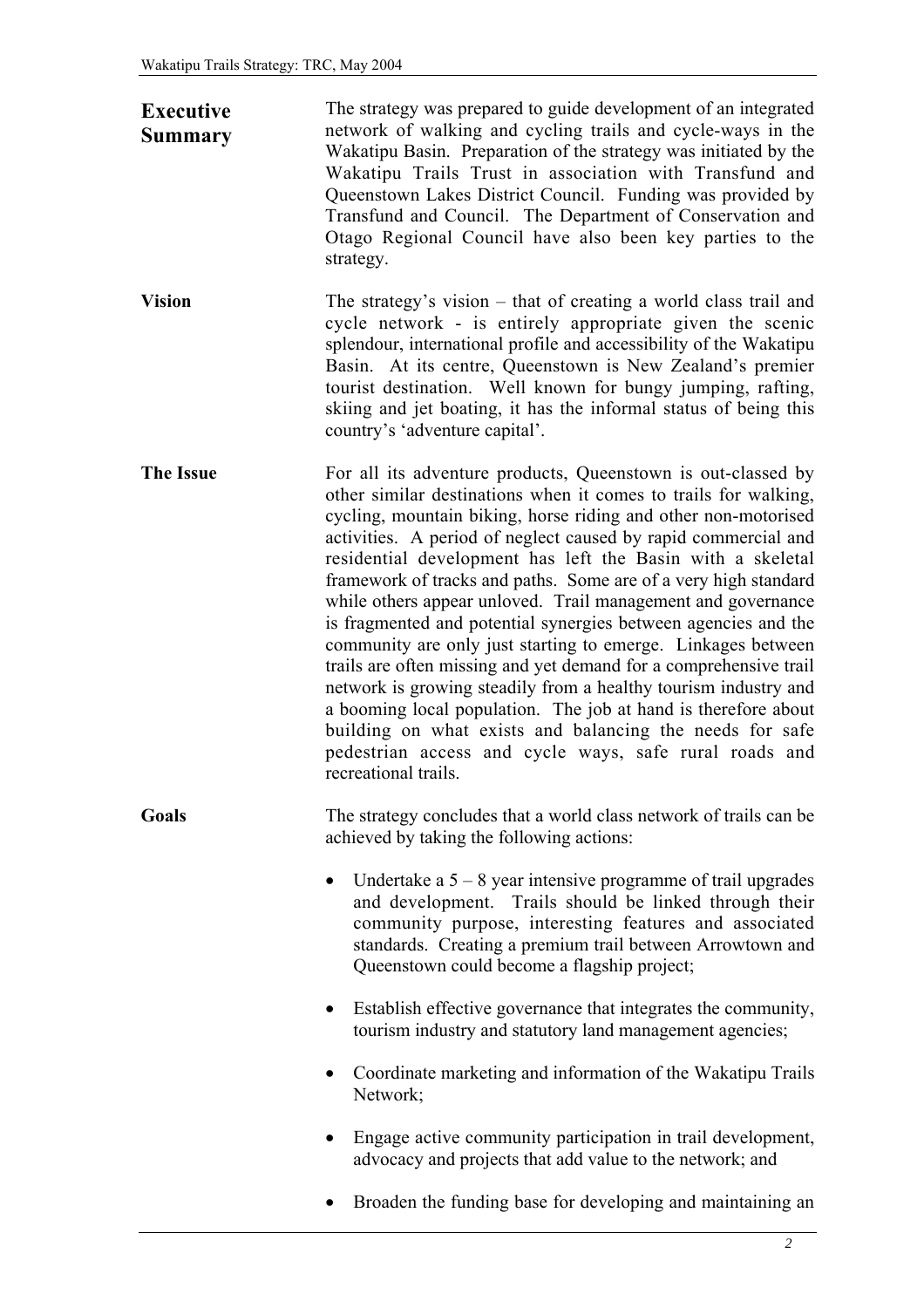#### integrated trail network.

|                   | The strategy recommends the signing of a joint Memorandum of<br>Understanding between the Wakatipu Trails Trust, Queenstown<br>Lakes District Council, Department of Conservation and Otago<br>Regional Council. These are the key players who can make this<br>strategy a reality. In partnership with the tourism industry and<br>local communities of the Wakatipu Basin, they have the potential<br>to build on all the good work achieved to date and turn the<br>existing track systems into an integrated network admired by<br>other districts.                                                                                                                                                                                                            |
|-------------------|--------------------------------------------------------------------------------------------------------------------------------------------------------------------------------------------------------------------------------------------------------------------------------------------------------------------------------------------------------------------------------------------------------------------------------------------------------------------------------------------------------------------------------------------------------------------------------------------------------------------------------------------------------------------------------------------------------------------------------------------------------------------|
| <b>Outputs</b>    | Over the next $5 - 8$ years, the outcomes of this strategy would<br>include:                                                                                                                                                                                                                                                                                                                                                                                                                                                                                                                                                                                                                                                                                       |
|                   | Completion of the Town Link Track between Fernhill and<br>Queenstown;<br>Construction of a premier walking and cycling trail linking<br>$\bullet$<br>Queenstown to Arrowtown via Lake Hayes;<br>Extending the Sunshine Bay track to Bob's Cove and from<br>$\bullet$<br>Kelvin Peninsula to Wye Creek,<br>Creating a safe trail for walking and cycling between<br>Queenstown and Arthur's Point;<br>Establishment of mountain bike parks at Bob's Peak/Ben<br>$\bullet$<br>Lomond Recreation Reserve and the Seven Mile;<br>Improvements to rural roads to accommodate horse riding<br>and road cycling;<br>Launch of a website and definitive guide for the Wakatipu<br>$\bullet$<br>Trails Network;<br>New trail signs, publications and information on trails. |
|                   | While recreational trails already exist, albeit to various standards,<br>there is a distinct lack of safe pedestrian access and cycle ways.<br>The situation will exacerbate if positive action is not taken. In<br>the space of 20 years there could be twice as many people living<br>in the Basin as there is now. While this raises concerns for<br>essential infrastructure such as water and sewerage, it also raises<br>issues relevant to the recreation needs of a healthy, growing<br>community and visitor industry.                                                                                                                                                                                                                                    |
| <b>Priorities</b> | The strategy recommends that the main priority be given to<br>establishing Arterial Trails that link towns and residential areas<br>together throughout the Wakatipu Basin. These will provide the<br>core pedestrian and cycling links in the Basin. Within residential<br>areas, Council will also undertake ongoing improvements for<br>utility walking and cycling to enable ease of access to local                                                                                                                                                                                                                                                                                                                                                           |
|                   | parks, shops, schools and other local amenities.<br>The development of Arterial Trails will be led by Queenstown<br>Lakes District Council, working in association with the<br>Wakatipu Trails Trust, Otago Regional Council and Department<br>The priorities and estimated level of<br>of Conservation.<br>investment required for the development of Arterial Trails over                                                                                                                                                                                                                                                                                                                                                                                        |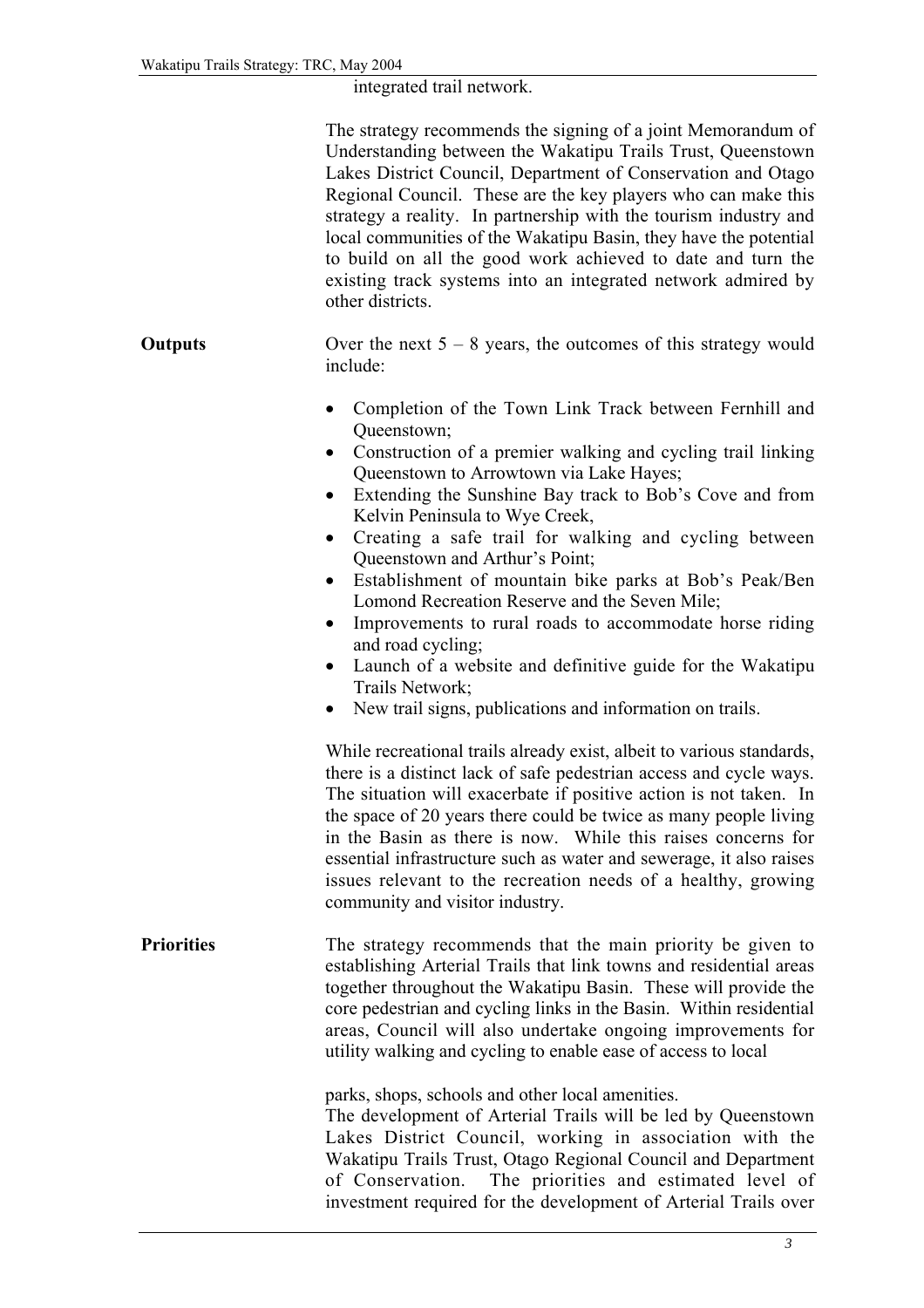the next  $5 - 8$  years include:

*2004 - 2005*

- Completion of the Town Link Track between Fernhill and Queenstown (\$300,000);
- Sealing the Queenstown Gardens Peninsula Trail to link with Park Street (\$50 - \$80,000);
- Upgrade of the Frankton Walkway (\$200,000);
- Upgrade of the Old Shotover Bridge  $(\$500,000+)$  including construction of Arterial Trails linking the bridge to Quail Rise and Lake Hayes Estates;
- Planning for the Queenstown-Arthur's Point Trail (internal QLDC cost);
- Planning for the Oueenstown-Arrowtown Trail (internal QLDC cost);
- Engineering assessment of rural or urban roads in need of cycle lanes (QLDC, Imtech and WTT).

*2005 – 2006*

- Construction of the Queenstown-Arthur's Point Trail  $($700,000)$ ;
- Planning continues on the Queenstown-Arthur's Point Trail;
- Upgrade and widening of the Kelvin Peninsula Trail (\$300,000);
- Planning for a trail upgrade between Queenstown and Sunshine Bay and between Sunshine Bay and Bob's Cove;
- Construction of the Kelvin Peninsula to Wye Creek Trail (partially funded by reserve contribution);

*2006 – 2007*

- Construction of the Queenstown-Arrowtown Trail commences (\$2 million over 4 years);
- Trail upgrade between Queenstown and Sunshine Bay (\$150,000).

*2007 – 2008*

- Queenstown Arrowtown Trail construction continues;
- Sunshine Bay to Bob's Cove construction commences (\$1) million over 3 years).

*2008 – 2009*

- Queenstown Arrowtown Trail construction continues;
- Sunshine Bay to Bob's Cove construction continues.

#### *2009 – 2010*

- Queenstown Arrowtown Trail construction completed;
- Sunshine Bay to Bob's Cove construction completed.

The next order of priority involves Recreational Trails. While many of these already exist, further improvements are required for signs, information and linkages that will provide more round trips for walking, running, horse riding and mountain biking.

 $T_{\rm eff}$  Trails Trust will facilitate these projects, in the se projects, in the se projects, in the set projects, in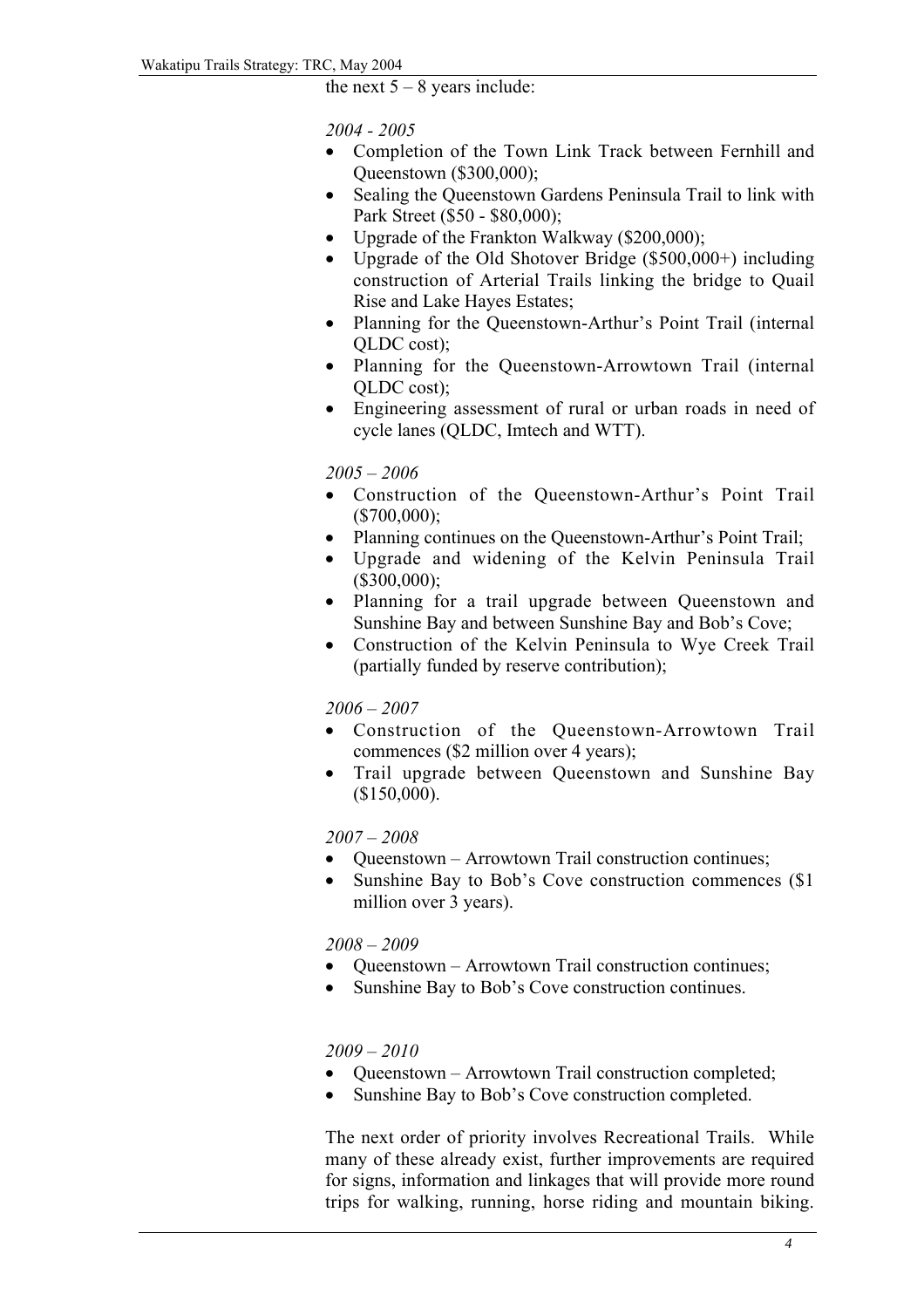The Wakatipu Trails Trust will facilitate these projects, in association with Council, landowners and developers, tourism operators, community groups, Department of Conservation and Otago Regional Council. The priorities include:

*2004 – 2005*

- Appointment of a Wakatipu Trails Officer and establishment of an operational base for the Wakatipu Trails Trust (\$77,000-\$100,000 as an approximate annual budget for an initial 3 year period);
- Official recognition and establishment of mountain bike trails on Bob's Peak (below Skyline Gondola) (\$20,000);
- Official recognition and establishment of mountain bike trails at the Seven Mile (\$10,000);
- Completion of a common system for directional signs on the Wakatipu Trails Network;
- Planning for the Lake Hayes trail (western shore);
- Planning for a sub-alpine rural walking route between Skippers Road and Arrowtown via Coronet Peak (key role for the Wakatipu Trails Officer);
- Investigation into trail linkages between Lake Johnson, Shotover River and Arthur's Point (subject to the goodwill and cooperation of Queenstown Hill Station). Key role for the Wakatipu Trails Officer;
- Planning for an integrated Wakatipu Trails brochure commences (Wakatipu Trails Officer to lead).

#### *2005 – 2006*

- Planning on trail linkages from 2004/05 continues;
- Investigation into a trail linking the historic Kawarau 'Bungy Bridge' to Gibbston Valley wineries commences (internal costs for Wakatipu Trails Trust, AJ Hacket Bungy and Gibbston community);
- Wakatipu Trails brochure printed (\$10,000).

#### *2006 – 2007*

- Trail linkages for Lake Johnson Arthur's Point and Boyd's Road – Chard Farm completed (\$10,000);
- Lake Hayes (western shore) trail construction (\$100,000);
- Bungy Bridge to Gibbston wineries trail planning completed.

#### *2007 – 2008*

- Construction of the Bungy Bridge to Gibbston wineries trail commences (\$100,000).
- Investigation into trail linkages between Boyds Road and Chard Farm, true right of the Kawarau River (subject to landowners cooperation and legal access provisions). Wakatipu Trails Officer to facilitate.

The District's rural road network is also related to this strategy. Over the next  $5 - 10$  years, rural road upgrades need to include provision for road cycling, horse riding and people walking their dogs. This should include formation and maintenance of

shoulders, bridal paths and possibly marked lanes. An analysis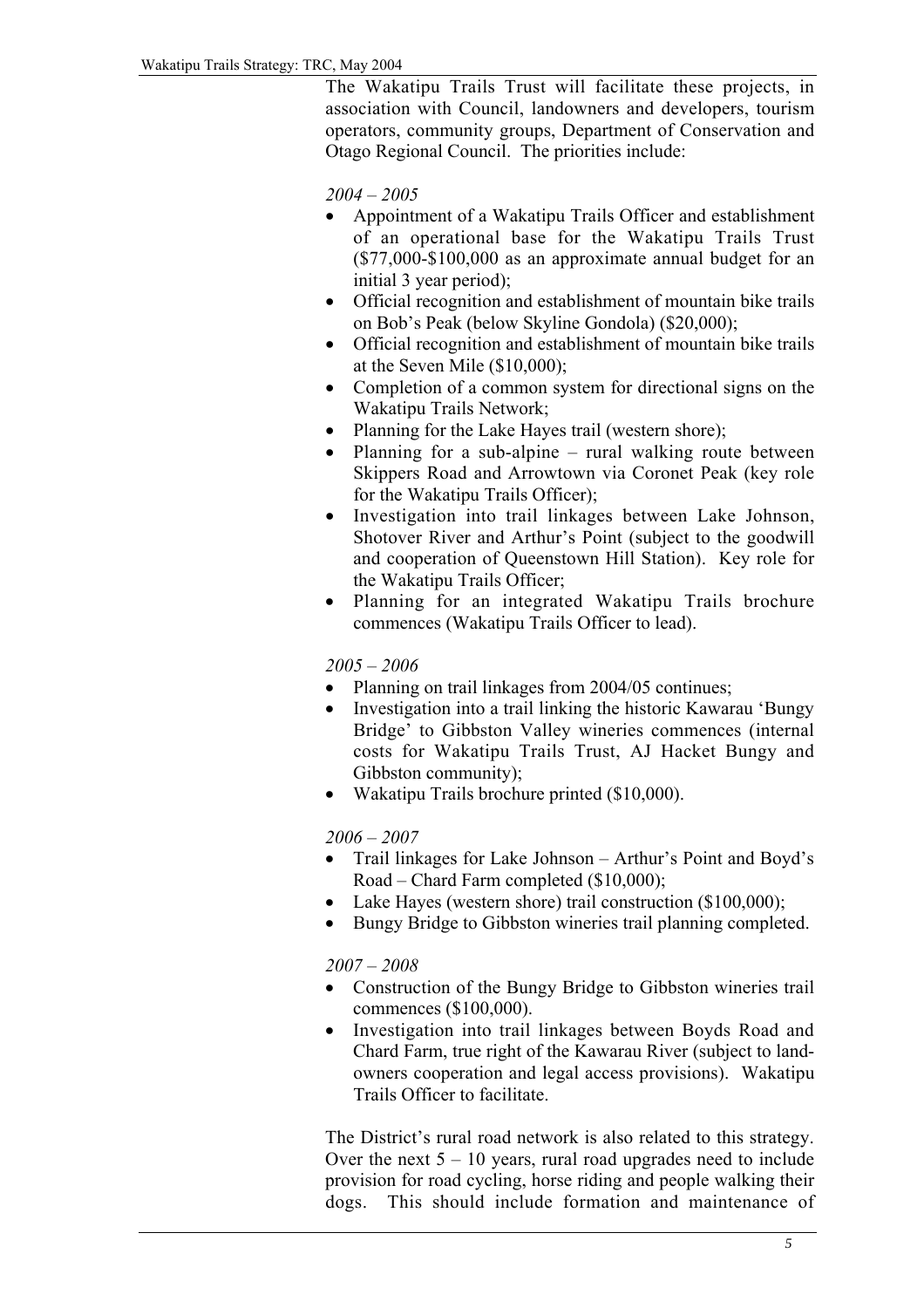shoulders, bridal paths and possibly marked lanes. An analysis of the rural road network and recreational requirements is provided in Appendix 2.

Leadership By 2010, most of the major trail developments should be in place or the opportunities will be lost. Funding this development is sustainable if spread across a variety of sources including general rates, central government grants and allocations such as provided by Transfund, community grants, donations, bequests and sponsorship. There is strong community support for this strategy to be implemented.

> At the forefront, the Wakatipu Trails Trust will lead and facilitate the implementation of this strategy and play a key role in trail development over the next  $5 - 8$  years. It will do this in partnership primarily with Queenstown Lakes District Council and also with the support and cooperation of Transfund, the Department of Conservation and Otago Regional Council. The Trust will form a 'Friends of Wakatipu Trails' to garner community support and to form a platform for ongoing association with trail developments. At the end of the trail development phase, the Trust's role may change, depending on progress.

How to use this strategy The strategy is divided into three main parts. The first provides an overview of the current situation and the need for an integrated trail network (Sections  $1 - 2$ ). The second part puts forward the vision and goals. The actions required to achieve the vision are described under each goal (Sections  $3 - 4$ ). That section is followed by a summary of the priorities and estimated development costs (Section 5). An implementation plan completes the strategy (Sections 6).

> As support material, Appendix 1 provides a summary of the standards that should apply to each trail. Full descriptions of each trail standard is found in the New Zealand Standard for Walking and Tramping Tracks. Appendix 2 provides an analysis of rural roads for horse riding, cycling and walking. Appendix 3 contains a map showing the potential legal public access network in the Wakatipu Basin.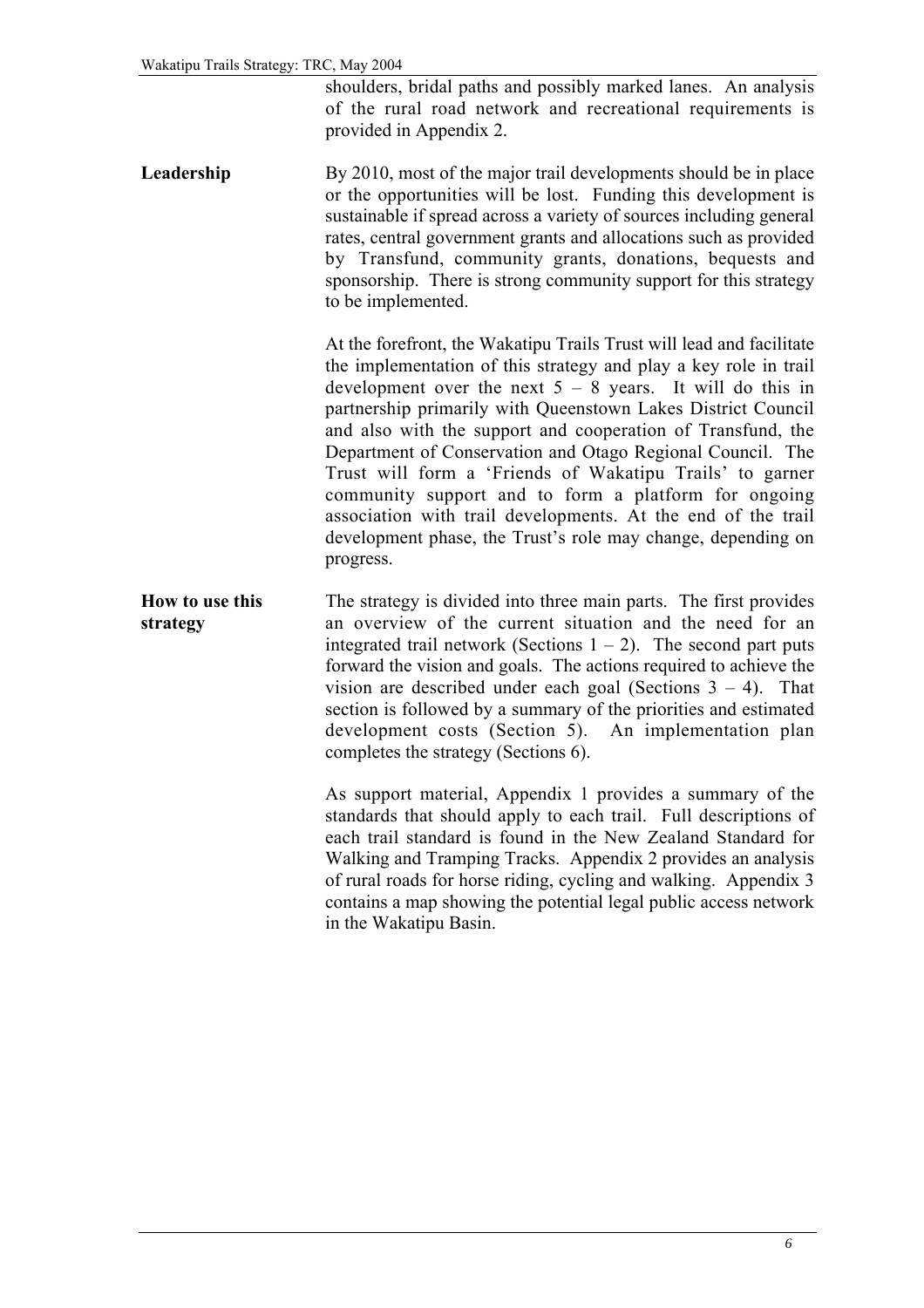#### Section 1. Introduction

#### Background



*Wakatipu trails are located in some of the most stunning alpine scenery in New Zealand*

Scope and purpose of the Wakatipu Trails Strategy

#### What are the benefits?



*Wide sealed paths cater for bikes and pedestrians*

Walking, hiking, cycling, mountain biking and horse riding are popular activities for visitors and local residents in the Wakatipu Basin. Surrounded by nearby lakes, mountains and rivers, the Basin is unmatched in New Zealand for accessible alpine recreation and adventure. Despite this, the Basin is behind many comparable destinations by not having an integrated network of trails.

This issue was recognised by senior staff of Queenstown Lakes District Council and Department of Conservation in 2001. It subsequently became the focus for the Wakatipu Trails Trust. Established in 2002, the Trust's main aim is to ensure a world class network of trails is established in the Wakatipu Basin. One of the first tasks of the Trust is to prepare a strategy to guide the development of a trail network.

The purpose of the strategy is to:

- Put forward a vision;
- Identify a trail network;
- Clarify the roles and responsibilities of those involved in establishing the network; and
- Outline how the strategy can be implemented.

The strategy should have a life of at least 10 years, with an intensive period of trail development over the next  $5 - 8$  years. This sort of input is required to keep pace with development and a growing visitor industry. Over the next 20 years the population of the Basin may well double in size and the number of annual visitors could potentially be over 2 million.

The benefits will not appear overnight. It will take at least two years to see the initial difference the strategy makes and from then on the results should accumulate quickly. The long – term benefits are likely to include:

- Enhanced community wellbeing in physical, social and mental health;
- Strengthening of Queenstown's position as New Zealand's premier tourism destination;
- Alternative non-motorised commuter routes;
- Increased economic spin-offs from transport services, guided tours, equipment hire and events.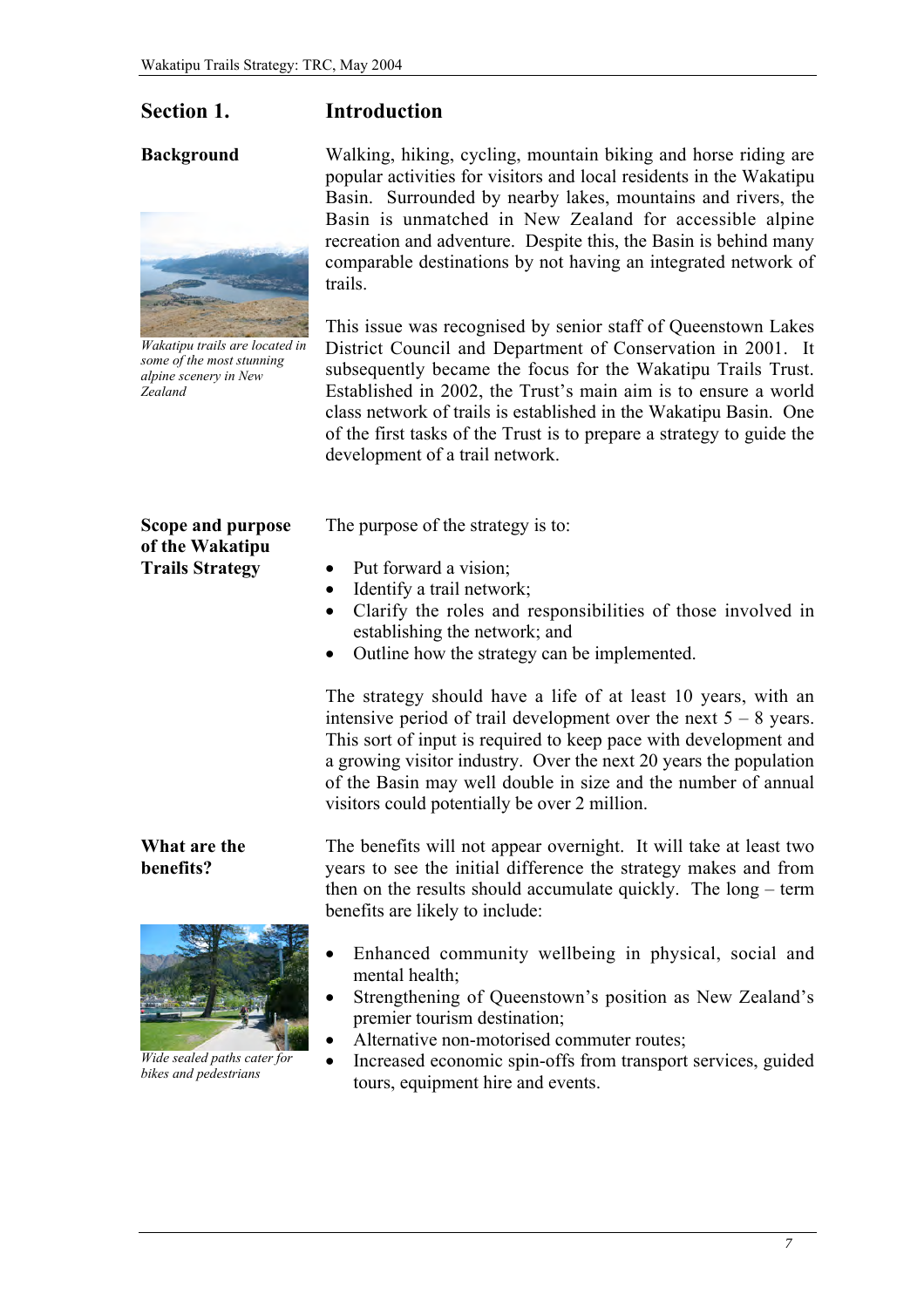| Limitations                       | As a starting point, the strategy is focussed on the lower<br>Wakatipu Basin - bounded by Bob's Cove to the west, Coronet<br>Peak–Arrowtown in the north through to and including the<br>Crown Terrace, east as far as Nevis Bluff and the Gibbston<br>wineries and south as far as Wye Creek. Once it is successfully<br>established the concept could be applied in Wanaka, Glenorchy<br>or Kingston. A map of the proposed trail network is presented<br>on Page 20.                                                                                                                                                                                                                                                                |
|-----------------------------------|----------------------------------------------------------------------------------------------------------------------------------------------------------------------------------------------------------------------------------------------------------------------------------------------------------------------------------------------------------------------------------------------------------------------------------------------------------------------------------------------------------------------------------------------------------------------------------------------------------------------------------------------------------------------------------------------------------------------------------------|
| <b>Methodology</b>                | Preparation of the strategy was managed by the Wakatipu Trails<br>Trust and Queenstown Lakes District Council. Tourism<br>Resource Consultants in association with Natural Solutions for<br>Nature and Beca Carter Hollings and Ferner prepared the<br>strategy. Between September 2003 and February 2004, the<br>process involved:<br>Initial assessment, site visits, mapping and preliminary<br>consultation with resident associations, recreation groups,                                                                                                                                                                                                                                                                         |
|                                   | property developers, individuals, iwi and relevant members<br>of the tourism industry;<br>Preparation of a draft trail network plan;<br>$\bullet$<br>Consultation over the draft network plan;<br>$\bullet$<br>Preparation of the draft strategy document including an<br>$\bullet$<br>implementation plan;<br>Presentation of the draft strategy to Transfund;<br>$\bullet$<br>Ongoing liaison with the Wakatipu Trails Trust, Queenstown<br>$\bullet$<br>Lakes District Council, Imtech Ltd, Department of<br>Conservation and Otago Regional Council;<br>Feedback from key stakeholders on the draft strategy; and<br>$\bullet$<br>Presentation to existing and potential funding partners for an<br>$\bullet$<br>initial reaction. |
|                                   | Consultation highlighted widespread support for the Wakatipu<br>Trails Network, the Trails Strategy and the role of the Wakatipu<br>Trails Trust.                                                                                                                                                                                                                                                                                                                                                                                                                                                                                                                                                                                      |
| <b>Status of this</b><br>document | This in a non-statutory document. Although it has no legal<br>status, it has been prepared with appropriate consultation and<br>input from the community and local, regional and central<br>government agencies. The strategic directions in this document<br>have thus been widely canvassed and appear to have general<br>support. This strategy is to be treated as being consistent with<br>the Part Operative Proposed District Plan relating to pedestrian<br>and vehicle movement within the Wakatipu Basin.                                                                                                                                                                                                                    |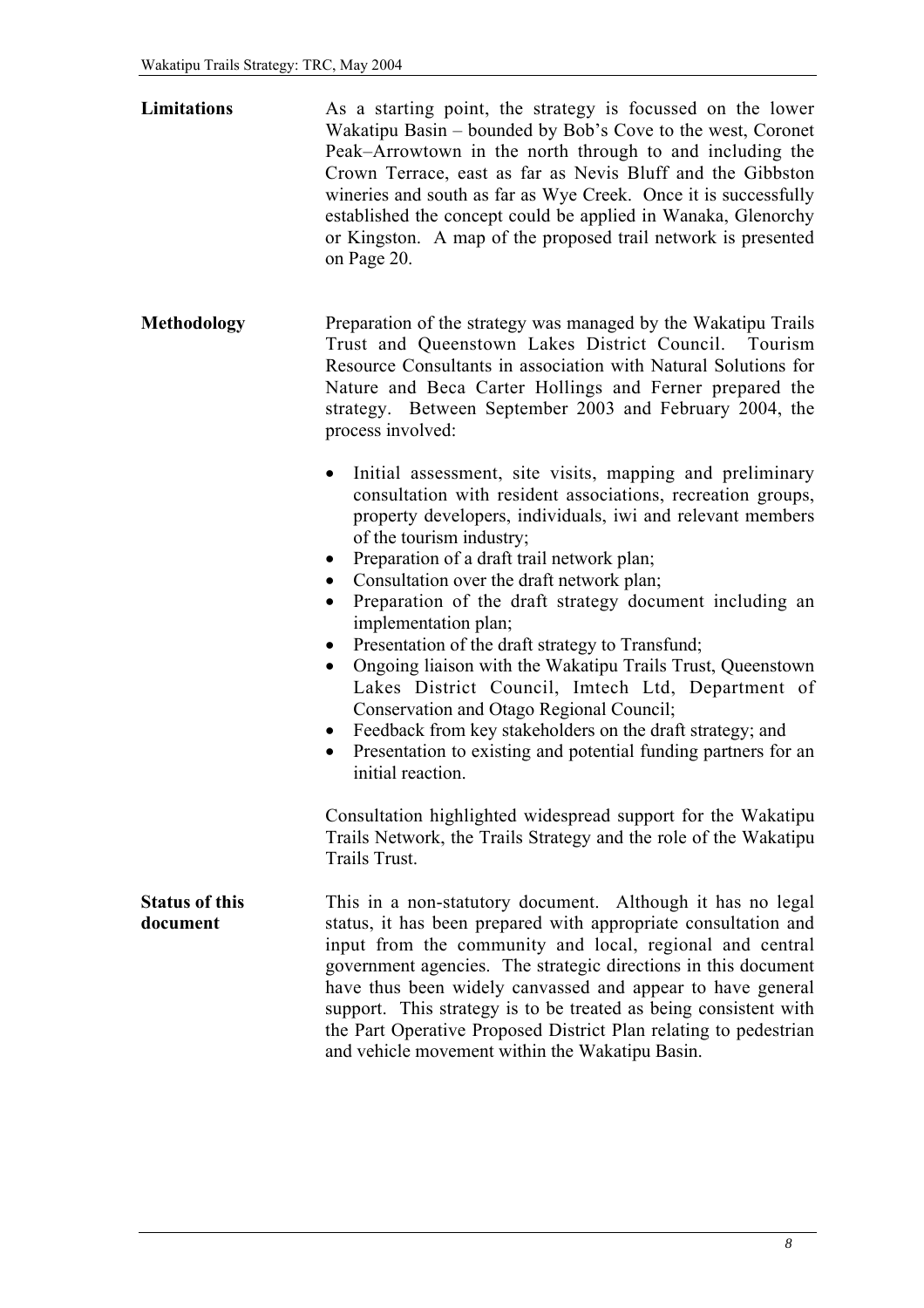| <b>Section 2.</b>                    | The Current Situation – Where Are We Now?                                                                                                                                                                                                                                                                                                                                                                                                                                                              |  |  |  |  |
|--------------------------------------|--------------------------------------------------------------------------------------------------------------------------------------------------------------------------------------------------------------------------------------------------------------------------------------------------------------------------------------------------------------------------------------------------------------------------------------------------------------------------------------------------------|--|--|--|--|
| <b>Global and national</b><br>trends | Walking, hiking, cycling and mountain biking are some of the<br>leading non-motorised outdoor leisure pursuits in the world.<br>Their benefits to mental and physical well being are widely<br>accepted. Worldwide, commercial activity associated with these<br>activities is immense, ranging from equipment sales and gear<br>hire, events, sponsorship and advertising to being the basis of<br>many tourism businesses around the world.                                                          |  |  |  |  |
|                                      | The demand for walking and cycling trails has grown<br>concurrently with the growth in the local population and world<br>tourism. Communities are also driving demand by being more<br>aware of the need for active, healthy lifestyles, alternative non-<br>motorised means of transport and non-competitive leisure<br>pursuits.                                                                                                                                                                     |  |  |  |  |
|                                      | Iconic trail networks have emerged over the last 20–30 years,<br>almost by chance rather than conscious design, yet hold a key<br>place in the visitor industry of each country:                                                                                                                                                                                                                                                                                                                       |  |  |  |  |
|                                      | The Everest and Annapurna trekking circuits in Nepal;<br>The "GR5" from France to Spain;<br>$\bullet$<br>The Apalachian Trail on the east coast, USA;<br>$\bullet$<br>The Tour du Mont Blanc linking France, Italy and<br>$\bullet$<br>Switzerland;<br>The Peak District and Lake District, UK;<br>$\bullet$<br>The West Highland Way in Scotland;<br>$\bullet$<br>Boulder Trails, Colorado, USA;<br>$\bullet$<br>Whistler Trails, Canada; and<br>$\bullet$<br>New Zealand's Great Walks.<br>$\bullet$ |  |  |  |  |
|                                      | These trails are success stories. One of the key ingredients was<br>in linking all the features together into one strong trail brand.                                                                                                                                                                                                                                                                                                                                                                  |  |  |  |  |
|                                      | While most of these examples are of overnight trails, each<br>includes alternatives for day trips and other short excursions.<br>Indeed many people limited by time, fitness or money enjoy<br>walking just a fraction of these trails to say that they set foot on<br>one of the world's great trails.                                                                                                                                                                                                |  |  |  |  |
|                                      | This trend is growing. In the last $5-10$ years, short excursions<br>onto the Milford and Routeburn Tracks and the Tongariro<br>Crossing have driven demand for new transport linkages, guided<br>and non-guided short walks. Similarly, mountain biking has<br>experienced dramatic growth in the last 10–20 years to a point<br>that it is a significant recreational activity.                                                                                                                      |  |  |  |  |

When trail networks have been established and branded as such, the response has been substantial. The Tour du Mont Blanc, Whistler Trails, Annapurna and Everest Treks and New Zealand Great Walks are known trail brands. They are recognised by trail users as being some of the best in the world. The proposed Wakatipu Trails Network has that potential.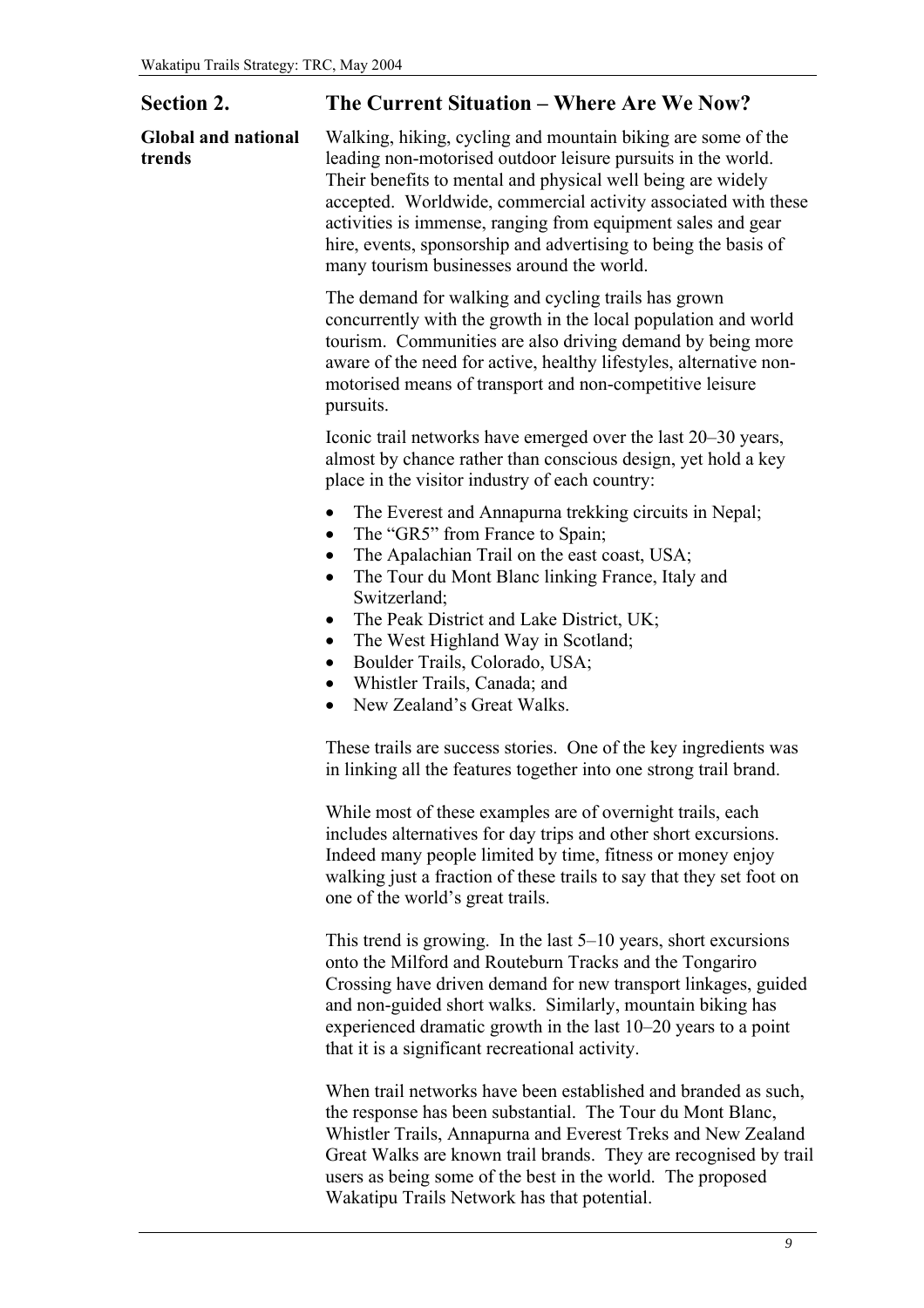#### Involvement of local and central government



*Queenstown Gardens*

Local and central government are expanding their role in fostering healthy communities through active leisure and sport. Walking, running, mountain biking, cycling, horse riding and other non-motorised activities have proven social and economic benefits for communities and the tourism industry.

Over the last decade, Councils and the Department of Conservation have invested heavily in the development and enhancement of tracks and trails for multiple-use activities. Some leading examples include the \$6 million coastal walkway in New Plymouth; the Wellington Harbour foreshore between Aotea Quay and Oriental Bay; the expansion of the Port Hills trail network and integrated management approach between Christchurch City Council, Banks Peninsula District Council, Selwyn District Council, Department of Conservation, Summit Road Society and a variety of local trusts.

Planning for tracks and trails is becoming more strategic, evidenced, for example, by plans prepared for tracks in and around Dunedin City and in the Waitakere Ranges, west of Auckland. The reported benefits of a strategic approach is improved trail standards, better allocation of Council funds and overall visitor satisfaction.

In terms of central government, the Department of Conservation spearheaded a campaign to raise the profile of short walks and easy tramping trips through its 1996 Visitor Strategy and development of the Great Walks brand. This signalled a multimillion dollar investment in walking and easy tramping that has been ongoing since the mid 1990s.

Investment in safer pedestrian access and cycle ways is another nationally significant trend. During 2003-2004, Transfund allocated \$3.8 million for planning and capital works to promote walking and cycling as alternatives to road use. The first of a series of safer cycle ways was constructed in New Plymouth in 2003 and more are planned throughout the country. Seven cycling and walking strategies, including this one, will be prepared during 2003 – 2004 with assistance from Transfund.

Also at a national level, the Acland Report "Walking Access in the New Zealand Outdoors" (2003) has highlighted the need for better coordination between agencies and landowners over access. Greater clarity and certainty over access is required along with possible changes to legislation. The report was commissioned by the Minister of Agriculture and Forestry and is undergoing public scrutiny before its completion.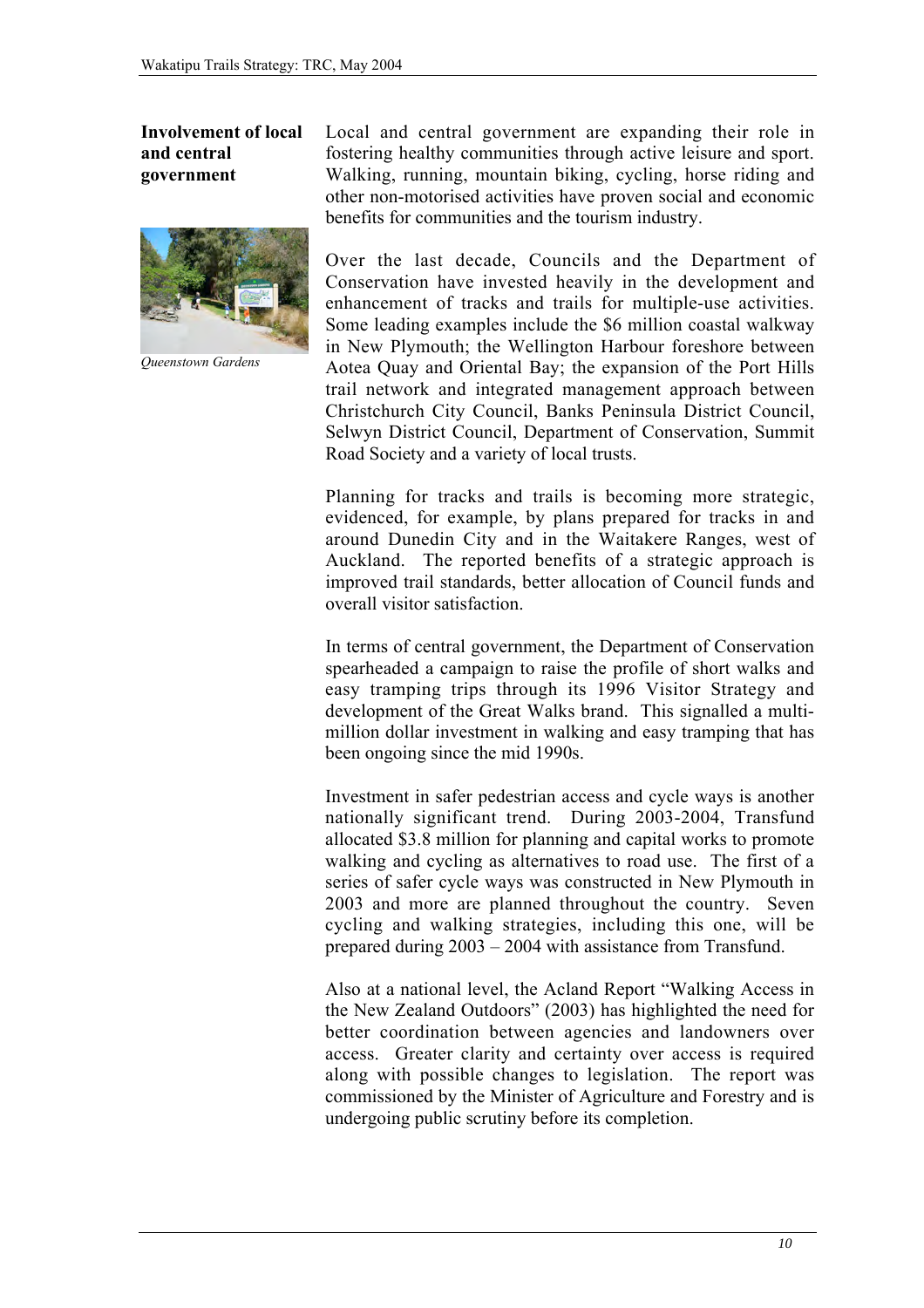Community Trusts Coupled with the efforts of local and central government has been a growing contribution from community groups, trusts, incorporated societies and others. There are now some very successful trusts working in conservation and recreation (eg, the Karori Wildlife Sanctuary and Hump Ridge Track). The boldest initiative is being undertaken by the Te Araroa Trust with formation of a national trail from Cape Reinga to Bluff, to be officially recognised by 2005. This nation-wide trail enters the Wakatipu Basin at Arrowtown and provides a great opportunity for integration with the Wakatipu Trails Network.

> At a local level, the Wakatipu Trails Trust is emerging as a key player in trail development in New Zealand. The Trustees have been instrumental in instigating this strategy, in getting the old Shotover Bridge Restoration Project off the ground and in planning the Town Link Track (Queenstown to Fernhill) and a public access track to the Via Ferrata on Queenstown Hill. The Shotover Bridge project is the crucial link that makes the proposed Queenstown to Arrowtown Trail a viable proposition.

Popularity of nonmotorised leisure The above examples typify the popularity of non-motorised recreation in New Zealand. The 2000 Combined Sport and Physical Activity Surveys (SPARC) note the following rates of participation for New Zealand adults as being:

|                        | % Adults taking part in the<br>last: |           |                     |
|------------------------|--------------------------------------|-----------|---------------------|
|                        | 4 Weeks                              | 12 Months | # in last 12 months |
| Any Walking            | 64%                                  | 72%       | 1,900,000           |
| Tramping               | $4\%$                                | 12%       | 323,000             |
| Recreational Cycling   | 8%                                   | 15%       | 411,000             |
| <b>Mountain Biking</b> | 3%                                   | 6%        | 177,000             |
| Horse Riding           | $2\%$                                | 5%        | 133,400             |

For Otago and Southland, the rates are reported as:

|                        | % Adults taking part in the<br>last: |           |                     |
|------------------------|--------------------------------------|-----------|---------------------|
|                        | 4 Weeks                              | 12 Months | # in last 12 months |
| Any Walking            | 66%                                  | 72%       | 149,000             |
| Tramping               | $4\%$                                | 12%       | 25,100              |
| Recreational Cycling   | 6%                                   | 14%       | 28,400              |
| <b>Mountain Biking</b> | 3%                                   | 8%        | 16,900              |
| Horse Riding           | 2%                                   | $5\%$     | 9,300               |

Illustrated here is the fact that residents in Otago and Southland are indicative of the national average for these activities. Development of a trail network in the Wakatipu is consistent with a regional population keen on walking, cycling, tramping and to a lesser extent, horse riding.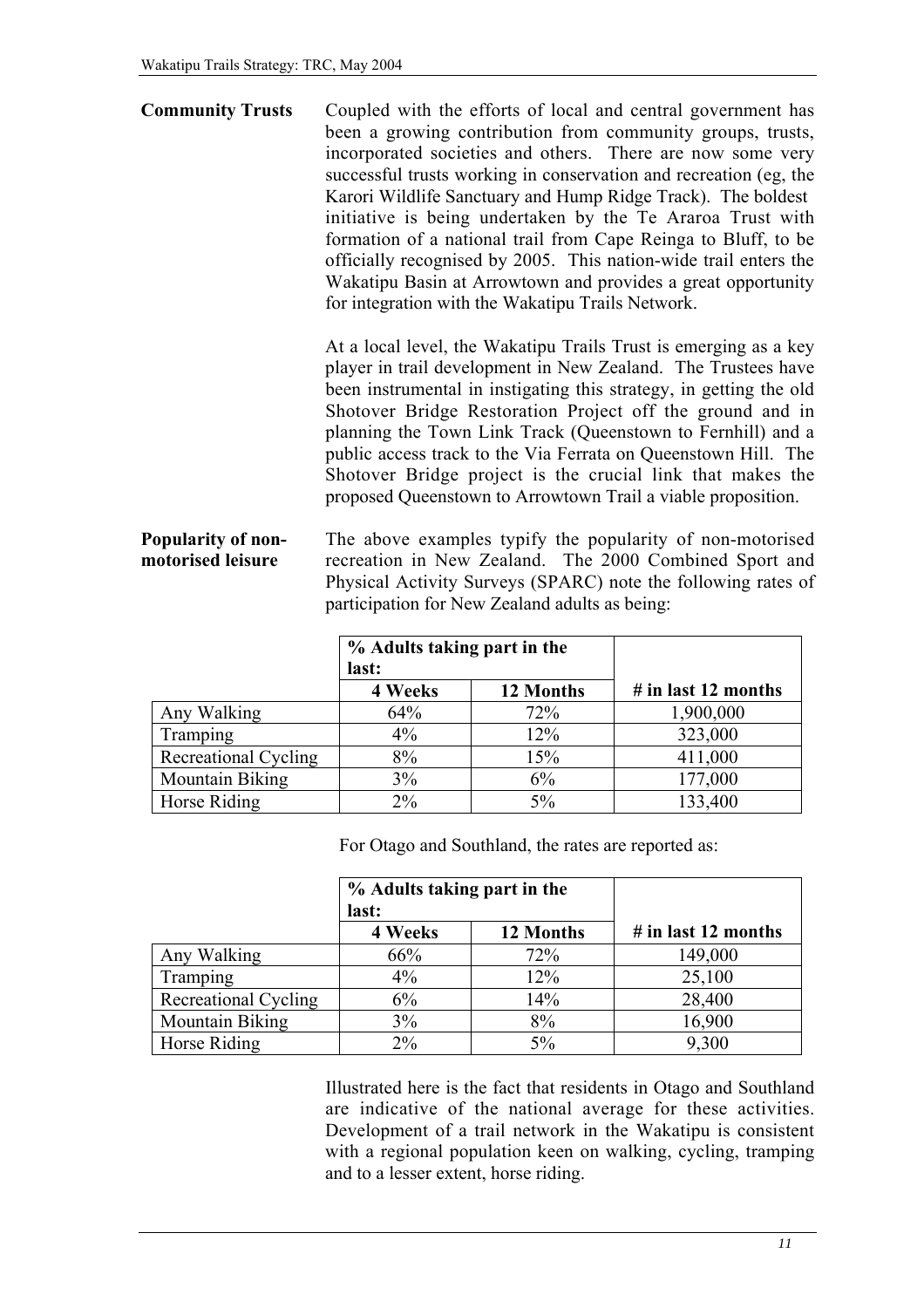In terms of tourism, short walks are one of the most popular activities for both domestic and international visitors. Otago and Southland have an established national and international reputation for day and overnight walks and tramps. These tracks are also the basis for successful tourism businesses, providing local employment and spin-off benefits for accommodation, transport, food and other services:

- Routeburn Track (day and multi-day trips);
- Milford Track (day and multi-day trips);
- Kepler Track (multi-day);
- Hump Ridge Track (multi-day);
- Rakiura Track (multi-day);
- Ulva Island (day excursion, guided);
- The Otago Rail Trail (multi-day or one day);
- Mt Iron Track Wanaka (<2 hours); and
- Rob Roy Glacier Track Matukituki Valley (<1-day trip).

#### The Wakatipu Basin



*Unsafe pedestrian and cycle access beside the road to Arthur's Point*

There is no other location in New Zealand quite like Queenstown and the lower Wakatipu Basin that can offer such a varied alpine terrain within such close proximity for residents and visitors. While Wanaka is similar to some extent, it does not have the configuration of valleys, mountains, gorges and rivers that are found in the Wakatipu Basin.

A framework of recreational trails already exists in the Basin, so this strategy is not starting from scratch. An over-arching issue however is the lack of arterial trails and linkages needed for safe walking, running, cycling, roller-blading and so on. The job at hand is therefore about building on what exists and balancing the needs for safe pedestrian access and cycle ways, safe rural roads and recreational trails.

Overall, the Basin is well positioned to have one of the most exciting and comprehensive trail networks in the country. There is widespread support by residents, the tourism industry, property developers and agencies for this to happen.

#### Trail management



*Queenstown Gardens*

Trails in the Wakatipu Basin are provided and managed by:

- Queenstown Lakes District Council;
- Department of Conservation;
- Otago Regional Council;
- Resident Associations;
- Wakatipu Trails Trust; and
- Leaseholders and landowners.

The 'lions share' of trails in urban and rural areas falls under the administrative responsibility of Council while the Department of Conservation takes responsibility for backcountry trails and those at the western edge of the Strategy's boundary (7 Mile to Bob's Cove). The Otago Regional Council plays a facilitative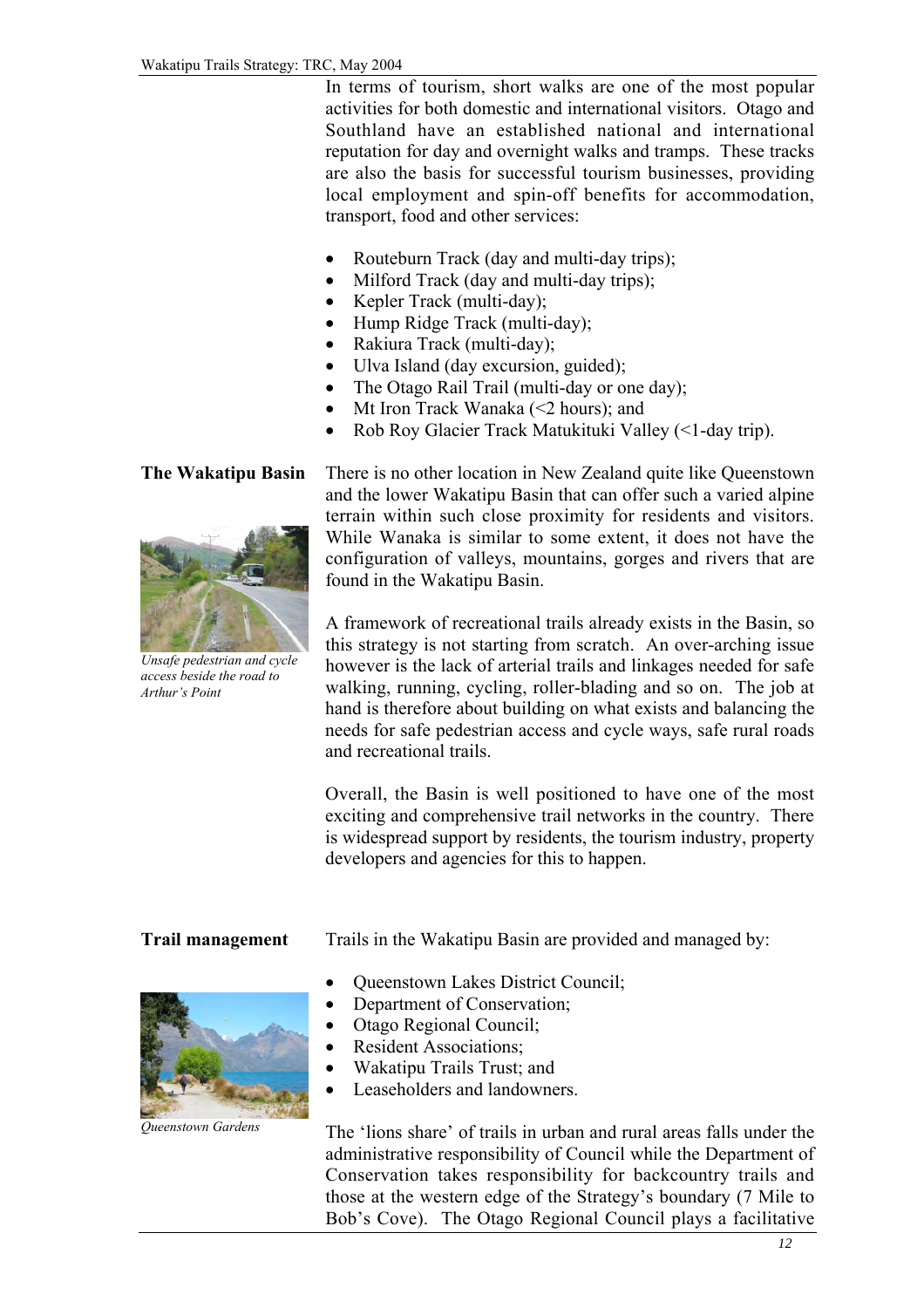role in contributing towards tracks beside some of the district's waterways (for instance, the Arrowtown River Loop Track – Centennial Walk) but does note have a direct day-to-day management role for tracks.



*Kelvin Peninsula Track*

Resident associations such as the Kelvin Peninsula Residents Association actively maintain trails used by the local community. These voluntary efforts are commendable and a real asset for the Wakatipu although the amount of work required is becoming a burden for some. Other members of the community have been active in establishing trails for mountain biking such as at the Seven Mile and in the forest below the Skyline Gondola.

As mentioned, The Wakatipu Trails Trust, in association with Queenstown Rotary, has been instrumental in kick-starting some important local trails projects, particularly the \$600,000+ restoration of the old Shotover River Bridge.

Leaseholders and landholders play a vital role by granting access for walkers, mountain bikers and horse riders. Property developers can make significant contributions towards a trail network through reserve contributions and land transactions. All the developers spoken to indicate a strong willingness to be involved in the establishment of the trail network.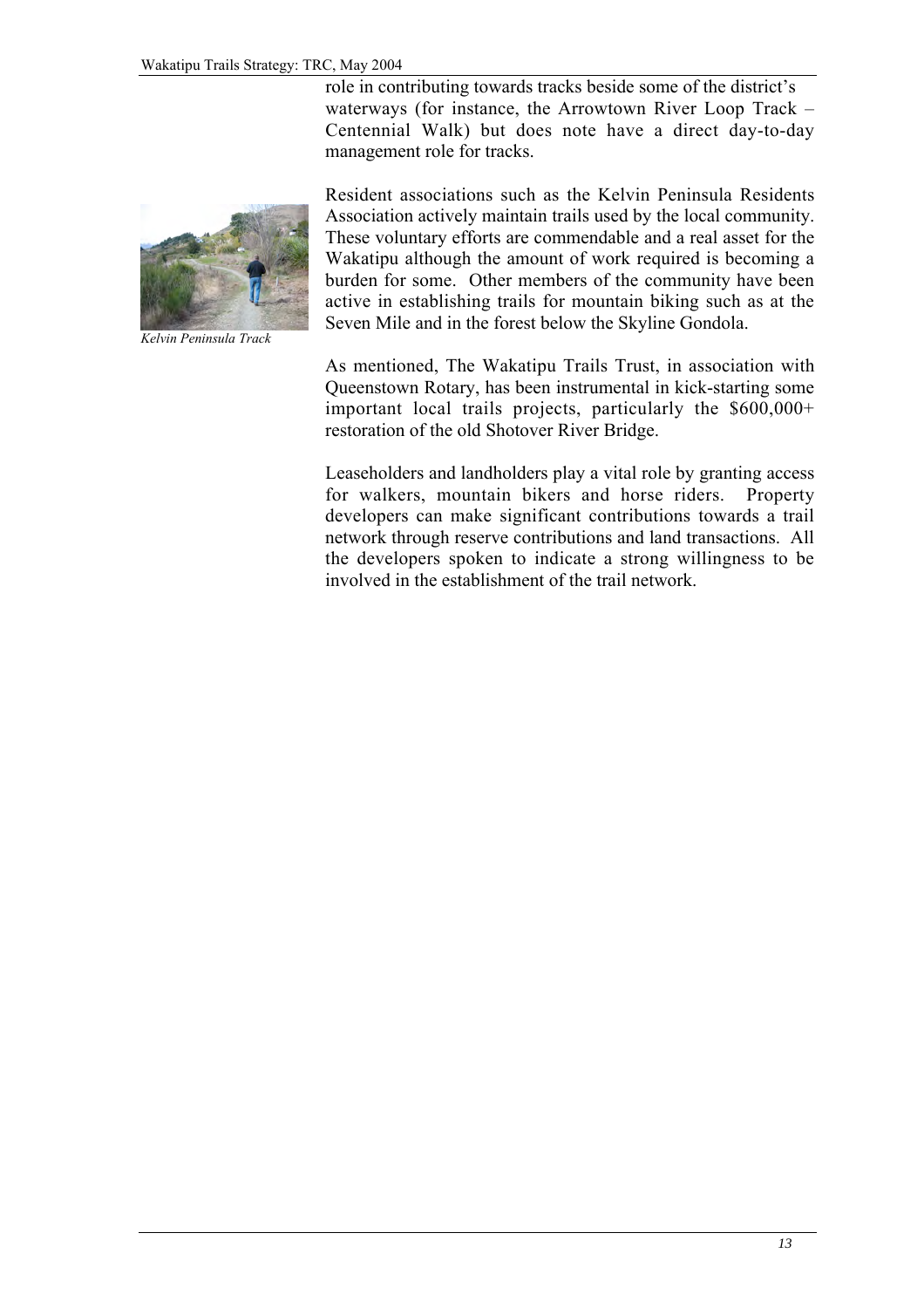| <b>Key issues</b>       | Development of a Wakatipu Trails Network is a positive way of<br>responding to a number of key issues:                                                                                                                                                                                                                                                                                                                                                                                                                                                                                                                                                                                                                                                                                                                                                                                                                                                                                                                                                                                                                                                                                                                                                                                                                                                                                                                                                                                                                                                                                                                                                                                                                                                                                                                                                                                                                                                        |  |  |  |  |
|-------------------------|---------------------------------------------------------------------------------------------------------------------------------------------------------------------------------------------------------------------------------------------------------------------------------------------------------------------------------------------------------------------------------------------------------------------------------------------------------------------------------------------------------------------------------------------------------------------------------------------------------------------------------------------------------------------------------------------------------------------------------------------------------------------------------------------------------------------------------------------------------------------------------------------------------------------------------------------------------------------------------------------------------------------------------------------------------------------------------------------------------------------------------------------------------------------------------------------------------------------------------------------------------------------------------------------------------------------------------------------------------------------------------------------------------------------------------------------------------------------------------------------------------------------------------------------------------------------------------------------------------------------------------------------------------------------------------------------------------------------------------------------------------------------------------------------------------------------------------------------------------------------------------------------------------------------------------------------------------------|--|--|--|--|
|                         | Population and development growth will continue steadily<br>$\bullet$<br>over the next $10 - 20$ years. Now is the time to be planning<br>for future leisure activities. Elsewhere in the country,<br>considerable funding is being allocated by central and local<br>government on development of fitness programmes, leisure<br>activities, walking and cycling trails and outdoor facilities.<br>There is a lack of safe pedestrian access, cycle ways and<br>$\bullet$<br>horse riding trails between settlements in the Wakatipu<br>Basin. Some existing recreational areas appear unloved and<br>neglected. Often visitors and residents are seen walking or<br>cycling in unsafe situations on or beside busy rural roads and<br>in some urban areas.<br>Trail management is spread between a variety of agencies<br>resulting in inefficiencies and an ad hoc approach to building<br>a world class trail network. While cooperation between the<br>community, Council and Department of Conservation is<br>evident, there is considerable room to explore how far a<br>cooperative approach can lead towards a truly world class<br>network of trails.<br>The consultation phase highlighted a community desire for a<br>$\bullet$<br>unified system of signs for trails, but current agency sign<br>systems preclude this. Only directional trail signs on or<br>feeding directly into the arterial routes are in need of<br>changing to a unified appearance as these guide visitors<br>along trails regardless of which agency is responsible for<br>management. Regulatory, entrance or land tenure signs (for<br>instance, 'scenic reserve', 'national park' and so on) should<br>continue to reflect information for the use and management<br>of the land. Hence they ought to retain corporate identities of<br>the management agencies.<br>Overall, Queenstown is out-competed by other similar<br>destinations in terms of trail networks. |  |  |  |  |
| <b>Changes required</b> | In order to move from "where we are now" to "where we want to<br>be" a number of changes are required. We need to:                                                                                                                                                                                                                                                                                                                                                                                                                                                                                                                                                                                                                                                                                                                                                                                                                                                                                                                                                                                                                                                                                                                                                                                                                                                                                                                                                                                                                                                                                                                                                                                                                                                                                                                                                                                                                                            |  |  |  |  |
|                         | Establish a 5 - 8 year programme of trail upgrade and<br>development,<br>Establish a joint management approach, led by the Wakatipu<br>Trails Trust, that combines the effort of those involved in<br>trail management and use;<br>Establish a single, unified system for directional trail signs.<br>$\bullet$<br>Both the Department of Conservation and Queenstown Lakes<br>District Council should retain their respective estate sign<br>systems but utilise common trail names for the arterial routes<br>and permit the installation of a common wayfinding system<br>along these routes and at appropriate points on trails which<br>are intended to feed users on to the arterial trails.<br>Raise the profile of what trails there are now and promote the<br>vision that Wakatipu trails can become world class;<br>Provide a strategy that can show property developers the best<br>way to contribute towards an integrated trail network.                                                                                                                                                                                                                                                                                                                                                                                                                                                                                                                                                                                                                                                                                                                                                                                                                                                                                                                                                                                                        |  |  |  |  |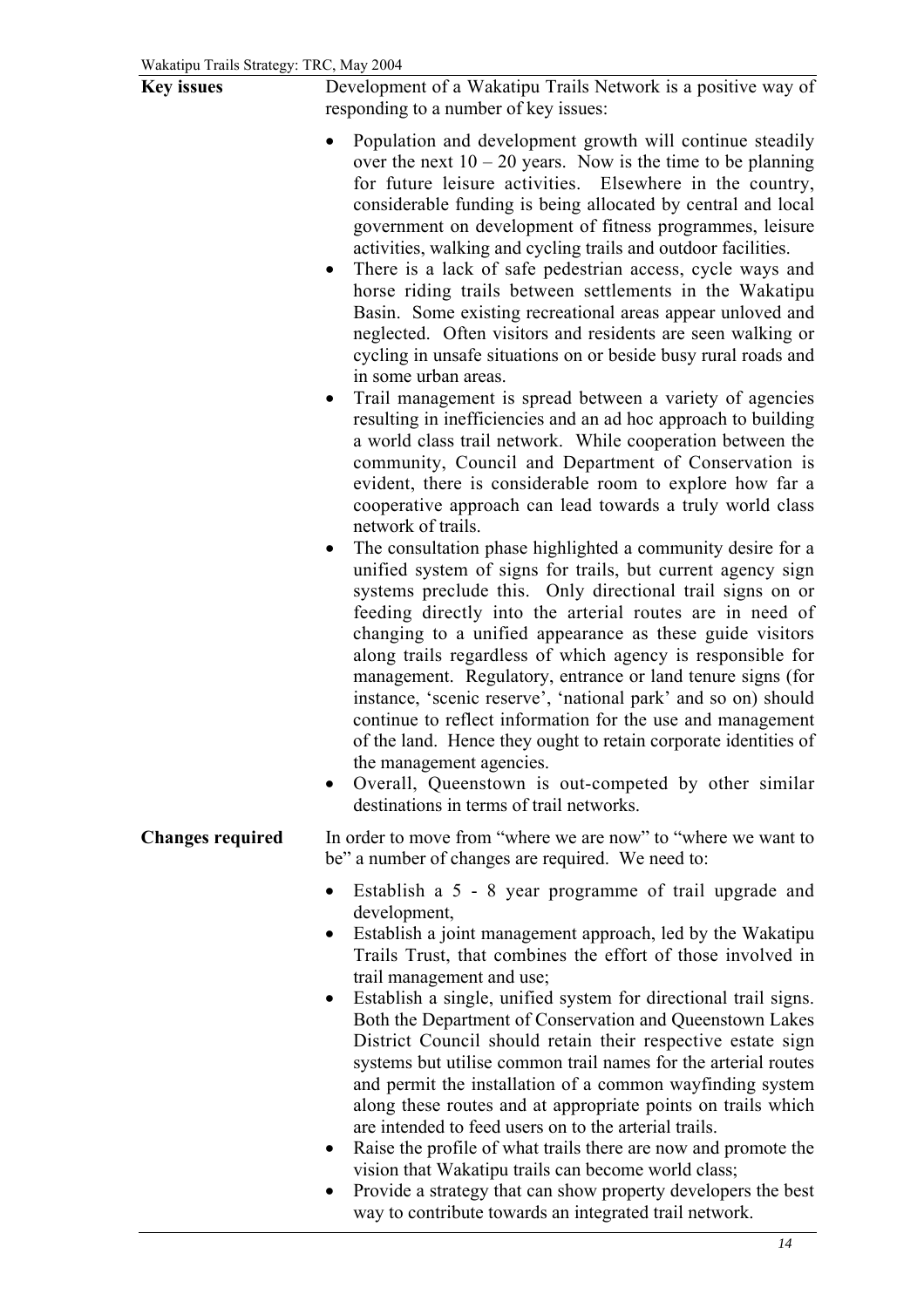#### Where do we want to be?



*Looking south towards Jacks Point and Wye Creek*



*The proposed Queenstown – Arrowtown Trail would follow the Kawarau River, over the old Shotover Bridge then onto Lake Hayes and Arrowtown*

#### Section 3. A Vision for the Trails in the Wakatipu Basin

Queenstown and the Wakatipu will be renowned for its network of quality trails providing, for visitors and the community, New Zealand's most comprehensive and diverse range of nonmotorised recreation opportunities in a rural and alpine setting.

Safe pedestrian access and cycle ways will link all communities in the Wakatipu. Residents will be able to commute and children will be able to go to school without having to be on a road or State Highway. New subdivisions will link to existing residential and commercial areas by way of internal and arterial trails. Residents living in Frankton will be able to cycle safely to Arrowtown via cycle lanes and trails. Visitors could ride from Queenstown to Jacks Point or even Wye Creek and be picked up by shuttle while a wine trail in the Gibbston area would link vineyards, the Kawarau River and the historic bridge and bungy operation.

Some areas will be set aside as mountain bike parks while narrow rural roads will be managed to provide bridal paths and shoulders wide enough for horse riding and mountain biking or walking.

Visitors and residents will enjoy finding their way around the Wakatipu trails by trail maps, information kiosks and a common sign system. Visitors will arrive in Queenstown eager to get out on the Wakatipu Trails. A website and brochures will actively promote the Wakatipu Trail Network so that it becomes a product in itself. Trails will range from short easy walks of less than 30 minutes to full-day alpine adventures. Innovative signs and trail markings on footpaths, buildings, at coffee shops and so on will help guide visitors from urban areas out to the trail network.

The Wakatipu Trail Network will be the product of the community, Wakatipu Trails Trust (WTT), Queenstown Lakes District Council (QLDC), Department of Conservation (DOC), Otago Regional Council (ORC), landowners and developers working together. The WTT will lead, facilitate and help to fund development of the trails network. It will work in partnership with the community, agencies, tourism industry, iwi and other interested parties. The Trust will raise funds, negotiate access over private land, advocate for safe pedestrian access and cycle ways, be actively involved in high country tenure review and assist community-based trail maintenance projects.

By 2023, the Wakatipu Basin is likely to have a resident population approximately twice the size of what it is now. One of the key drawcards for people wanting to live in or visit the Wakatipu will be its network of trails.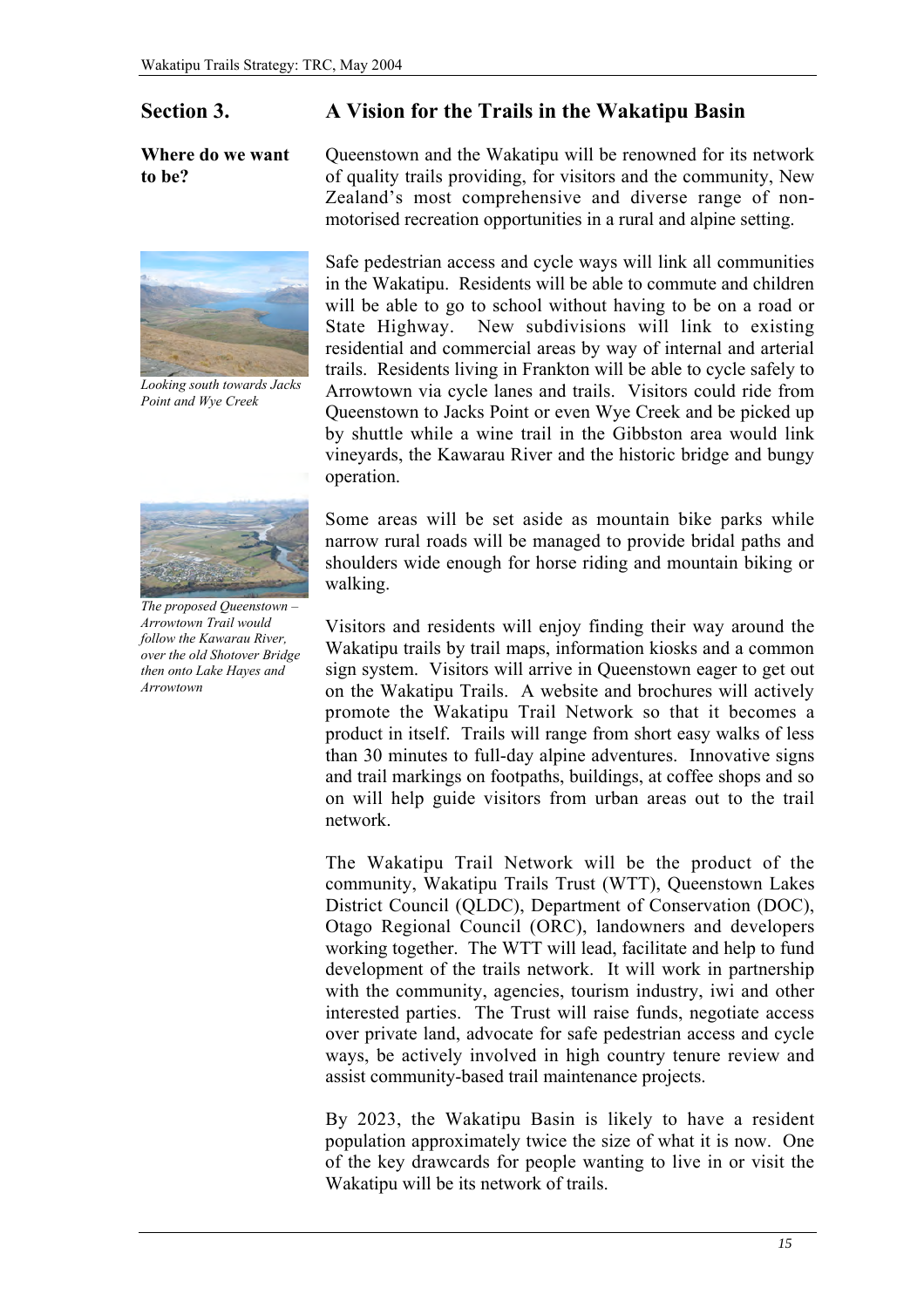#### Section 4. Strategic Goals

The vision of having a world class network of trails can be achieved by:

- Undertaking a  $5 8$  year programme of trail upgrades and development. Trails will be linked through their purpose, interesting features and associated standards;
- Effective governance that integrates the community, tourism industry and statutory land management agencies;
- Coordinated marketing and information of the Wakatipu Trails Network;
- Active community involvement in trail development, advocacy and projects that add value to the network; and
- Broadening the funding base for developing and maintaining an integrated trail network.

#### Strategic Goal 1. Undertake a  $5 - 8$  year programme of trail upgrades and development. Trails will be linked through their purpose, interesting features and associated standards

Needs This goal is required to establish the trail network. An intensive period of upgrade and development is required in order to revitalise and build on the existing network. This will convince stakeholders that the strategy has momentum and is of value to the community. The provision of safe walking and cycling trails should take highest priority. Linkages are missing and in general, opportunities for walking, mountainbiking and horse riding in the Wakatipu Basin do not have a high profile when compared with bungy jumping, skiing, rafting and jet boat rides. A world class trail network would complement rather than compete with Queenstown's existing activities, providing even more things to see and do. It is important to understand the demand for trails and to this end a summary of the needs of trail users is presented in the following table.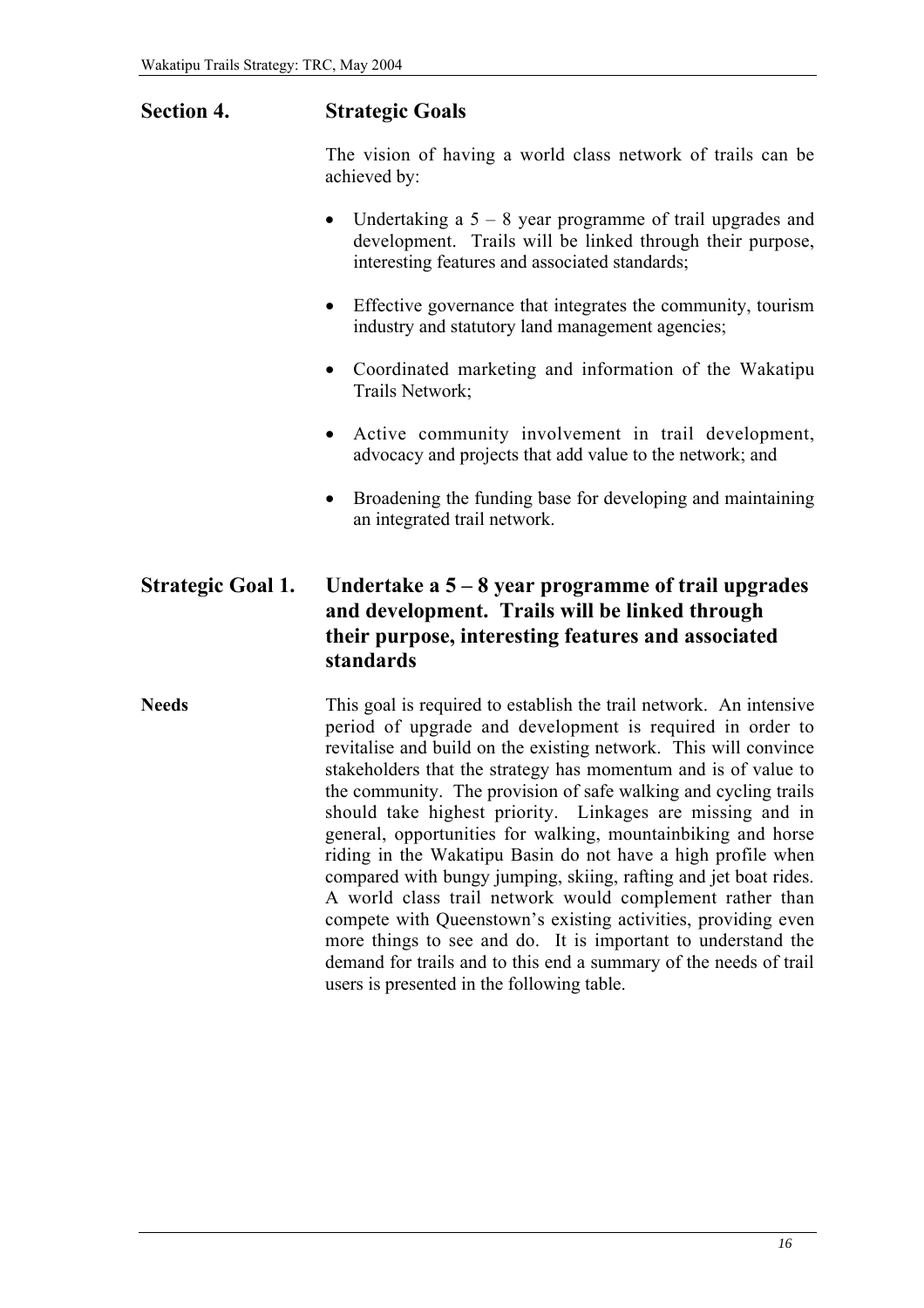| Type of trails in highest<br><b>Resident or</b>                        |                                                                                                                                                                                                                                         | Match                     | <b>Information Requirements</b> |                             |                                                                                |  |
|------------------------------------------------------------------------|-----------------------------------------------------------------------------------------------------------------------------------------------------------------------------------------------------------------------------------------|---------------------------|---------------------------------|-----------------------------|--------------------------------------------------------------------------------|--|
| <b>Market</b><br>Segment                                               | demand                                                                                                                                                                                                                                  | with<br>current<br>supply | <b>Signs</b>                    | <b>Trail</b><br><b>Maps</b> | <b>Brochures</b> /<br><b>Booklets with</b><br>history, info on<br>features etc |  |
| Resident<br>Population:<br>Older age group<br>/ retired people         | Varies from short walks to full<br>day tramps. A growing cohort<br>of fit retirees will be living in<br>the Wakatipu Basin and using<br>trails on a weekly basis.                                                                       | ☺                         | $\sqrt{}$                       | $\sqrt{}$                   |                                                                                |  |
| School aged<br>children and<br>youth                                   | Paths and cycle ways for<br>school access, trails for easy<br>mountain biking, dedicated<br>areas for mountain biking<br>parks.                                                                                                         | $\odot$                   | $\sqrt{}$                       | $\mathbf O$                 | $\times$                                                                       |  |
| Families who<br>walk or bike<br>together                               | Easy short walks, sealed or<br>hard paths for prams or<br>buggies, easy tramping or<br>walking trails for 1/2 day-full<br>day adventures.                                                                                               | ☺                         | $\sqrt{}$                       | $\sqrt{}$                   | V                                                                              |  |
| The "Adventure"<br>Set" (adults of<br>various ages and<br>older youth) | Extensive walking, tramping<br>and bike trails from easy to<br>difficult / extreme. Dedicated<br>mountain bike parks required<br>to avoid conflicts with other<br>users. Cycle ways beside<br>busy roads for commuting and<br>training. | $\odot$                   | $\sqrt{ }$                      | $\sqrt{}$                   | X                                                                              |  |
| Horse riders                                                           | Bridal paths beside rural<br>roads, marginal strips beside<br>rivers, farmland.                                                                                                                                                         | $\odot$                   | $\mathbf{O}$                    | $\mathbf O$                 | $\times$                                                                       |  |
| Visitors:<br>Independent<br>travellers<br>seeking<br>nature/adventure  | Wide ranging from easy short<br>walks to challenging day<br>hikes. Trails for guided walks<br>in demand from a small<br>segment.                                                                                                        | $\odot$                   | $\sqrt{}$                       | $\sqrt{}$                   | N                                                                              |  |
| Packaged group<br>tours                                                | Asian markets tend towards<br>easy short walks with some<br>exceptions. Western<br>European markets keen on<br>short walks to half-day<br>experiences (easy to<br>moderate).                                                            | ☺                         | $\sqrt{}$                       |                             |                                                                                |  |
| <b>Visiting Friends</b><br>and Relatives                               | Broad range from easy short<br>walks to challenging day trips<br>(bike or walk).                                                                                                                                                        | $\odot$                   | $\sqrt{}$                       | $\sqrt{}$                   | $\times$                                                                       |  |
| <b>Business</b>                                                        | Limited demand although<br>short scenic walks in and<br>around town have appeal to<br>some extent.                                                                                                                                      | ☺                         | $\sqrt{}$                       | $\times$                    | ×                                                                              |  |

#### KEY:

 $\circledcirc$  = Generally happy with available trails although may have concerns over signs, linkages, lack of access to some areas.

 $\mathfrak{S}$  = Ok about trails but would like to see better linkages and upgraded trails to suit.

 $\odot$  = Generally not happy about what's available. Either not catered for or current standards not adequate to deal with needs or conflicts from competing uses.

- $\sqrt{}$  = Yes
- $x = No$
- o = Unsure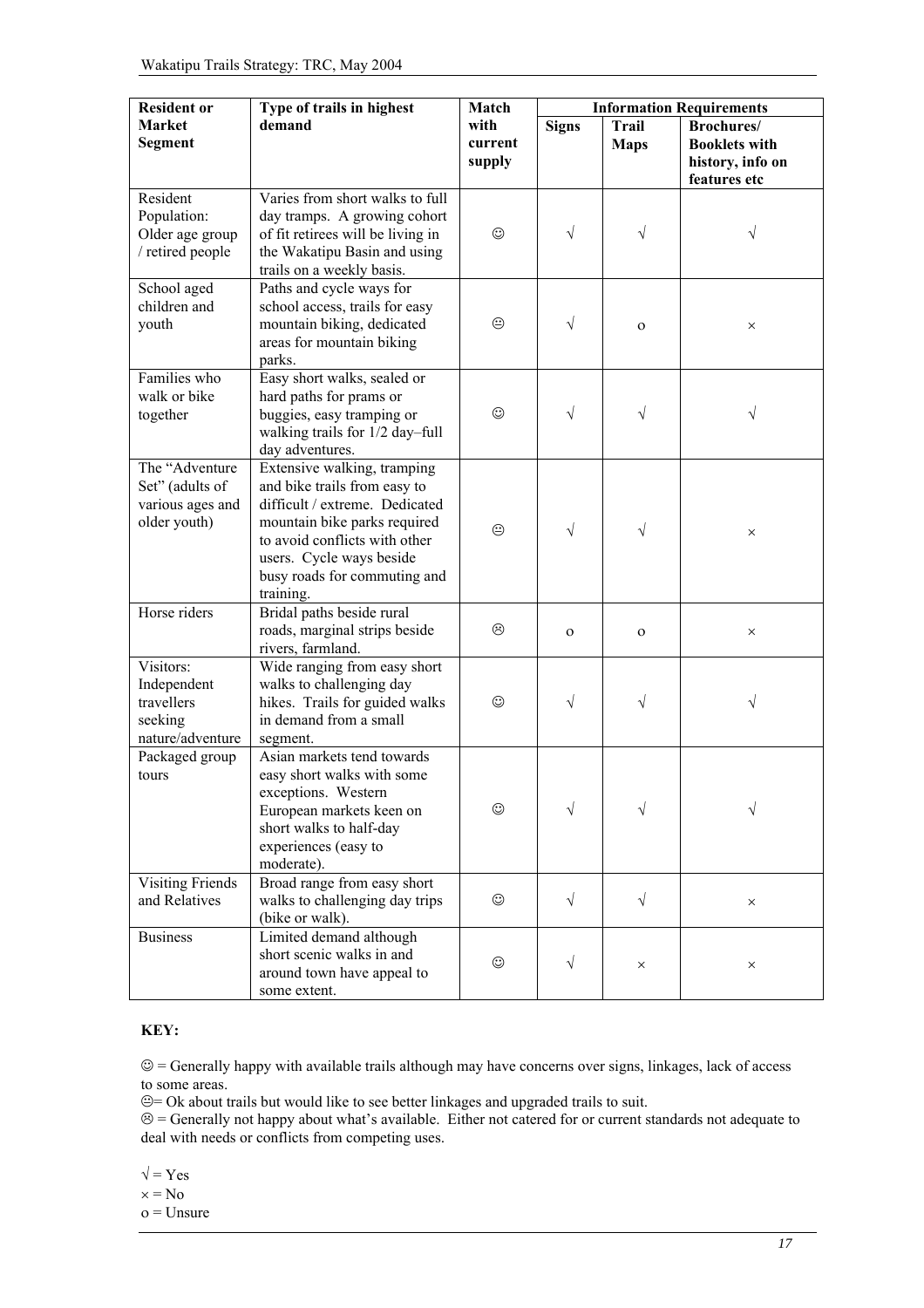#### Guiding principles



*Domain Road*

#### *Arterial Trails*



*Frankton Walkway*

• A variety of trails should be provided to match the diverse needs, abilities and interests of trail users;

- Trails should be as far as possible linked with each other to provide a network of circuits and a range of options;
- The trail network will consist of two main types of trails:
	- *Arterial Trails*
	- *Recreational Trails*
- The rural road network is also important for road cycling, training and horse riding. Popular areas for horse riding include Tuckers Beach – Shotover River, Domain Road, Speargrass Flats Road, Dalefield Road, Tobin's Track-Crown Terrace-Whitechapel Road, the Morven Ferry area and Mt. Magazine Forestry Plantation. Subject to permission, horse riding trails are also possible on some leasehold and private farm properties in the Basin. All known roads having current or future potential for horse riding, road cycling and walking are itemised in Appendix 2.

These will become the major cycling and walking pathways linking the residential areas in the Wakatipu Basin. Only a few of these trails exist now and more are needed. The Queenstown Lakes District Council will lead the establishment of Arterial Trails. Arterial Trails will have the following features:

- Wide enough for dual or multiple use (at least 2.4 metres wide);
- Well sign-posted, using trail markers to orientate users;
- Used for commuting/utility (eg, going to school, town or shops) and recreation;
- Maybe sealed in high use areas;
- Lighting may be desirable for some sections alongside residential areas (eg, Frankton Walkway);
- Be named or "branded" with an identity; and
- Have obvious start-finish points marked with kiosks or other sign systems.

#### *Recreational Trails*



*The historic Kawarau Bridge and bungy operation. Could be linked to the Gibbston wineries via an attractive trail on the true right of the Kawarau River*

Consist of formed or unformed legal access used for walking, running, cycling or mountain biking and horse riding. Many of these trails already exist although some of the linkages to potential Arterial Trails are missing. Recreational trails are characterised by:

- Standards ranging from easy walking paths to unformed routes in the alpine environment;
- A common sign system; and
- Having names and identities that are appealing and meaningful to visitors and residents.
- To be functional and worth the investment, trails need a purpose and level of interest that caters for the needs of residents and visitors;
- The New Zealand Standard for Walking and Tramping Tracks should be adopted and applied consistently (refer Appendix 1); and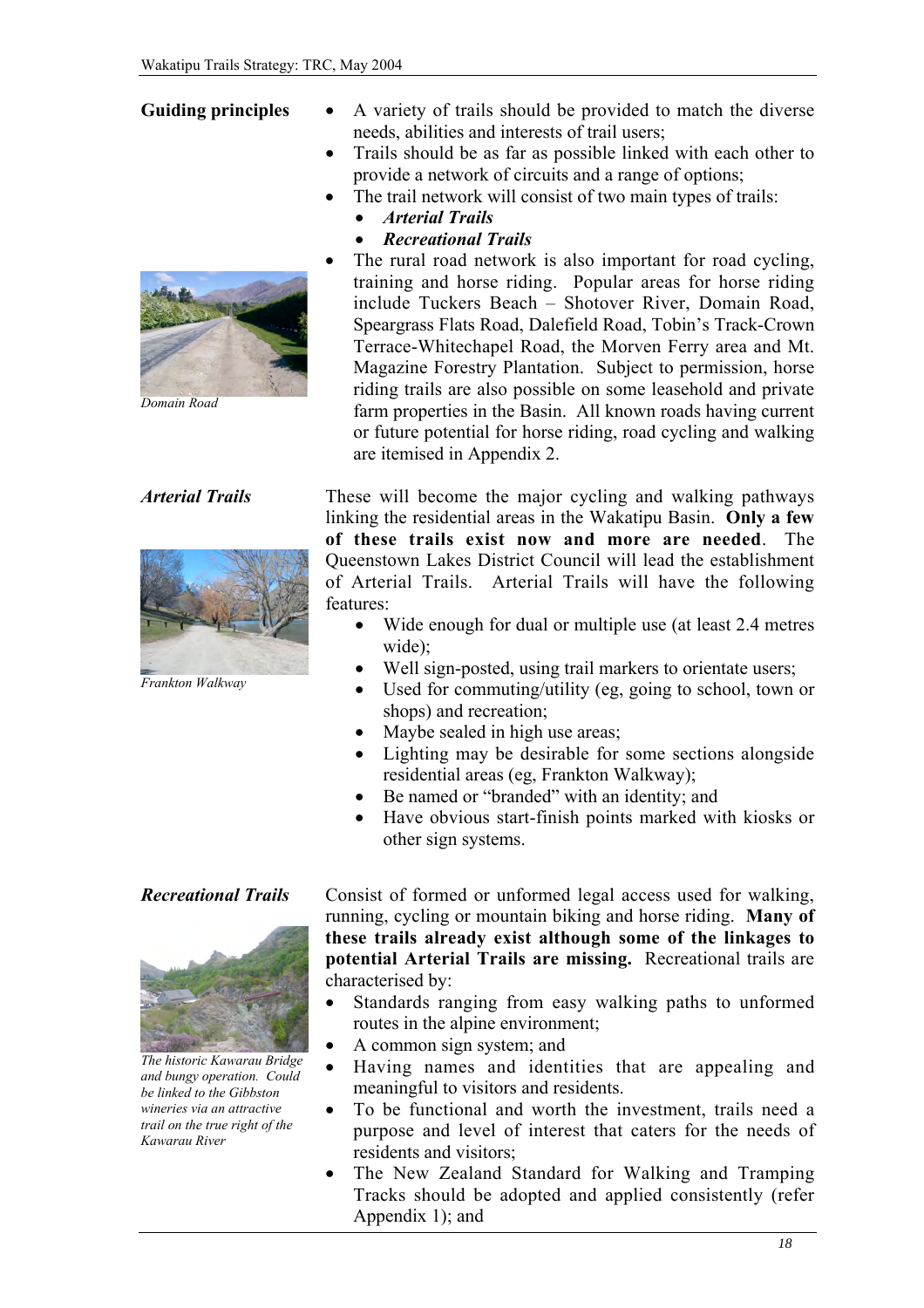• Use of a Wakatipu Trails Code of Conduct will be used to minimise conflicts on multiple use trails.

- **Strategic Actions** Develop an intensive  $5 8$  year programme of trail upgrades and development. Highest priority goes to establishing Arterial Trails for cycling and walking (refer to Implementation Plan, Section 6B, for priorities and timing).
	- Queenstown Lakes District Council will lead the development of Arterial Trails. This will be carried out in association with the Wakatipu Trails Trust and Otago Regional Council (where Arterial Trails provide significant access to water - ways).
	- Queenstown Lakes District Council will lead improvements for utility walking and cycling in residential areas.
	- Consider an engineering assessment of the rural road network for the provision of cycle lanes in-line with current best practice. Recreational use of the road network is presented in Appendix 2.
	- Complete the missing linkages to the existing network of Recreational Trails. This work will be led by the Wakatipu Trails Trust.
	- Determine standards that should apply to each trail. Work programmes should be guided by these standards. An analysis of current and proposed standards is presented in Appendix 1.
	- Apply common directional signs to the trail network to enable a "seamless experience" by trail users. There is currently a lack of agreement between the agencies on this issue but it does need to be resolved.
	- Trail sections that link together can be marketed more effectively by using an overall name (section names can be retained to illustrate walking/cycling options). For example:

| <b>Trail Section</b>                                     |  | <b>Possible Overall Name</b> |  |  |
|----------------------------------------------------------|--|------------------------------|--|--|
| Frankton Walkway                                         |  | "The Lake Wakatipu Trail"    |  |  |
| Kelvin Peninsula Track<br>$\Rightarrow$<br>Carlins Track |  | (from Queenstown Gardens to  |  |  |
|                                                          |  | Wye Creek and from           |  |  |
| <b>Sunshine Bay Track</b>                                |  | Queenstown to Bob's Cove)    |  |  |

| Unformed access<br>between Frankton and<br>Arrowtown (to become a<br>Main Arterial Trail) |  | "The Queenstown-Arrowtown"<br>Trail" |
|-------------------------------------------------------------------------------------------|--|--------------------------------------|
|-------------------------------------------------------------------------------------------|--|--------------------------------------|

**Trail Network** A map illustrating the Wakatipu trail network follows. The proposed trails are indicative only and not legally binding unless incorporated within consent conditions or other statutory planning provisions such as the District Plan. Other potential trails and access possibilities raised by the community are shown in Appendix 3.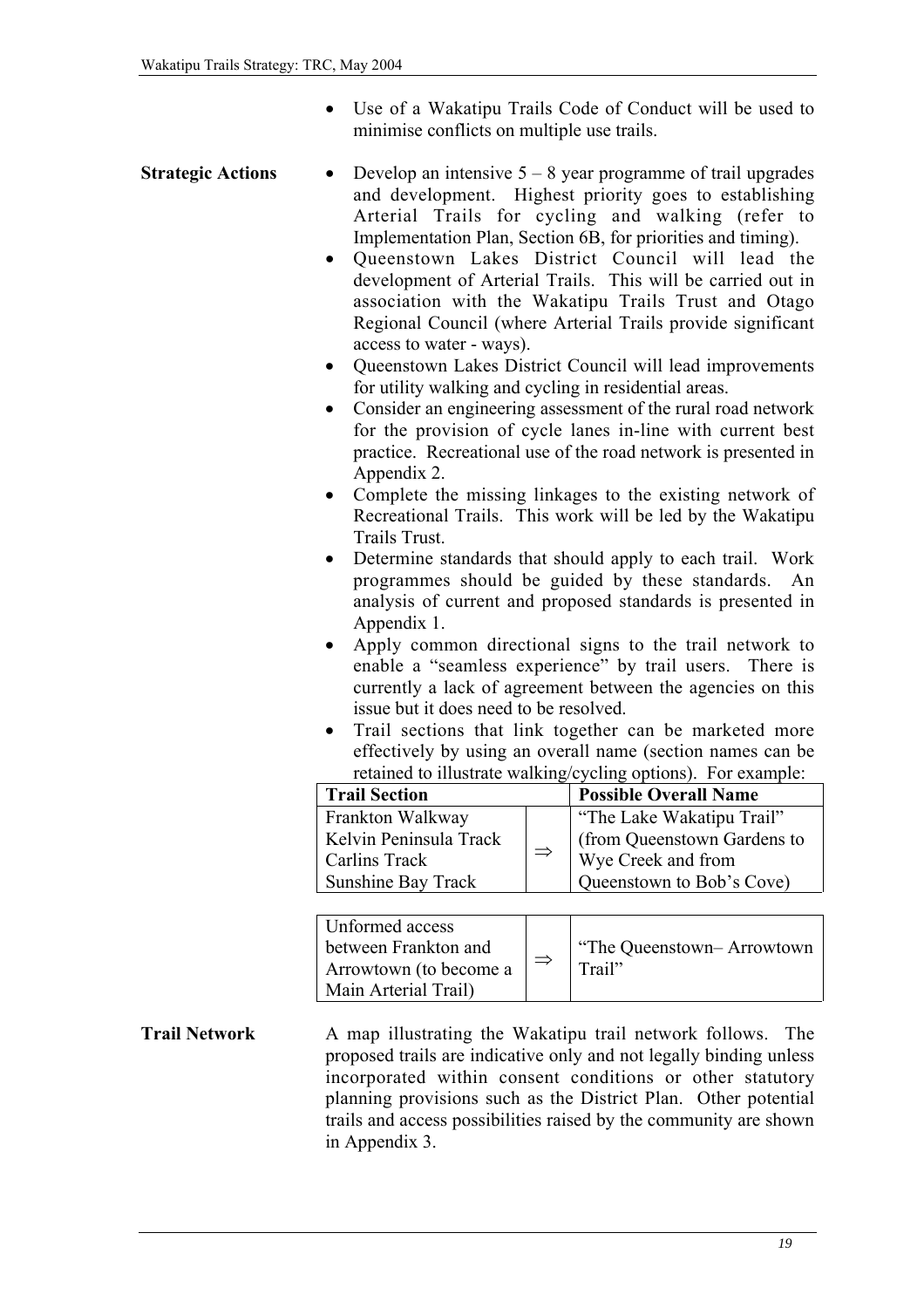

Wakatipu Trails Network – Existing and Proposed Trails (Conceptual Only – Not Legally Binding) Wakatipu Trails Network – Existing and Proposed Trails (Conceptual Only – Not Legally Binding)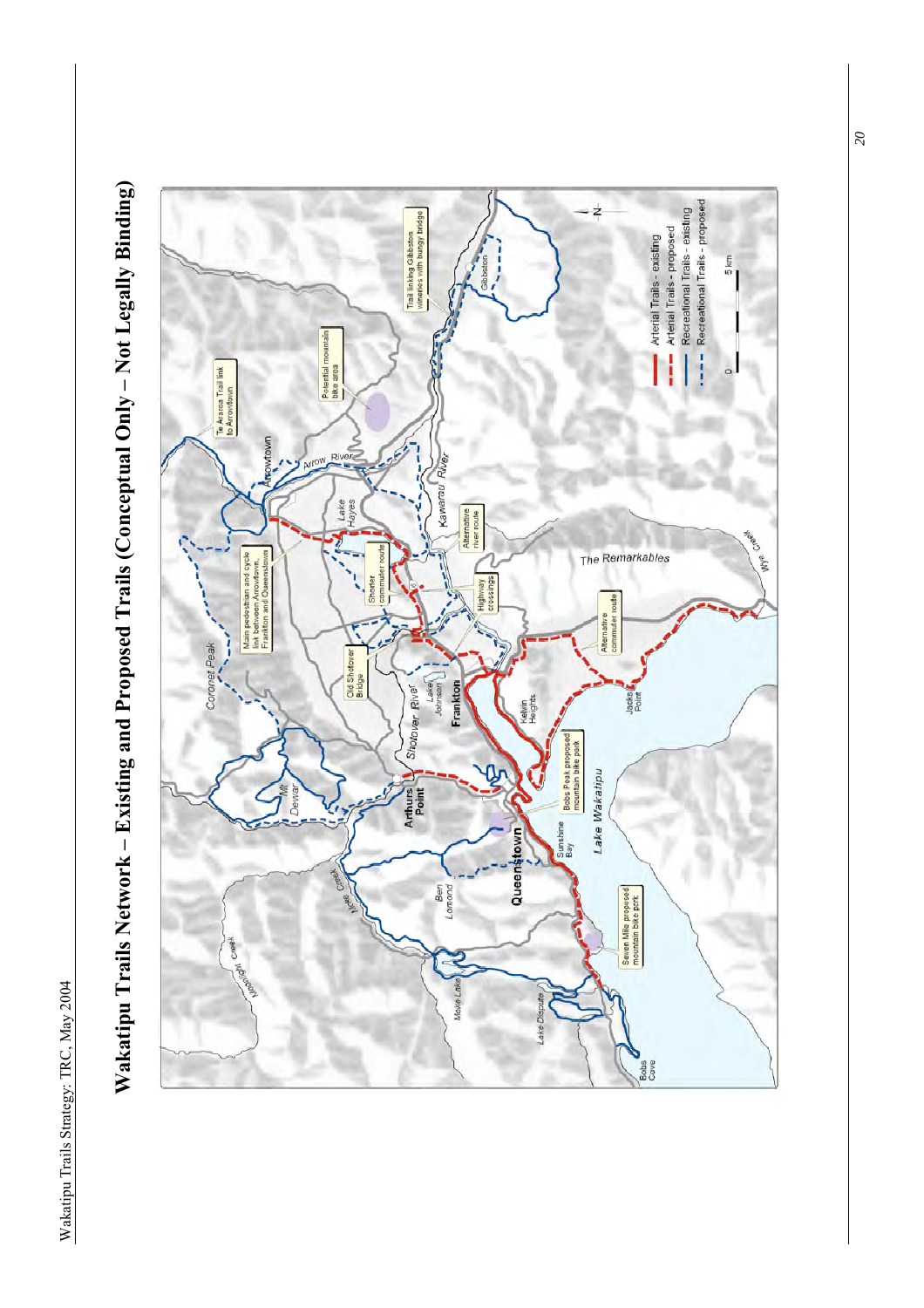#### Strategic Goal 2. Effective governance that integrates the community, tourism industry and statutory land management agencies.

#### Needs Queenstown (including the Wakatipu Basin) is New Zealand's premier tourist destination. As business growth continues and visitor arrivals are forecast to increase, there is a growing need to integrate product development and marketing activities. This includes the management of trails that have, and will continue to be, an important part of Queenstown's tourism product.

Integrated trail management, as seen by other examples such as at Whistler (Canada) and on the Port Hills (Christchurch), can produce a number of benefits, including:

- Buy-in and support of the local community and potential funding partners;
- Strengthening of the destination in terms of more things to see and do;
- Cost efficiencies (sharing the load);
- Growth in commercial opportunities (guided tours, rental equipment); and
- Positive contribution towards community well being, health and leisure.

The WTT represents an opportunity for the community and tourism industry to be engaged in partnership with DOC, QLDC and ORC.

#### Guiding Principles • Integrated management relies on a shared vision, mutual trust and a clear understanding of each others roles and responsibilities;

- QLDC, DOC and ORC have statutory obligations to form partnerships with the community;
- The Wakatipu Trail Network presented in this strategy involves a variety of land tenure. Trail users are not really concerned about who manages it. Residents and visitors simply expect clear and consistent signs, good information and access to a network of trails that provide variety, enjoyment and challenge. The best way to achieve that is through coordinated management.
- Strategic Actions The WTT, QLDC, DOC and ORC agree on a governance model that will enable an integrated approach to the Wakatipu Trails Network. A possible structure and approach is presented in Figure 1.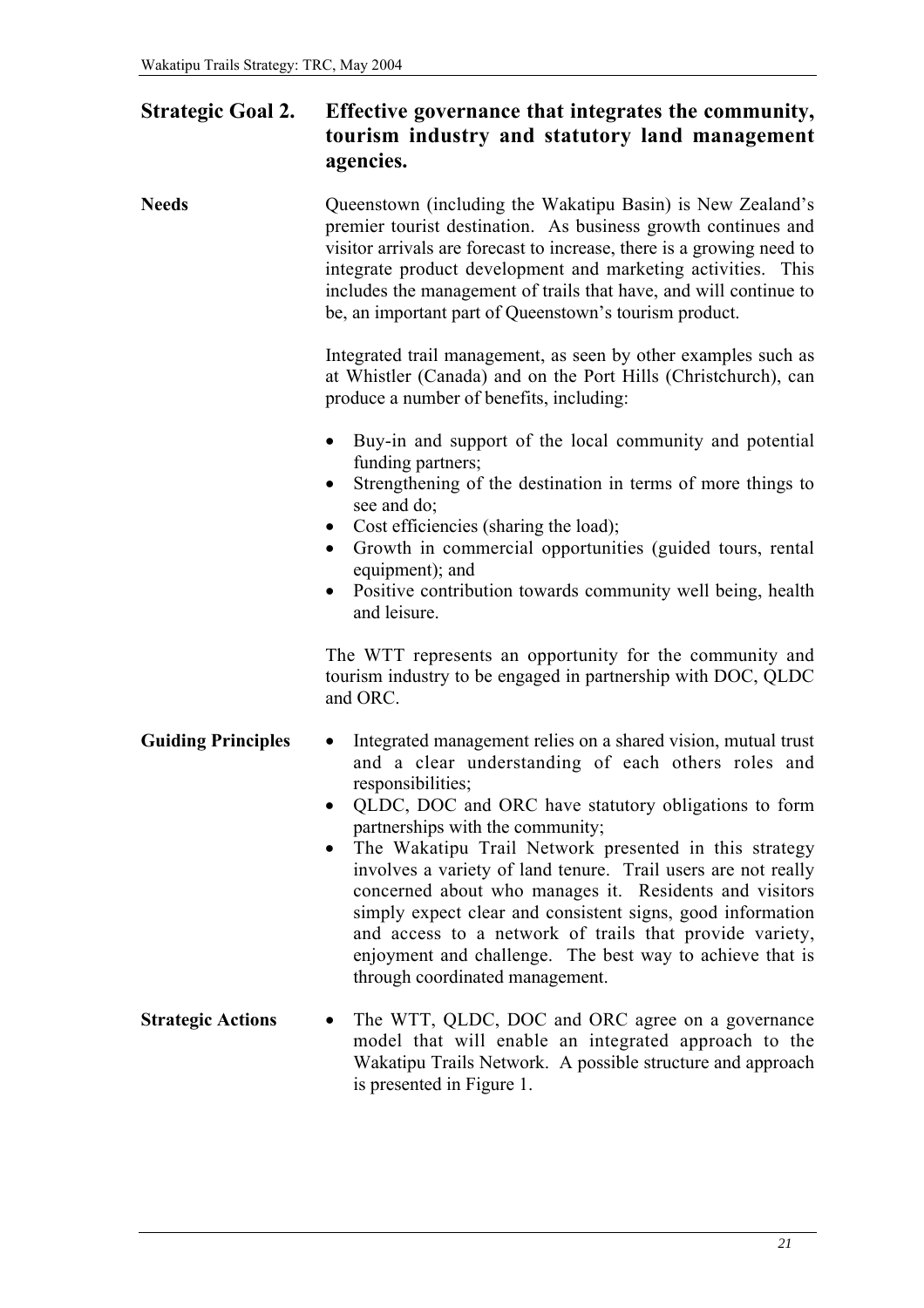#### Figure 1: Governance Model for Wakatipu Trails Network



Strategic actions continued…

- Clarify the roles and responsibilities of the WTT, QLDC, DOC and ORC with regard to trails. A suggested structure is presented in Figure 2.
- Adopt assessment criteria that can be used for additions to the Trail Network. Suggested criteria include:
	- Purpose of and demand for the trail
	- Overall fit within the Trail Network
	- Projected level of use by residents and visitors
	- Estimated upgrade or development costs
	- Ongoing level of maintenance required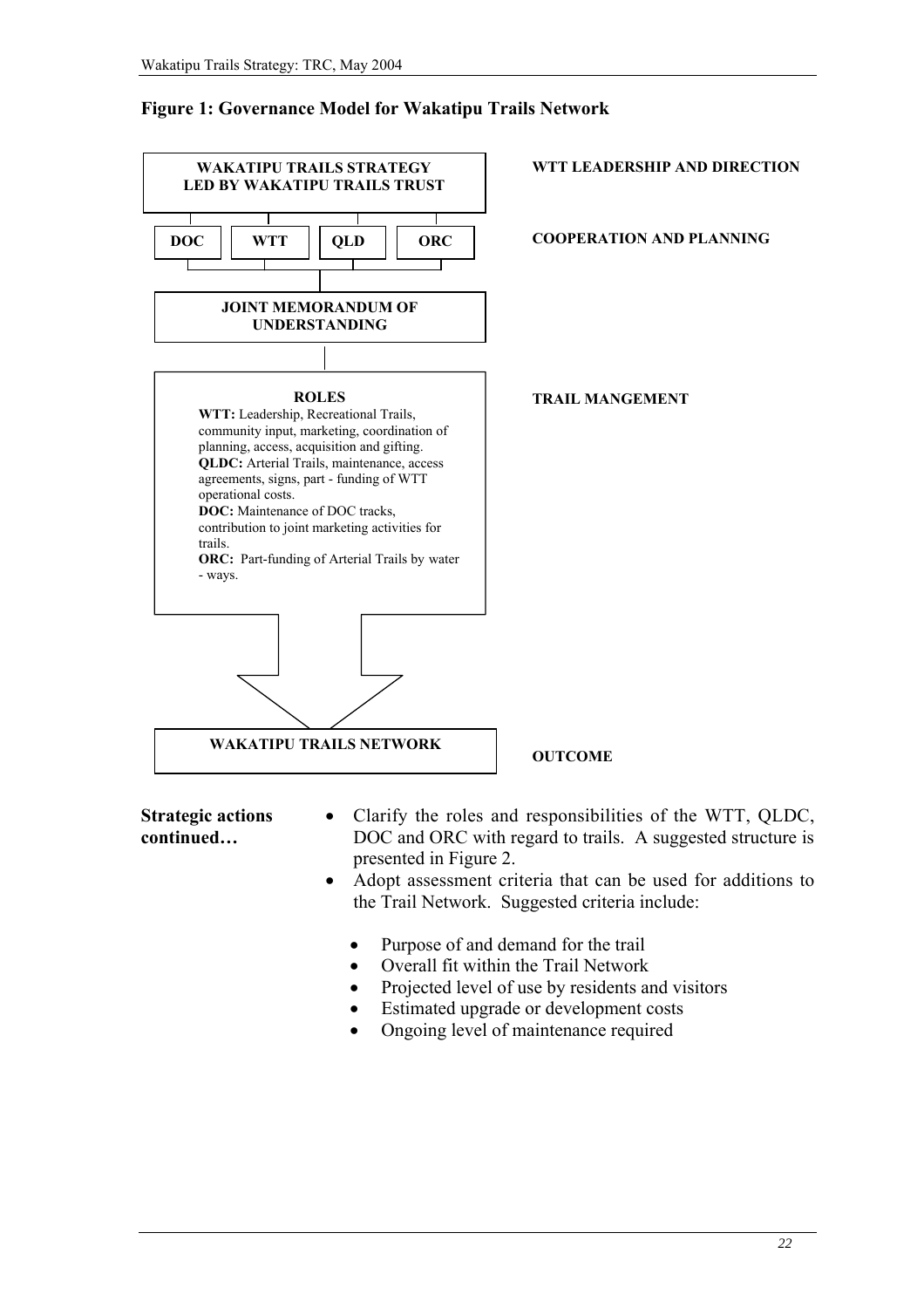|                                                                                                          | <b>QLDC</b> | <b>WTT</b> | <b>DOC</b> | <b>ORC</b> |
|----------------------------------------------------------------------------------------------------------|-------------|------------|------------|------------|
| Leadership and<br>Governance                                                                             |             |            |            |            |
| Planning and research                                                                                    |             |            |            |            |
| <b>Access Negotiation</b><br>(especially private<br>land)                                                |             |            |            |            |
| <b>Land Acquisition</b>                                                                                  |             |            |            |            |
| Trail Development                                                                                        |             |            |            |            |
| Adding value through<br>sculptures,<br>interpretive signs, trail<br>facilities, funding,<br>gifting land |             |            |            |            |
| Marketing and<br>information                                                                             |             |            |            |            |
| Trail maintenance,<br>upgrade and daily<br>management<br>(including common<br>sign system $-QLDC$ )      |             |            |            |            |

#### Figure 2: Roles and Responsibilities in Relation to the Trails Network

#### $\sqrt{\phantom{a}}$  = Lead Organisation

Notes on Figure 2 *Leadership and Governance:* The WTT will provide overall leadership and governance for implementation of this strategy. While strong leadership is required, success relies on genuine cooperation between all the key players. Without an entity such as the WTT taking on this role, there is little chance of changing from the current situation.

> *Planning and research:* Facilitated by WTT, in partnership with the other players. WTT, QLDC, DOC, ORC to meet quarterly to review progress. The WTT, via its Trails Officer, would keep a watching brief on resource consents that involve the Trail Network and provide input at planning hearings. The Trust would also encourage DOC and QLDC to monitor levels of trail use (via tack counters or other means) and participate in research into visitor satisfaction with the trail network.

> *Access Negotiation:* A shared responsibility between WTT and QLDC. The WTT can focus on private land and particularly the missing links of the Recreational Trail network. The QLDC would focus on subdivisions and other developments that have implications for the network of Arterial Trails. Both parties should work together on this. Access negotiation is consistent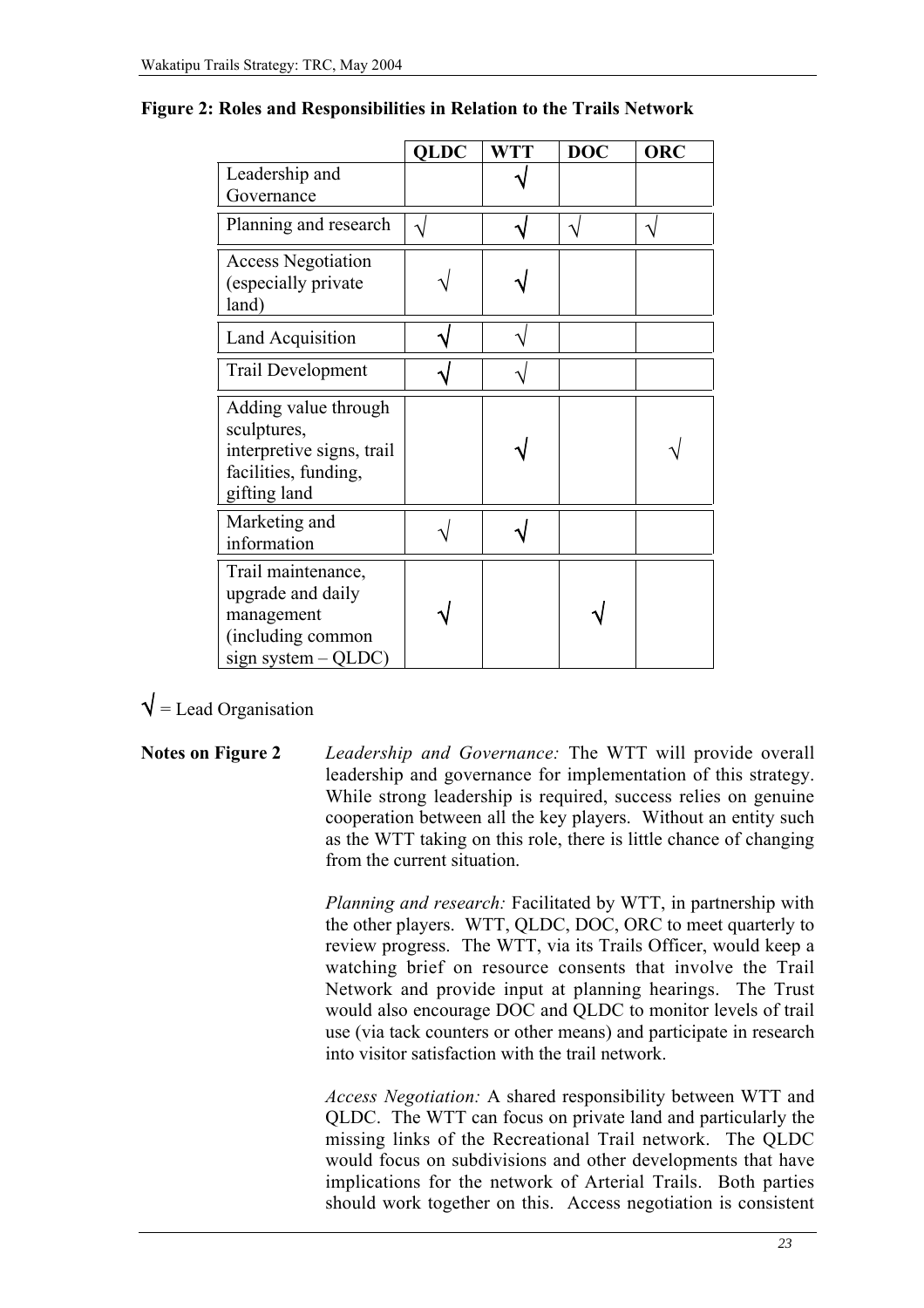with QLDC's parks and open space function. Council may also seek assistance from WTT on improvements to utility walking and cycling within residential areas.

*Land Acquisition:* From time to time, land may need to be acquired to advance the trail network. This may be carried out by QLDC (as it does now) or with the help of the WTT, who can acquire land and gift it to Council. The WTT should avoid owning land.

*Trail Development:* The upgrade and development of Arterial Trails will be led by QLDC. Funding of this would centre on general rates, Transfund, ORC (beside water-ways), property developers and grants from Central Government, community trusts and possibly sponsorship.

Recreational Trails would be overseen by the WTT. The Trust can raise funding, attract sponsorship and community input to make this happen. It should take a facilitative approach and integrate QLDC and DOC in the process as the agencies that are responsible for ongoing maintenance.

*Adding Value:* A key WTT responsibility. This would involve interpretation signs on local history or natural features, sculptures alongside trails or at viewpoints, seating, toilets and possibly car parks.

*Marketing and Information:* The WTT can play a key role in coordinating marketing and information on the trail network. This would include publication on an "official" trail guide, maps, posters (for hotel foyers, cafes etc) and website material. The WTT should work closely with Destination Queenstown for destination marketing.

*Trail Maintenance Upgrade and Daily Management:*

The only organisations set up to perform this function are QLDC and DOC. This should continue. QLDC should be responsible for managing a common sign system for the trail network.

Memorandum of Understanding A Joint Memorandum of Understanding (MOU) could be signed by the WTT, QLDC, DOC and ORC once there is agreement on roles and responsibilities. The MOU should stipulate a trial period of 3 years after which an independent review should asses its performance. The MOU will specify roles, responsibilities, operating procedures, reporting and accountabilities.

Wakatipu Trails Trust The WTT needs to become an effective operating entity in order to fulfil its role in implementing this strategy. Over the last two years, the Trust has performed a determined and somewhat thankless task to get things to this point. With a strategy now inplace, it has been suggested the Trust looks carefully at the work lying ahead and considers the mix of current skills with those that will be required. The essential skills required include governance, commerce and sponsorship, outdoor recreation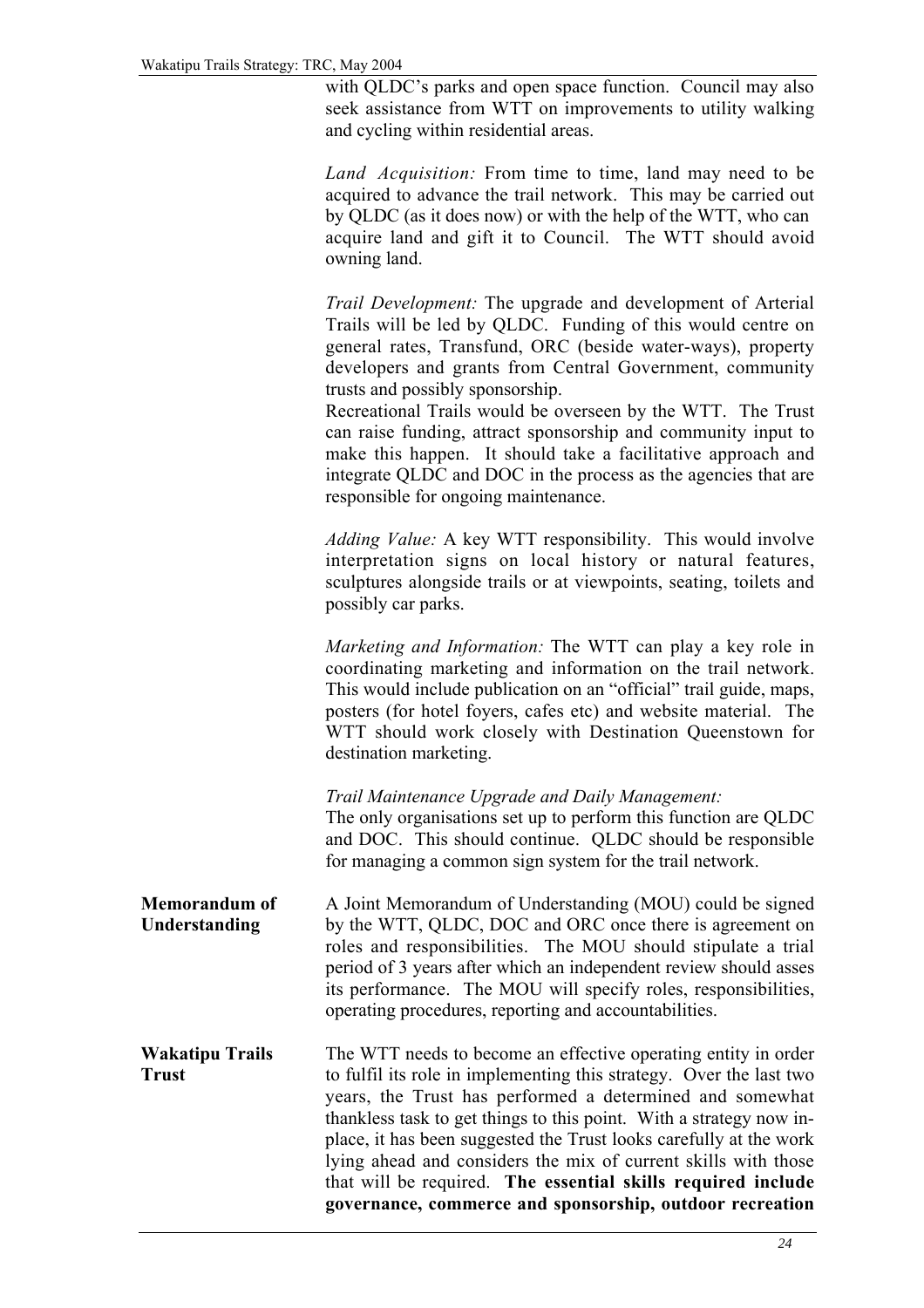#### and tourism, maintaining community and agency relationships and project management.

A further option for the Trust to consider is a reduction in the number of Trustees to align itself with the skills required. Currently there is provision in the Trust Deed for up to 10 Trustees but this could be reduced to 6 or 8, provided the skills and dedication are available. The Trust may need to enlist the skills of an experienced and respected member from another trust within the region to facilitate a review of current performance.

Other key actions for the Trust to undertake include:

- Establishing a Friends of Wakatipu Trails that enables any member of the community (resident and non-resident) to belong to the WTT. A modest membership subscription (<\$50 per year) would contribute towards the activities of the WTT and build a sense of community ownership. Newsletters and occasional fund-raising events would be required.
- Appointing a Trails Officer with access to secretarial support would be required for: daily liaison with QLDC, DOC, ORC, community and funding organisations; access negotiations with private landowners or leaseholders; input into resource consent conditions and preparation of evidence for use at planning hearings; coordinating marketing and information on trails; and reporting to the WTT Trustees and Friends of Wakatipu Trails. This position will create more work for the Trust but it is essential the Officer has direction and support. A key Trustee with project management experience should be responsible for overseeing the Trails Officer.
- A WTT patron with local mana should be appointed.
- The Trust should be independently reviewed in 3 years to assess performance and relationships with other stakeholders.

A suggested structure is presented in Figure 3.

#### Figure 3: Relationships and Structure – Wakatipu Trails Trust

Links with Community Links with Statutory Land Management

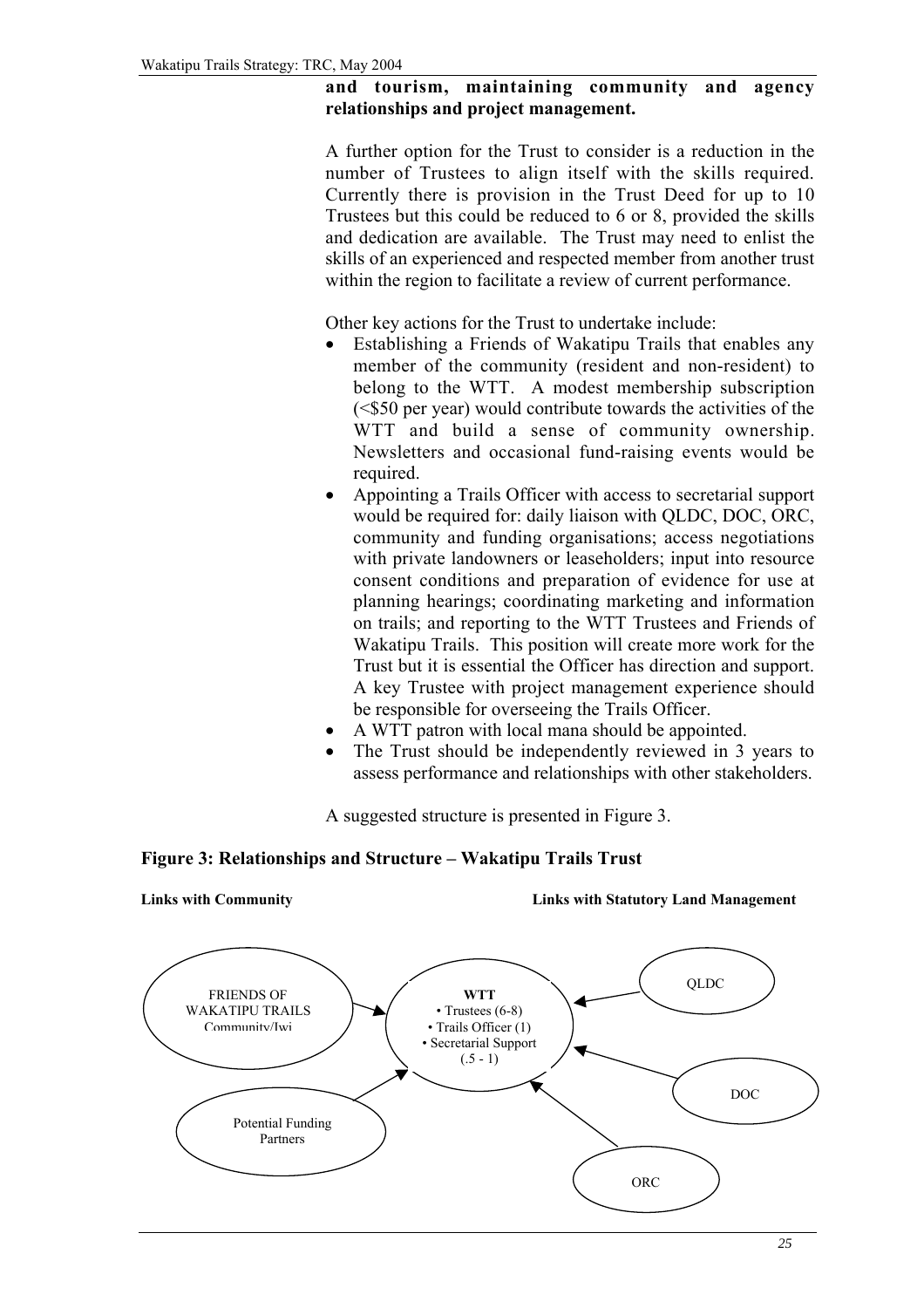#### Strategic Goal 3. Coordinating marketing and information of the Wakatipu Trails Network

| <b>Needs</b>              | A world class network of trails for the Wakatipu Basin has to<br>have a coordinated approach to marketing and information.<br>Through brochures, maps, posters and other collateral, the trail<br>network can appear as one system, even though various agencies<br>and community groups are involved.                                                                                                                                                                                                                                                                                                                                                                                                                         |
|---------------------------|--------------------------------------------------------------------------------------------------------------------------------------------------------------------------------------------------------------------------------------------------------------------------------------------------------------------------------------------------------------------------------------------------------------------------------------------------------------------------------------------------------------------------------------------------------------------------------------------------------------------------------------------------------------------------------------------------------------------------------|
|                           | Joint marketing has a number of benefits:                                                                                                                                                                                                                                                                                                                                                                                                                                                                                                                                                                                                                                                                                      |
|                           | Shared costs;<br>High profile for the Wakatipu Trails Network;<br>$\bullet$<br>• Consistent branding of trails; and<br>A sense of cohesion and professional best practice in the<br>minds of visitors and residents.                                                                                                                                                                                                                                                                                                                                                                                                                                                                                                           |
|                           | Currently, there are over 5 different brochures and booklets<br>promoting trails in the Wakatipu Basin. This appears to offer<br>variety and choice for visitors but does not encourage, in the<br>long-term, a cohesive image of a trail network.                                                                                                                                                                                                                                                                                                                                                                                                                                                                             |
| <b>Guiding principles</b> | Marketing collateral should be combined;<br>The Queenstown <i>i</i> -Site and other key information centres<br>$\bullet$<br>should act as champions of the Wakatipu Trails Network;<br>Destination Queenstown should be regarded as a partner<br>$\bullet$<br>organisation for marketing the Wakatipu Trails Network.                                                                                                                                                                                                                                                                                                                                                                                                          |
| <b>Strategic actions</b>  | Produce an 'official' guide to the Wakatipu Trails Network.<br>$\bullet$<br>This should incorporate a grading system for trails, a trail<br>map and accompanying text.<br>Plan for web-based material that can be incorporated in the<br>$\bullet$<br>Destination Queenstown website.<br>Use posters to help promote the network at accommodation<br>outlets, cafes, visitor centres and booking agents.<br>Identify icon trails as "must dos" to help promote the trail<br>network (eg, the Arrowtown - Queenstown Trail).<br>Brand the network as "The Wakatipu Trail Network" in all<br>promotional material and information.<br>Identify events (existing or potential) that could help promote<br>٠<br>the trail network. |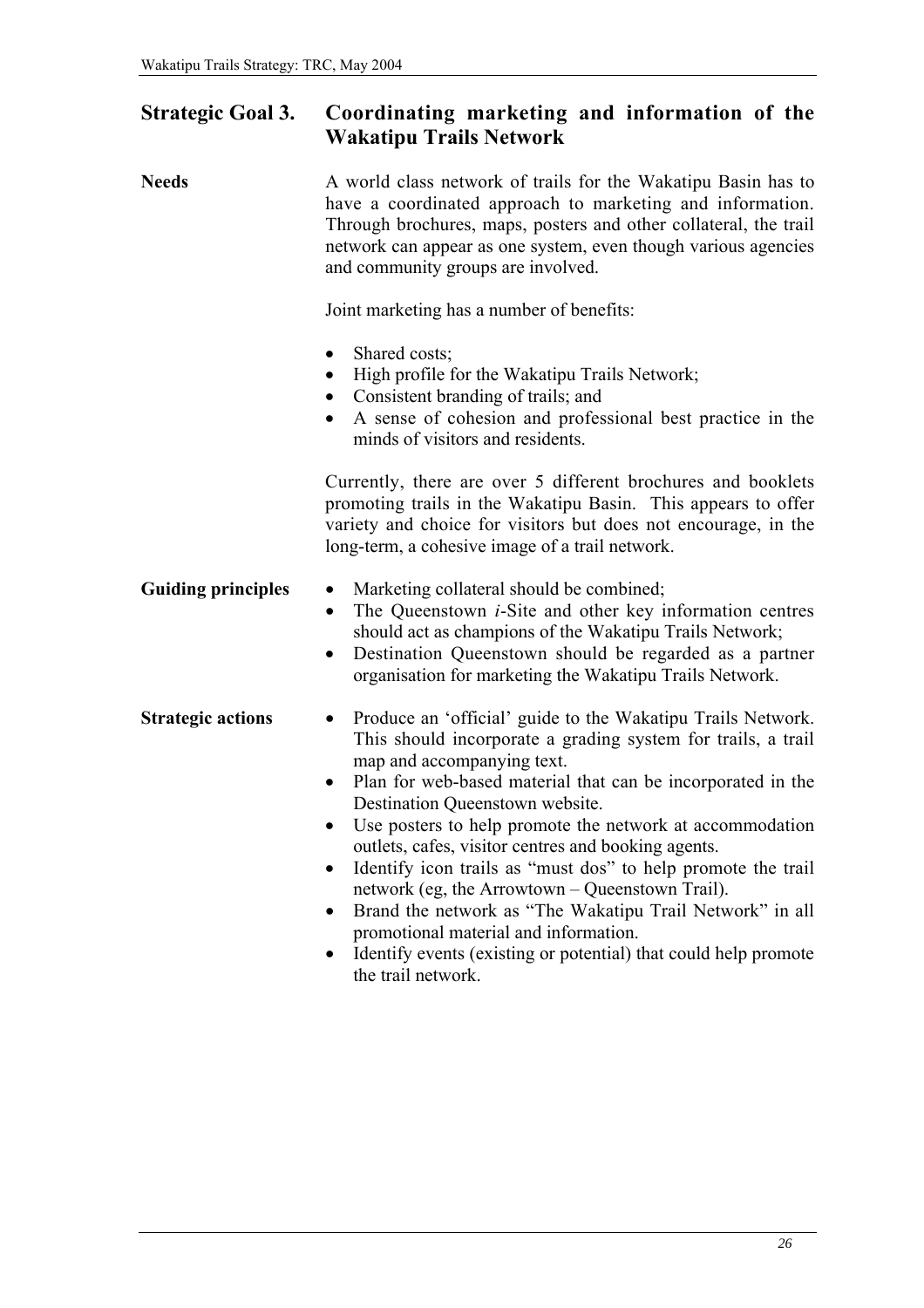#### Strategic Goal 4. Active community involvement in trail development, advocacy and projects that add value to the network

Needs Trail development and enhancement is one area where the local community can provide support, a sense of ownership and achievement. Many long-term residents and a growing number of recent arrivals in the area want to have a say and be involved in the future of the Wakatipu Basin. Rapid commercial and residential development, coupled with an increasing number of absentee landlords, has been largely responsible for this reaction from the community. Surrounded by a commercially oriented environment, many residents perceive trails to be a 'public good', where freedom of use and a lack of entry fees are a virtue.

> There is a huge amount of community support for the trail network. In general, people want to demonstrate that support but require direction. Retirees and others with more discretionary time can be involved with enhancement planting and minor trail marking or repair. These activities will tend to be occasional rather than on a regular basis. Others in employment or who reside outside the Basin, do not have time for this type of involvement and need other options to be involved, such as subscribing to a 'Friends of Wakatipu Trails' contributing to fund raising campaigns, bequests, donations or sponsorships for trail facilities such as sculptures, interpretation signs, seating and viewpoints.

- Guiding principles There is keen public support for the Wakatipu Trails Network but people need direction over how to be involved.
	- Regular "working bees" are not a realistic option for trail maintenance or development.
- Strategic actions The WWT should facilitate community involvement and liaise with residential associations, organised recreation groups or clubs.
	- The WTT should establish a 'Friends of Wakatipu Trails' to mobilise community support. A nominal subscription could be used to cover expenses of a regular newsletter, secretarial support and advocacy work of the Trust.
	- The WTT could gauge wider community interest in establishing a "Friends of" by putting a public notice in the local paper and or calling a public meeting. Consultation undertaken as part of this strategy indicates that there is strong support.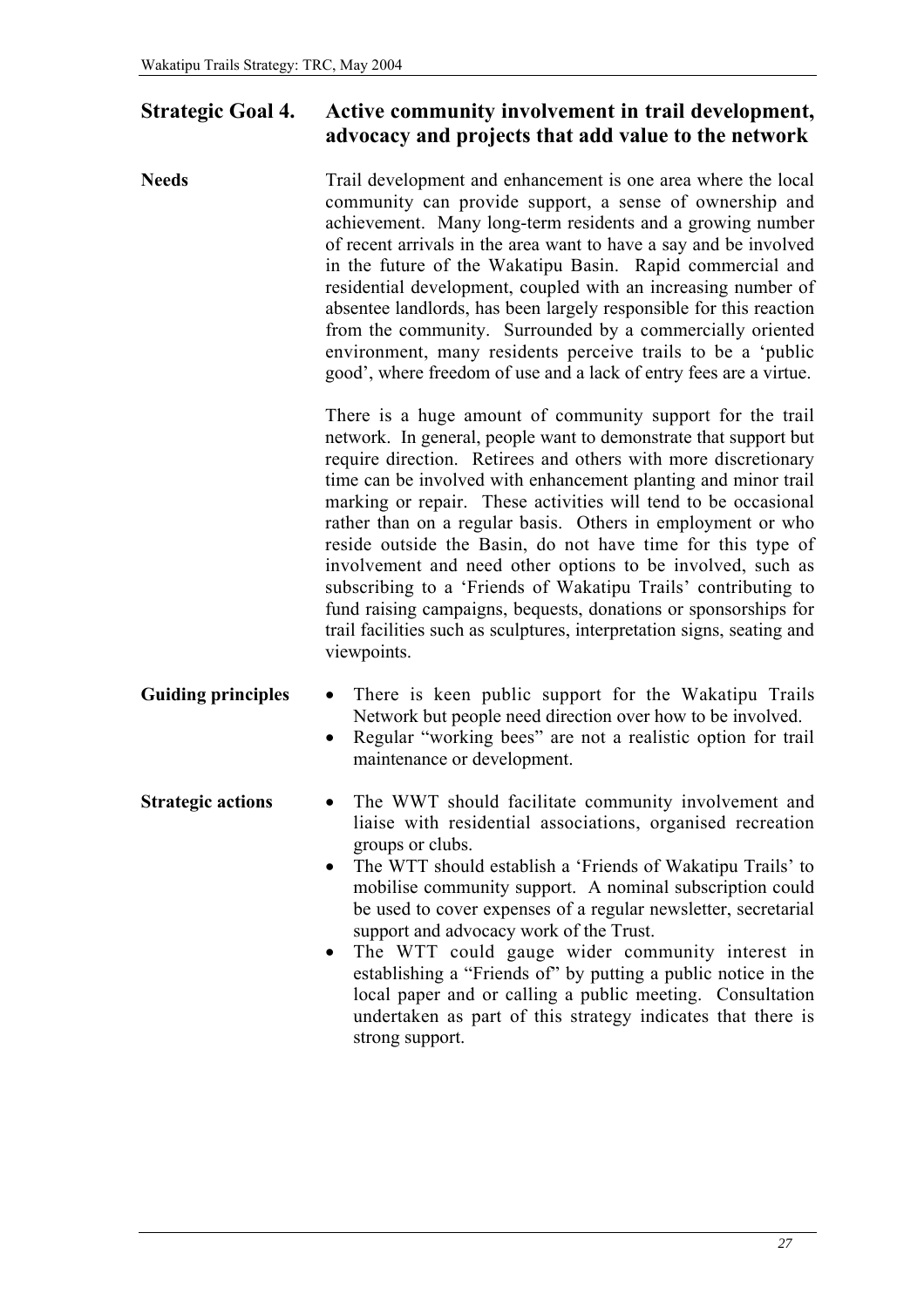#### Strategic Goal 5. Broadening the funding base for developing and maintaining an integrated trail network

| Achieving the vision of a world class network of trails will<br>require considerable financial and other in-kind contributions<br>over the next 10–20 years. It is unrealistic to expect that to come<br>from one organisation.                                                                                                                                                                                                                                                                                                                                                                                                                                                   |
|-----------------------------------------------------------------------------------------------------------------------------------------------------------------------------------------------------------------------------------------------------------------------------------------------------------------------------------------------------------------------------------------------------------------------------------------------------------------------------------------------------------------------------------------------------------------------------------------------------------------------------------------------------------------------------------|
| Both QLDC and DOC have significant statutory obligations for<br>maintenance and upgrade of existing trails. The development of<br>new trails presents a number of challenges for both agencies<br>given their other priorities. The WTT can play a critical role<br>here in helping to raise funds for new trail developments. This<br>gives the WTT a clear focus and role to play. The WTT cannot,<br>in a long-term sense, expect to attract funding for on going trail<br>maintenance as this is not appealing to funding partners and<br>overlaps with the role of DOC and QLDC.                                                                                             |
| The QLDC and DOC are the two key agencies capable of<br>maintaining and upgrading trails. The ORC currently plays a<br>secondary role in this regard but can assist with contributions<br>for trails that enhance access to lakes and rivers in the<br>Wakatipu Basin.<br>The WTT is best placed to attract funding for development of<br>$\bullet$<br>Recreational Trails, marketing and other added-value<br>activities, in partnership with QLDC and DOC.<br>Working Bees are important to maintaining individual<br>$\bullet$<br>sections of trails but a network of trails requires professional<br>services and quality management systems to support<br>volunteer efforts. |
| The WTT, DOC, QLDC and ORC need an annual planning<br>process that integrates their respective projects and budgets.<br>External funding proposals undertaken by the WTT should<br>be on an agreed, partnership approach (this will often lend<br>support to the proposal).<br>The Wakatipu Trails Trust needs to match potential funding<br>$\bullet$<br>partners with activities most suited to that funding.<br>Some                                                                                                                                                                                                                                                           |
|                                                                                                                                                                                                                                                                                                                                                                                                                                                                                                                                                                                                                                                                                   |

key examples are presented on the following page.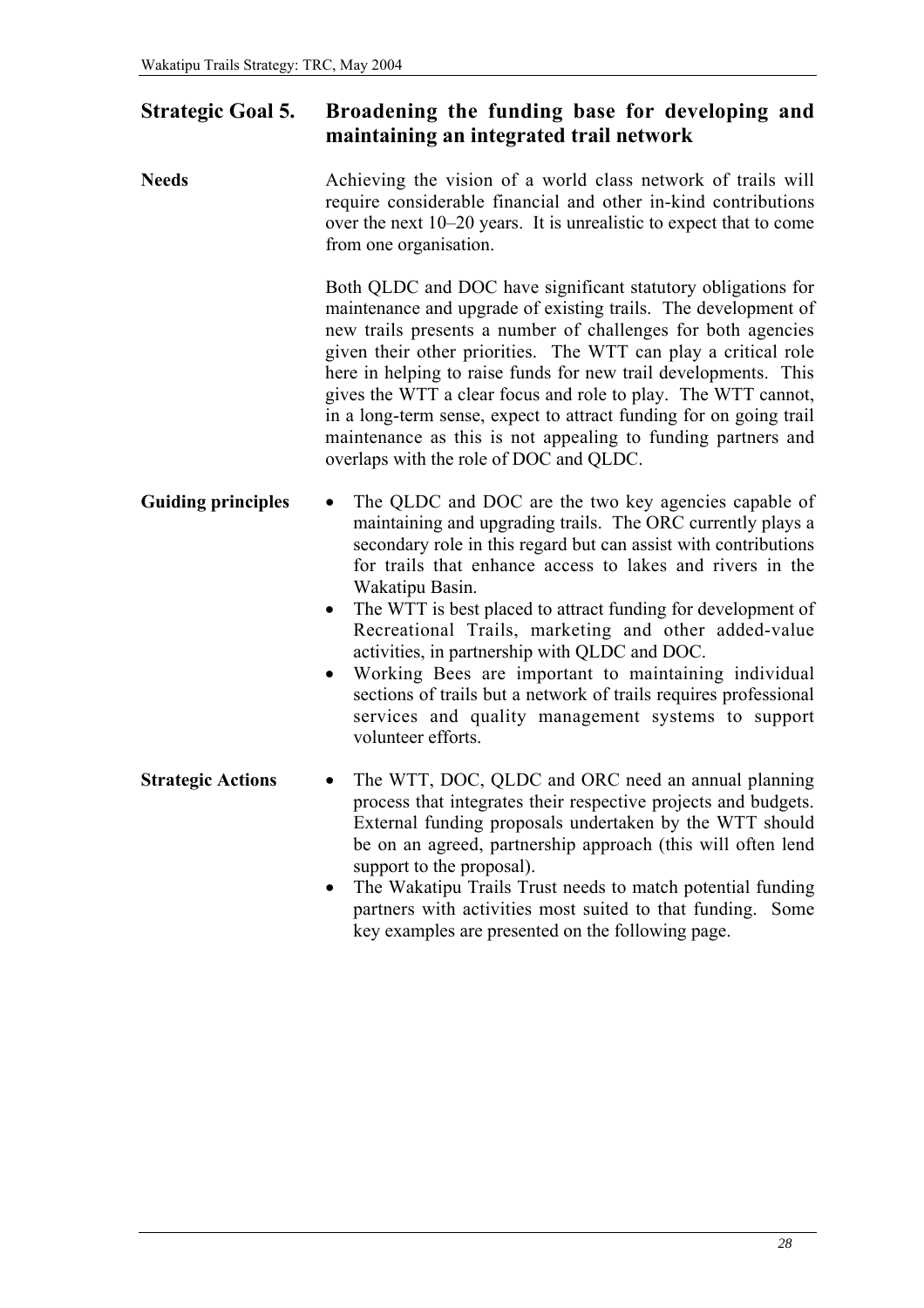| <b>FUNDING SOURCE</b>                                      | <b>APPROPRIATE PROJECTS</b>                                           | <b>FUNDING AVAILABLE</b>  |
|------------------------------------------------------------|-----------------------------------------------------------------------|---------------------------|
| Transfund                                                  | New trails that enable safe use by                                    | \$3.8 million allocated   |
|                                                            | cyclists and pedestrians.                                             | nationally in 2003-2004.  |
|                                                            | Structures such as underpasses                                        | Applications taken on     |
|                                                            | maybe eligible. Transfund criteria                                    | merit and fit with        |
|                                                            | apply.                                                                | Transfund criteria.       |
| Southland Community Trust,                                 | Trail developments that have                                          | No fixed upper limits     |
| <b>Central Lakes Trust</b>                                 | clear, tangible benefits to the local                                 | but guidance given by     |
|                                                            | community. Central Lakes Trust                                        | Trust staff on each case. |
|                                                            | has provision for the payment of                                      |                           |
|                                                            | salary and wages for special                                          |                           |
|                                                            | cases.                                                                |                           |
| Lotteries Commission                                       | Limited to environmental                                              | No upper limit given at   |
|                                                            | enhancement and heritage                                              | this stage. High demand   |
|                                                            | (historic sites) associated with                                      | - better for small scale  |
|                                                            | trails.                                                               | projects.                 |
| Bequests, gifts, donations                                 | Sculptures, information signs,                                        | Cannot be specified       |
|                                                            | viewpoints, seating, kiosks. The                                      |                           |
|                                                            | WTT needs to prepare bequest                                          |                           |
|                                                            | forms and have a communication                                        |                           |
|                                                            | plan that lets people know they                                       |                           |
|                                                            | can contribute.                                                       |                           |
| Tourism Facility Development                               | Trail development with associated                                     | A national total of       |
| Grant, Ministry of Tourism                                 | facilities, where there is a clear                                    | \$300,000. No upper       |
| (discretionary fund of the                                 | link with the tourism industry.                                       | limit per application.    |
| Minister of Tourism)                                       |                                                                       |                           |
|                                                            |                                                                       |                           |
|                                                            |                                                                       |                           |
| Sponsorship                                                | Construction of new Arterial                                          | Cannot be specified at    |
|                                                            | Trails or Recreational Trails.                                        | this stage.               |
|                                                            | Possible fixed term sponsorship of                                    |                           |
|                                                            | a vehicle for the Wakatipu Trails                                     |                           |
|                                                            | Trust.                                                                |                           |
| Subdivision contributions                                  | Construction of new Arterial                                          | Cannot be specified at    |
|                                                            | Trails and improvements to utility                                    | this stage.               |
|                                                            | walking and cycling.                                                  |                           |
| Queenstown Lakes District                                  | Trail maintenance, upgrade and                                        | Cannot be specified at    |
| Council                                                    | development. Direct funding                                           | this stage.               |
|                                                            | available and contribution                                            |                           |
|                                                            | towards the operation of the WTT                                      |                           |
|                                                            | possible.                                                             |                           |
| Otago Regional Council                                     | Contribution towards trails that                                      | Cannot be specified at    |
|                                                            | enhance access to water-ways.                                         | this stage. On a case-    |
|                                                            |                                                                       | by-case basis.            |
| Department of Conservation                                 | Trail maintenance and upgrade                                         | Cannot be specified at    |
|                                                            | but very limited funds available                                      | this stage.               |
|                                                            | for new trail developments.                                           |                           |
|                                                            | Contribution towards the WTT in                                       |                           |
|                                                            | relation to trails over marginal                                      |                           |
|                                                            | strips or esplanade reserves                                          |                           |
|                                                            | maybe possible but not clear at                                       |                           |
|                                                            | this stage.                                                           |                           |
| Department of Labour,<br><b>Community Employment Group</b> | Funding of a Trails Officer and<br>other operational expenses for the | Not specified.            |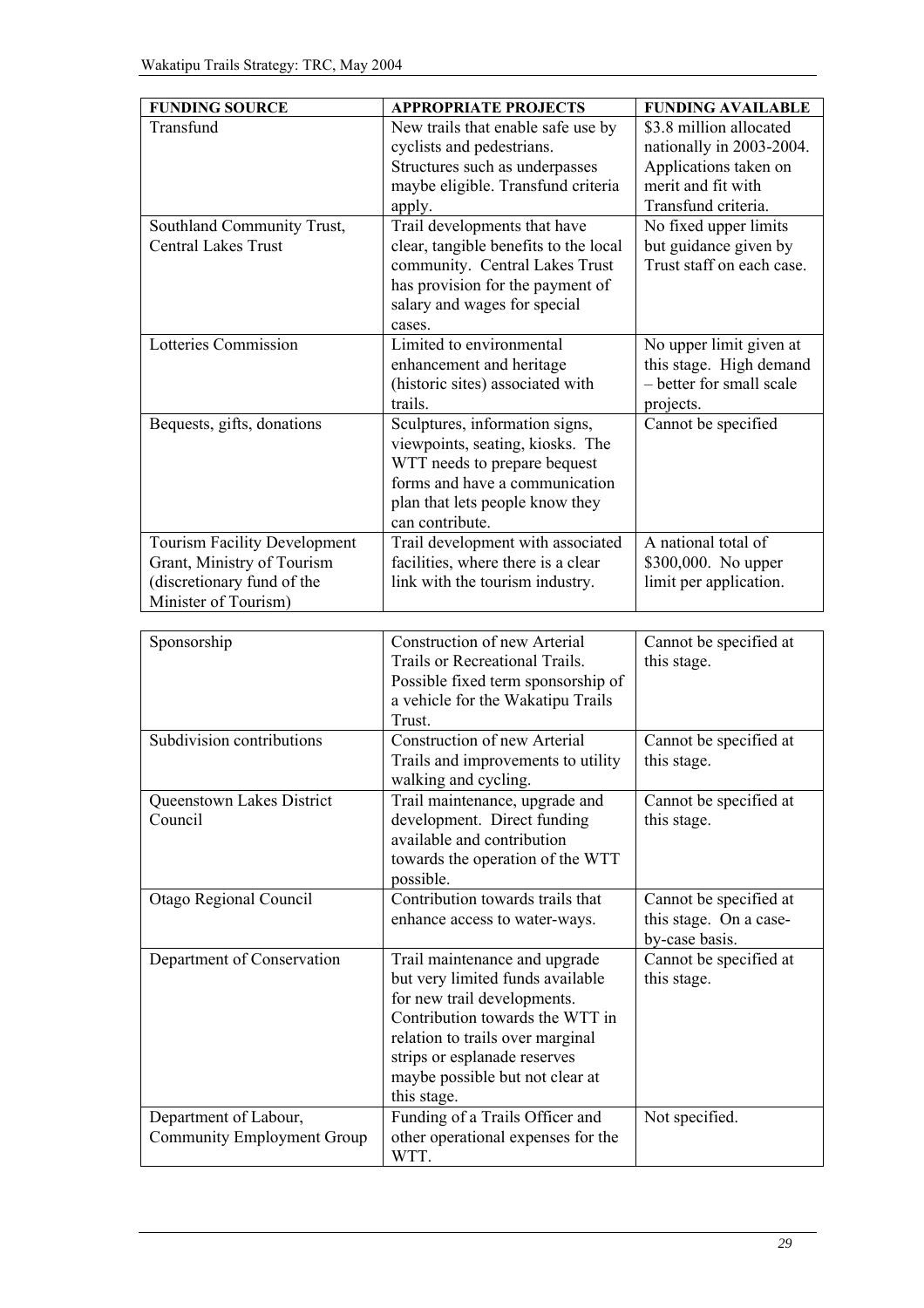#### Section 5. Priorities and Estimated Development Costs

- Overview This section provides a summary of the priorities for Arterial and Recreational Trails. This serves as a lead-in to the Implementation Plan in Section 6. The Implementation Plan provides the justification and details for the priorities. The main priority for this strategy is the development of Arterial Trails. Work on the rural road network (for improved horse riding and cycling) and improvements to residential (utility) walking and cycling will become part of the annual operational costs of Queenstown Lakes District Council and Imtech and are therefore not detailed in this strategy.
- Indicative trail costs It is difficult to accurately determine the costs of each trail development without a design specification. The following figures are therefore indicative, based partly on Department of Conservation track management data and on other examples of trail development costs. The following figures are for new developments, not maintenance.

These figures should be used cautiously and in no way reflects what will actually be required for the Wakatipu trails. The higher the standard, the higher the costs, as more structures such as bridges, handrails, boardwalks and the like are required. Most Arterial Trails will be to Path or Short Walk standard (refer Appendix 1).

- Path (sealed surface) \$70,000 \$100,000 per km
- Short Walk \$50,000 \$70,000 per km
- Walking Track \$5,000 \$50,000 per km
- Easy Tramping Track-Great Walk \$5,000 \$50,000 per km
- Tramping Track \$3,000 \$10,000 per km
- Route \$1,200 \$5,000 per km

Arterial Trail Priorities and Indicative Costs

- *2004 2005*
- Completion of the Town Link Track between Fernhill and Queenstown [\$300,000 based on quote];
- Sealing the Queenstown Gardens Peninsula Trail to link with Park Street [\$50 - \$80,000];
- Upgrade the Frankton Walkway [\$200,000];
- Upgrade of the Old Shotover Bridge [\$500,000+] including construction of Arterial Trails linking the bridge to Quail Rise and Lake Hayes Estates;
- Planning for the Queenstown-Arthur's Point Trail [not specified – internal QLDC operational costs];
- Planning for the Queenstown-Arrowtown Trail [not specified] – internal QLDC operational costs];
- Engineering assessment of rural or urban roads in need of cycle lanes (QLDC, Imtech and WTT).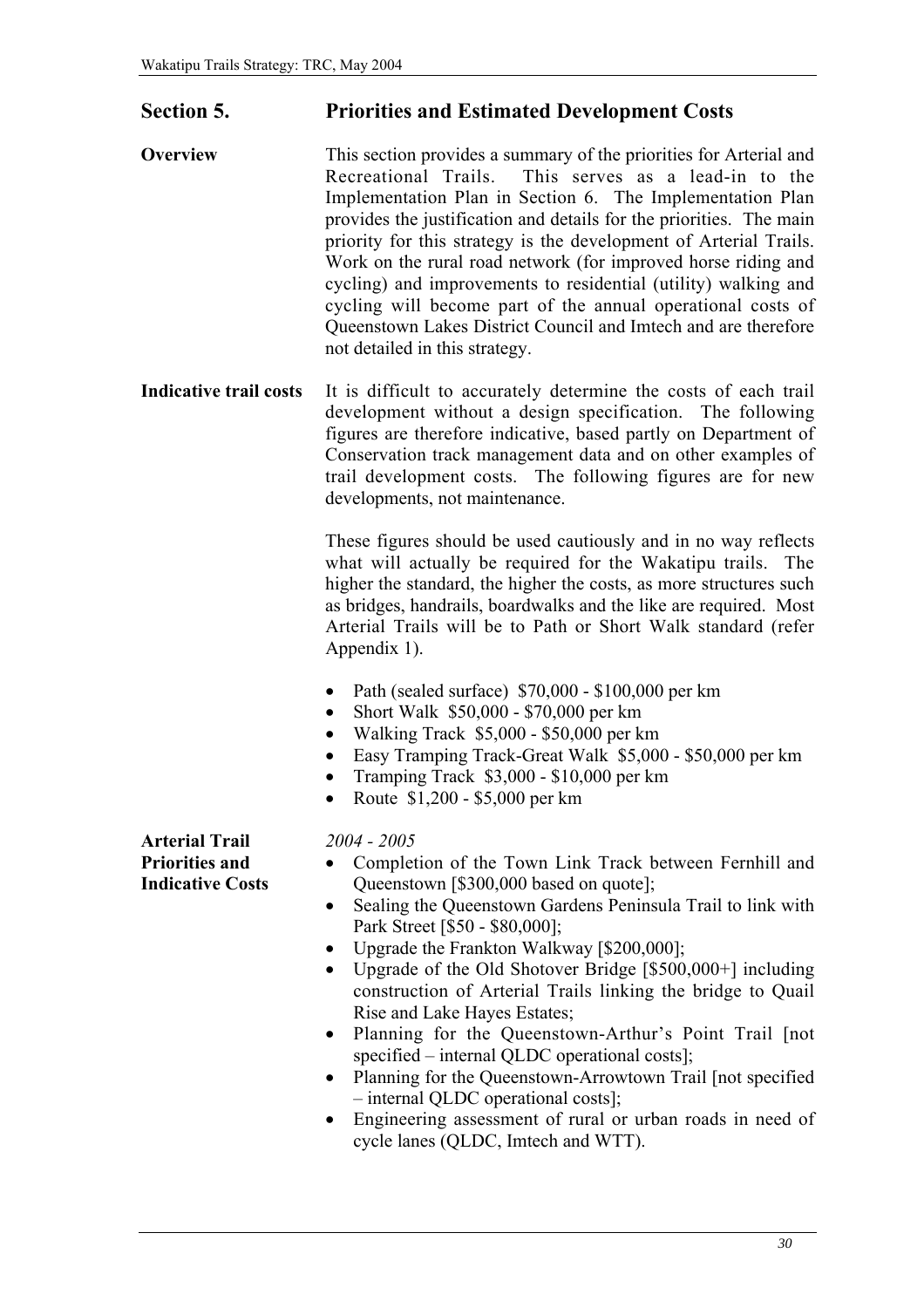*2005 – 2006*

- Construction of the Queenstown-Arthur's Point Trail [\$700,000];
- Planning continues on the Oueenstown-Arthur's Point Trail:
- Upgrade and widening of the Kelvin Peninsula Trail [\$300,000];
- Planning for a trail upgrade between Queenstown and Sunshine Bay and between Sunshine Bay and Bob's Cove [not specified – internal QLDC operational costs];
- Construction of the Kelvin Peninsula to Wye Creek Trail (partially funded by reserve contribution);

#### *2006 – 2007*

- Construction of the Queenstown-Arrowtown Trail commences [\$2 million over 4 years];
- Trail upgrade between Queenstown and Sunshine Bay [\$150,000].

#### *2007 – 2008*

- Queenstown Arrowtown Trail construction continues;
- Sunshine Bay to Bob's Cove construction commences [\$1] million over 3 years].

#### *2008 – 2009*

- Queenstown Arrowtown Trail construction continues;
- Sunshine Bay to Bob's Cove construction continues.

#### *2009 – 2010*

• Oueenstown – Arrowtown Trail construction completed; Sunshine Bay to Bob's Cove construction completed.

Recreational Trail Priorities and Indicative Costs

#### *2004 – 2005*

- Appointment of a Wakatipu Trails Officer and establishment of an operational base for the Wakatipu Trails Trust [\$77,000-\$100,000 as an approximate annual budget for an initial 3 year period];
- Official recognition and establishment of mountain bike trails on Bob's Peak (below Skyline Gondola) [\$20,000];
- Official recognition and establishment of mountain bike trails at the Seven Mile [\$10,000];
- Completion of a common sign system for the Wakatipu Trails Network [not specified at this stage];
- Planning for the Lake Hayes trail (western lake shore):
- Planning for a sub-alpine rural walking route between Skippers Road and Arrowtown via Coronet Peak [not specified – internal WTT operating cost];
- Investigation into trail linkages between Lake Johnson, Shotover River and Arthur's Point [not specified – internal WTT operating cost]. This is subject to a good working relationship between Queenstown Hill Station and the Trust;
- Planning for an integrated Wakatipu Trails brochure commences [not specified – internal WTT operating cost].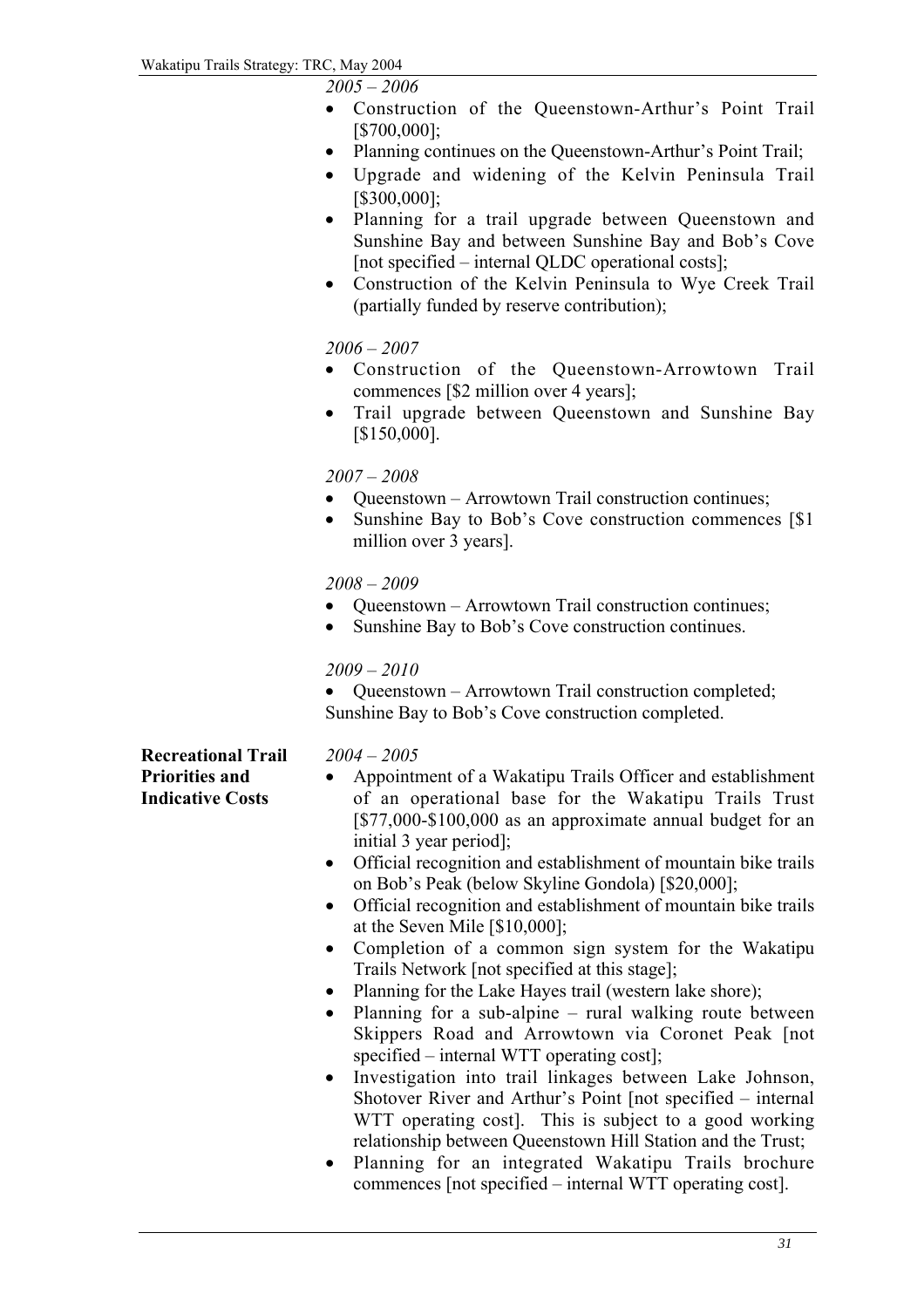*2005 – 2006*

- Planning on trail linkages from 2004/05 continues;
- Investigation into a trail linking the historic Kawarau 'Bungy Bridge' to Gibbston Valley wineries commences [internal costs for Wakatipu Trails Trust, AJ Hacket Bungy and Gibbston stakeholders];
- Wakatipu Trails brochure printed [\$10,000].

*2006 – 2007*

- Trail linkages for Lake Johnson Arthur's Point and Boyd's Road – Chard Farm completed [\$10,000];
- Lake Hayes (western shore) trail construction [\$100,000];
- Bungy Bridge to Gibbston wineries trail planning completed.

#### *2007 – 2008*

- Construction of the Bungy Bridge to Gibbston wineries commences [\$100,000].
- Investigation into trail linkages between Boyds Road and Chard Farm, true right of the Kawarau River [not specified – internal WTT operating cost]. This is subject to a good working relationship with the relevant landowners;

Operational costs of the Wakatipu Trails Trust

Overall trail management and planning is currently included within the daily operating budgets of the three main agencies. The crucial aspect here is the operation of the Trust. To be effective, a 3 year operating budget should be established. This will enable the Trust to perform its role and importantly, to build a track record and reputation that will be attractive to funding partners and the local community. An estimated annual budget is likely to be in the range outlined below:

| Trails Officer      | $$35,000 - $45,000$           |
|---------------------|-------------------------------|
| Secretarial support | $$12,000 - $20,000$           |
| Operating budget    | $$20,000 - $35,000$ (minimum) |
| <b>TOTALS</b>       | $$77,000 - $100,000$          |

Assumptions include: One full-time Trails Officer, secretarial support, separate but shared office external to Council, no vehicle ownership but a sponsored vehicle for 3 years is likely to be achievable. The \$100,000 option is recommended. Potential funding sources include:

- Local sponsorship
- A 3 year operational grant from QLDC
- Department of Labour Community Employment Group (CEG)
- Friends of the Wakatipu Trails

Approximately \$10 - \$15,000 could be allocated by Queenstown Lakes District Council in Year 3 for a review of the Trust and progress on implementation of the strategy.

receiving, acknowledging and reporting assistance, will be more

Bequests, donations, sponsorship The Trust will need to develop an effective approach to attracting and managing bequests, donations and sponsorship. A Trust that is well organised with bequest forms and processes in place for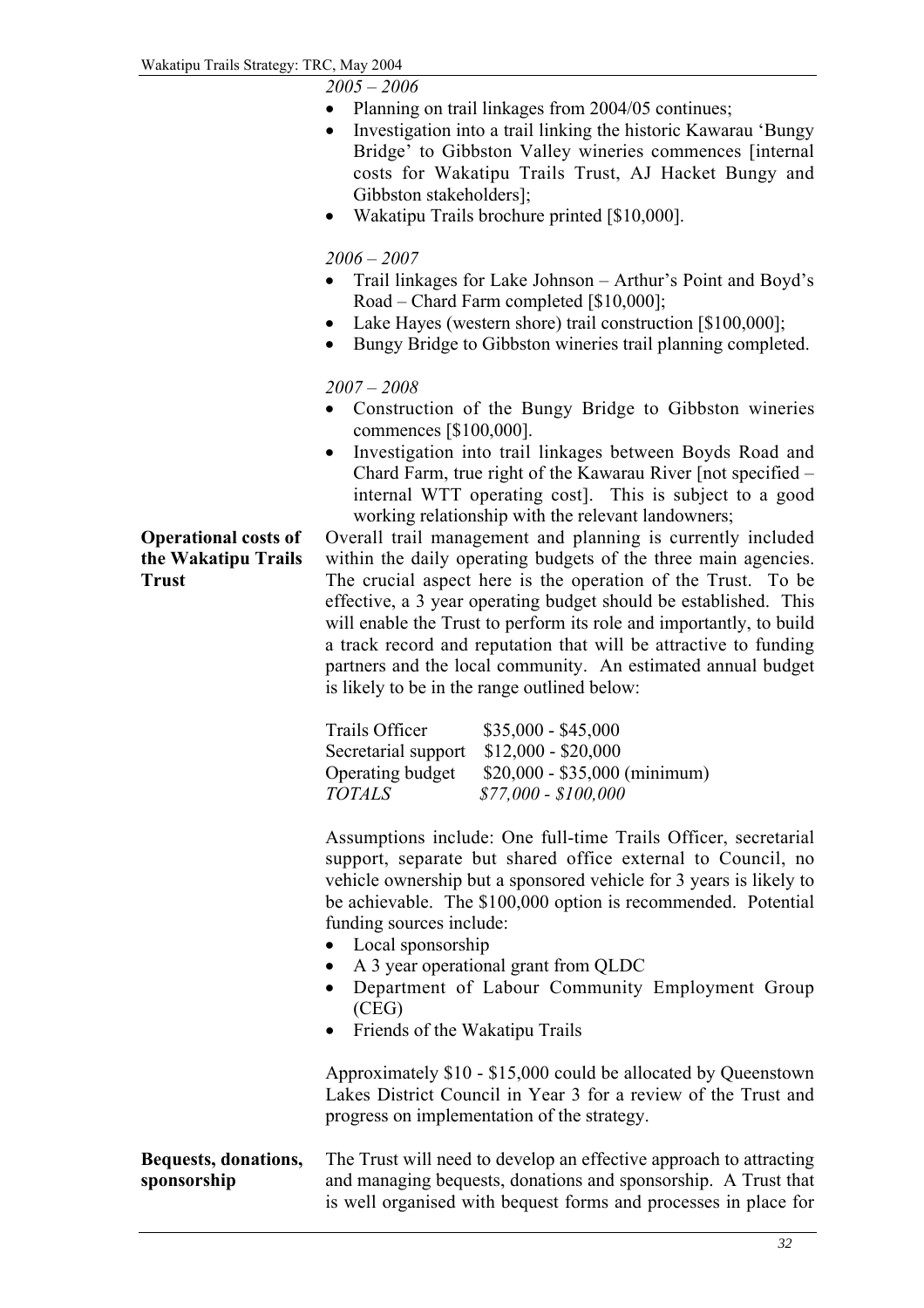receiving, acknowledging and reporting assistance, will be more likely to attract these sorts of funds. Experience shows that Trusts with a proven ability to deliver its objectives will be an attractive option for tax deductable donations and other kinds of assistance.

**Risks**  $A \times 5 - 8$  year period of intensive trail development involving three agencies and a charitable trust presents a number of risks:

- A Trail Officer is appointed but he/she and the Trust fail to secure funding for development projects,
- The joint management approach breaks down because of a lack of role clarity, personalities or changing priorities within or between the key players,
- An over zealous Trails Officer causes landowners not to buy into the strategy, preventing access and undermining the network,
- Property developers are unwilling to assist the network beyond the minimum reserve contributions,
- The Wakatipu community is not comfortable with the development of trails versus other Council priorities.

These risks are very real and need managing.

- **Risk Management** Meetings are held with potential key funding partners and an indication of support obtained before a Trails Officer is appointed,
	- The Trust uses an informal team of successful, well connected business people to help brainstorm strategies and access funding,
	- Both Councils and DOC sign-off on the strategy before funding proposals are prepared and a Trails Officer appointed,
	- An assessment is made of the current skills of the Trust and those required, in order to fill any gaps,
	- A joint Memorandum of Understanding is signed between the Trust, Queenstown Lakes District Council, Department of Conservation and Otago Regional Council to clarify the roles and responsibilities of each organisation,
	- Appointment of a Trails Officer is taken seriously with an emphasis placed on finding a candidate with a balanced, reasonable and astute approach towards access and negotiation,
	- Until the Trails Officer is established, the Trust appoints one of the Trustees to manage this position in a hands-on manner and not 'from a distance',
	- The Trust maintains good community relationships with regular communication and events run by the Friends of Wakatipu Trails.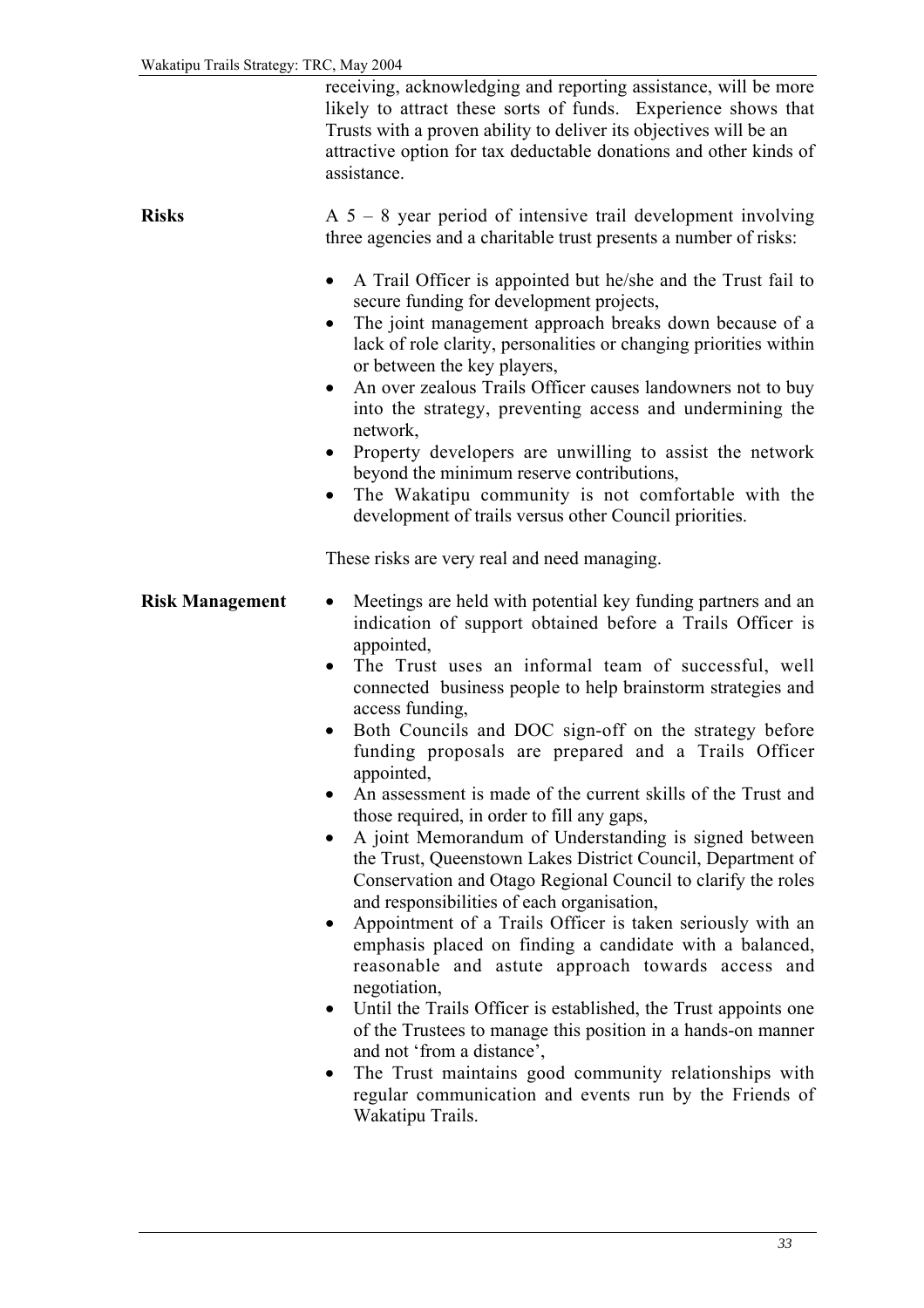| Š            |  |
|--------------|--|
|              |  |
| くらし          |  |
| $-16.0$<br>l |  |
| alls:        |  |
|              |  |

| Č                                               |
|-------------------------------------------------|
| $\ddot{\phantom{a}}$<br>$\frac{1}{2}$<br>í<br>ĵ |
| i<br>$\overline{a}$<br>t                        |
|                                                 |
|                                                 |
| ζ                                               |

| Intensive Trail Development Phase                                                                                                                                                                |                                                   |                                              |                                                                                                                           |                                           |             |                                                                    |  |
|--------------------------------------------------------------------------------------------------------------------------------------------------------------------------------------------------|---------------------------------------------------|----------------------------------------------|---------------------------------------------------------------------------------------------------------------------------|-------------------------------------------|-------------|--------------------------------------------------------------------|--|
| $2004 - 05$                                                                                                                                                                                      | $2005 - 06$                                       | $2006 - 07$                                  | $2007 - 08$                                                                                                               | $2008 - 09$                               | $2009 - 10$ | $2010 - 11$                                                        |  |
| Management                                                                                                                                                                                       |                                                   |                                              |                                                                                                                           |                                           |             |                                                                    |  |
| • WTT office established<br>. WTT patron appointed<br>• Common sign system<br>. WTT Trails Officer<br>• Work plans agreed<br>• New Trustees<br>· Joint MOU<br>appointed<br>appointed<br>endorsed | · Funding proposals<br>submitted                  |                                              | $\bullet$ Review role and function of WTT<br>• 3 year review of<br>progress                                               |                                           |             | · Relationship between<br>stakeholders well<br>established         |  |
| <b>Arterial Trails</b>                                                                                                                                                                           |                                                   |                                              |                                                                                                                           |                                           |             |                                                                    |  |
| • Town Link Track                                                                                                                                                                                | $\bullet$ QTN $-$ Arthur's Point                  | $\bullet$ QTN – Arrowtown                    |                                                                                                                           |                                           |             | • Main Arterial Trails                                             |  |
| • QTN Gardens<br>Construction                                                                                                                                                                    | · Upgrade Kelvin<br>construction                  | $\bullet$ QTN – Sunshine Bay<br>construction | • Sunshine Bay to Bob's                                                                                                   |                                           |             | · QLDC leads<br>established                                        |  |
| Peninsula Track sealed                                                                                                                                                                           | Peninsula trail                                   | upgrade                                      | Cove construction                                                                                                         |                                           |             | maintenance programme                                              |  |
| $upgrade + linking$ trails<br>· Old Shotover Bridge<br>• Upgrade Frankton                                                                                                                        | · Planning continues for<br>QTN - Arrowtown trail |                                              |                                                                                                                           |                                           |             |                                                                    |  |
| Walkway                                                                                                                                                                                          | • Planning for $QTN$ to<br>Sunshine Bay and Bob's |                                              |                                                                                                                           |                                           |             |                                                                    |  |
| Arthur's Point trail and<br>- Planning for QTN-                                                                                                                                                  | Cove trail                                        |                                              |                                                                                                                           |                                           |             |                                                                    |  |
| QTN – Arrowtown trail                                                                                                                                                                            |                                                   |                                              |                                                                                                                           |                                           |             |                                                                    |  |
| <b>Recreational Trails</b>                                                                                                                                                                       |                                                   |                                              |                                                                                                                           |                                           |             |                                                                    |  |
| and established at Bob's<br>· MTB trails recognised                                                                                                                                              | · Planning for Bungy<br>Bridge-Gibbston           | · Lake Hayes (Western<br>Shore) construction | Gibbston wineries trail<br>· Bungy Bridge                                                                                 | between Boyd's Road<br>· Access agreement |             | Recreational Trails<br>• Network of                                |  |
| · Planning for Lake<br>Peak and 7 Mile                                                                                                                                                           | • Other trail planning<br>Wineries trail          | established for Lake<br>· Route marking      | · Route marking<br>construction                                                                                           | and Chard Farm road<br>end clarified      |             | • Work continues on<br>expanded.                                   |  |
| Hayes trail (Western                                                                                                                                                                             | continues from 2004-05                            | Johnson - Shotover                           | estabslihed for Coronet<br>Peak – Arrowtown Trail                                                                         |                                           |             | access agreements, signs                                           |  |
| Shore)                                                                                                                                                                                           |                                                   | River; Karawau River-                        |                                                                                                                           |                                           |             | and information                                                    |  |
| Peak - Arrowtown trail<br>· Planning for Coronet                                                                                                                                                 |                                                   | Chard Farm                                   | · Preliminary                                                                                                             |                                           |             |                                                                    |  |
| · Planning for links                                                                                                                                                                             |                                                   |                                              |                                                                                                                           |                                           |             |                                                                    |  |
| between Lake Johnson -<br>Shotover River.                                                                                                                                                        |                                                   |                                              | investigation into access<br>between Boyd's Road –<br>Karawau River – Chard<br>Farm, subject to<br>landowners cooperation |                                           |             |                                                                    |  |
| Marketing                                                                                                                                                                                        |                                                   |                                              |                                                                                                                           |                                           |             |                                                                    |  |
| · Planning for an official<br>trails brochure                                                                                                                                                    | · Trails brochure                                 | · Website material<br>produced               |                                                                                                                           | · Upgrade trails brochure                 |             | Network is well known<br>and has high profile<br>• Wakatipu Trails |  |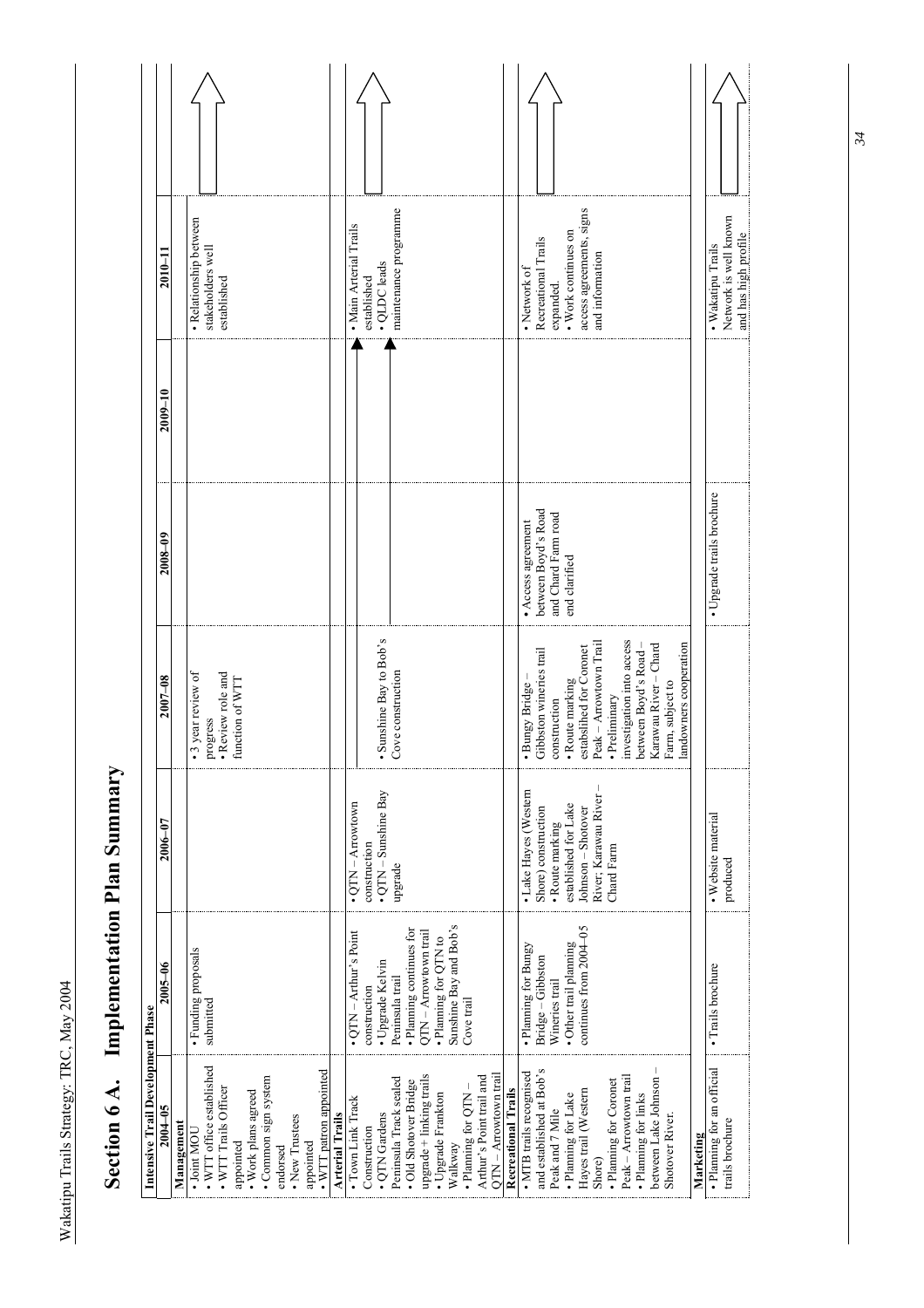| Ç<br>$\mathbf{I}$<br>Ĺ<br>֠֩<br>D<br>しょうし |        |
|-------------------------------------------|--------|
| " Implementation Plan - Arteria.          | Timing |
| <b>Section 6 B.</b>                       |        |

| Walking and Cycle       | Purpose          | <b>Total Resident</b> |           | Estimated                             | Length            | Proposed               | <b>Estimated Cost of</b>              | Cost                                  | <b>Strategic Priority</b> <sup>4</sup> |
|-------------------------|------------------|-----------------------|-----------|---------------------------------------|-------------------|------------------------|---------------------------------------|---------------------------------------|----------------------------------------|
| Way                     |                  | Population<br>2001    | 2021      | Per Annum <sup>2</sup><br>Visitor Use | km                | Standard               | <b>Upgrade or New</b><br>Construction | Per <sup>3</sup><br>User <sup>3</sup> |                                        |
| Town Link Track         | Links Femhill to | 2,500                 | 6,000     | < 10,000                              | 3km               | Path                   | \$300,000                             | 0.94c                                 | A: Construction 2004-200               |
|                         | Queenstown       |                       |           |                                       |                   |                        |                                       |                                       |                                        |
|                         |                  |                       |           |                                       |                   |                        |                                       |                                       |                                        |
|                         | Utility and      |                       |           |                                       |                   |                        |                                       |                                       |                                        |
|                         | Recreation       |                       |           |                                       |                   |                        |                                       |                                       |                                        |
| Queenstown Gardens      | Recreation       | 18,000                | $30,000+$ | $300,000 +$                           | 1 km              | Path - sealed          | \$80,000                              | 1.0c                                  | A: Upgrade 2004-2005                   |
| Peninsula Track         |                  |                       |           |                                       |                   |                        |                                       |                                       |                                        |
| Queenstown to Arthur's  | Utility and      | 18,000                | $30,000+$ | 10,000                                | 6km               | Path                   | \$700,000                             | 0.87c                                 | A: Planning 2004-2005                  |
| Point                   | Recreation       |                       |           |                                       |                   |                        |                                       |                                       | A: Construction 2005-200               |
| Frankton Walkway        | Utility and      | 18,000                | $30,000+$ | 50,000                                | 6km               | Path                   | \$200,000                             | 0.12c                                 | A: Upgrade 2004-2005                   |
|                         | Recreation       |                       |           |                                       |                   |                        |                                       |                                       |                                        |
| Old Shotover Bridge +   | Utility and Rec. | 18,000                | $30,000+$ | 100,000                               | $\leq$ 1 $\rm km$ | $\mathbb{N}\mathbb{A}$ | $$500,000+$                           | 0.25c                                 | A: Upgrade 2004-2005                   |
| linking trails          |                  |                       |           |                                       |                   |                        |                                       |                                       |                                        |
| Queenstown to           | Utility and      | 18,000                | $30,000+$ | 100,000                               | $20$ k $m$        | Path                   | \$2 million                           | 0.77c                                 | A: Planning 2004-2006                  |
| Arrowtown               | Recreation       |                       |           |                                       |                   |                        |                                       |                                       | B: Construction 2007-201               |
| Kelvin Peninsula        | Utility and      | 18,000                | $30,000+$ | 30,000                                | 5km               | Path                   | \$300,000                             | 0.25c                                 | A: Upgrade 2005-2006                   |
|                         | Recreation       |                       |           |                                       |                   |                        |                                       |                                       |                                        |
| Queenstown to           | Recreation and   | 18,000                | $30,000+$ | 20,000                                | 3km               | Path                   | \$150,000                             | 0.15c                                 | A: Upgrade 2005-2006                   |
| Sunshine Bay            | Utility          |                       |           |                                       |                   |                        |                                       |                                       |                                        |
| Sunshine Bay to Bob's   | Recreation and   | 18,000                | $30,000+$ | 50,000                                | 10km              | Path                   | \$1 million                           | 0.62c                                 | A: Planning 2005-2006                  |
| Uove                    | Utility          |                       |           |                                       |                   |                        |                                       |                                       | B: Construction 2006-200               |
| Kelvin Heights to Jacks | Recreation       | 18,000                | $30,000+$ | 15,000                                | 5km               | Walking Track          | \$100,000?                            | $\frac{\mathbf{A}}{\mathbf{A}}$       | A: Construction 2004-200               |
| Point                   |                  |                       |           |                                       |                   |                        |                                       |                                       | Reserve contribution                   |
| Jacks Point to Wye      | Recreation       | 18,000                | $30,000+$ | 10,000                                | 5km               | Walking Track          | \$100,000?                            | $\frac{\mathbf{A}}{\mathbf{A}}$       | A: Construction 2004-200               |
| Creek                   |                  |                       |           |                                       |                   |                        |                                       |                                       | Reserve contributions                  |

This is based on the total population relevant to the trail. In most instances, the trails will be used by a cross-section of the entire population in the Wakatipu Basin, and not just one subdivision This is based on the total population relevant to the trail. In most instances, the trails will be used by a cross-section of the entire population in the Wakatipu Basin, and not just one subdivisio within it. A few exceptions occur in that the Town Link Track will serve the Fernhill subdivision primarily, hence the lower population figures. Under Section 6C, Recreational Trails, the within it. A few exceptions occur in that the Town Link Track will serve the Fernhill subdivision primarily, hence the lower population figures. Under Section 6C, Recreational Trails, the proposed mountain bike trails will likely draw from a much smaller subset of the total population.

proposed mountain bike trails will likely draw from a much smaller subset of the total population.<br><sup>2</sup> There is almost a complete lack of data on current levels of track use. The figures presented are estimates based on th There is almost a complete lack of data on current levels of track use. The figures presented are estimates based on the local population and just over 1 million visitors to Queenstown per annum and the likely proportion of those that would use each trail.

amum and the likely proportion of those that would use each trail.<br><sup>3</sup> Based on estimated upgrade or construction costs divided by the potential population (residents and visitors) from which use would be drawn over 20 yea Based on estimated upgrade or construction costs divided by the potential population (residents and visitors) from which use would be drawn over 20 years. The mountain bike trails are worked out on a 10 year life cycle. worked out on a 10 year life cycle.

A: 2004–2005, B: 2005–2007, C: 2007–2011. The criteria used to help assign A, B and C priorities include: Presence of any existing project commitments or work-in-progress; projected level 4 A: 2004-2005, B: 2005-2007, C: 2007-2011. The criteria used to help assign A, B and C priorities include: Presence of any existing project commitments or work-in-progress; projected leve of use; strategic importance for walking and cycling; the likelihood of project completion over the next 3 years (2004-2007) and indicative cost estimates. of use; strategic importance for walking and cycling; the likelihood of project completion over the next 3 years (2004–2007) and indicative cost estimates.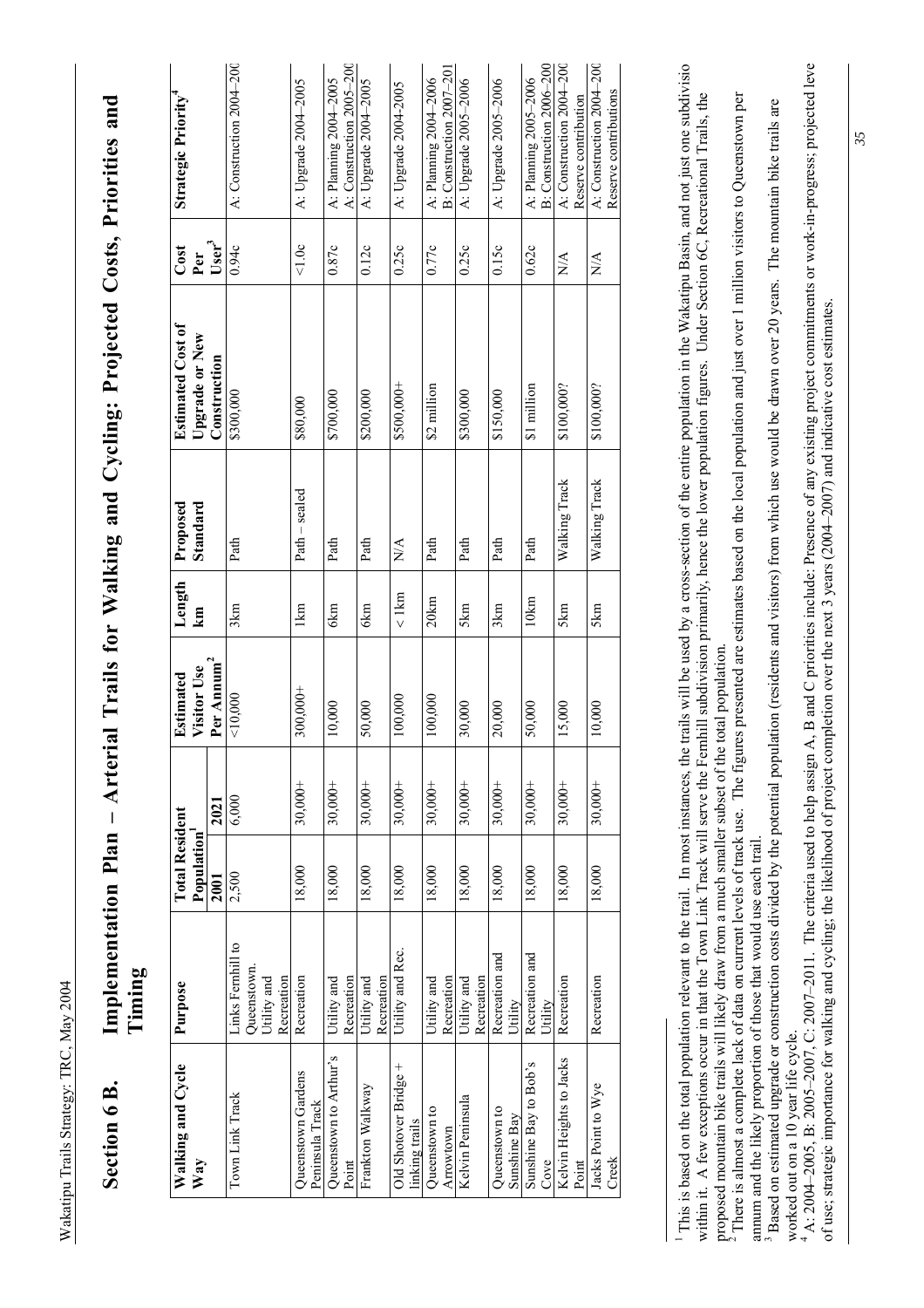Implementation Plan - Recreational Trails: Projected Costs, Priorities and Timing Section 6 C. Implementation Plan – Recreational Trails: Projected Costs, Priorities and Timing Section 6 C.

| Recreational Trail                     | Purpose    | <b>Total Resident</b>   |           | <b>Estimated</b>       | Length                | Proposed      | <b>Estimated Cost of</b> | Cost     | <b>Strategic Priority</b>                           |
|----------------------------------------|------------|-------------------------|-----------|------------------------|-----------------------|---------------|--------------------------|----------|-----------------------------------------------------|
|                                        |            | Population <sup>3</sup> |           | Visitor Use            | km                    | Standard      | <b>Upgrade or New</b>    | Per      |                                                     |
|                                        |            | 2001                    | 2021      | Per Annum <sup>6</sup> |                       |               | Construction             | $User^7$ |                                                     |
| Mountain bike park                     | Recreation | $<$ 3,000               | $6,000+$  | $2,000+$               | Up to                 | $V$ arious –  | \$20,000                 | 0.25c    | A: Planning 2004-2005                               |
| established on Bob's                   |            |                         |           |                        | 5km of                | mostly steep  |                          | over 10  | B: Construction 2004-2                              |
| Peak (below Skyline)                   |            |                         |           |                        | tracks?<br><b>MTB</b> | downhill      |                          | years    |                                                     |
| Mountain bike trails                   | Recreation | $3,000$                 | $6,000+$  | $2,000+$               | Up to                 | Easy to       | \$10,000                 | 0.13c    | A: Planning 2004-2005                               |
| established at 7 Mile                  |            |                         |           |                        | 5km of                | moderate      |                          | over 10  | B: Construction 2005-2                              |
|                                        |            |                         |           |                        | <b>MTB</b><br>trail   |               |                          | years    |                                                     |
| Sub-alpine trail                       | Recreation | $2,000$                 | 4,000     | 2,000                  | 10km                  | Route         | \$10,000                 | 0.83c    | A: Planning $2004 - 2007$                           |
| Skippers - Coronet                     |            |                         |           |                        |                       |               |                          |          | B: Construction 2007-2                              |
| Peak - Arrowtown                       |            |                         |           |                        |                       |               |                          |          | (Trail marking)                                     |
| Gibbston - Bungy                       | Recreation | 18,000                  | $30,000+$ | $20,000+$              | 8km                   | Walking Track | \$100,000                | 0.10c    | A: Planning $2005 - 2007$                           |
| Bridge Trail                           |            |                         |           |                        |                       |               |                          |          | <b>B</b> : Construction                             |
|                                        |            |                         |           |                        |                       |               |                          |          | 2007-2008?                                          |
| Access arrangements                    | Recreation | 18,000                  | $30,000+$ | $5,000 +/-$            | 8km                   | Marked Route  | \$10,000?                | 40.10c   | A: Planning 2004-2007                               |
| for Lake Johnson -                     |            |                         |           |                        |                       |               |                          |          | B: Trail marking                                    |
| Shotover River-                        |            |                         |           |                        |                       |               |                          |          | 2005-2007                                           |
| Arthur's Point                         |            |                         |           |                        |                       |               |                          |          |                                                     |
| Access arrangement<br>for Boyds Road - | Recreation | 18,000                  | $30,000+$ | 1,000                  | 8km                   | Marked Route  | \$5,000?                 | 0.25c    | C: Possible Trail markir<br>$C:$ Planning 2007–2011 |
| Karawau River -                        |            |                         |           |                        |                       |               |                          |          | 2008-2009                                           |
| Chard Farm                             |            |                         |           |                        |                       |               |                          |          |                                                     |

This is based on the total population relevant to the trail. In most instances, the trails will be used by a cross-section of the entire population in the Wakatipu Basin, and not just one subdivision <sup>5</sup> This is based on the total population relevant to the trail. In most instances, the trails will be used by a cross-section of the entire population in the Wakatipu Basin, and not just one subdivisio within it. A few exceptions occur in that the Town Link Track will serve the Fernhill subdivision primarily, hence the lower population figures. The proposed mountain bike trails will likely within it. A few exceptions occur in that the Town Link Track will serve the Fernhill subdivision primarily, hence the lower population figures. The proposed mountain bike trails will likely draw from a much smaller subset of the total population.<br><sup>6</sup> There is almost a complete lack of data on current levels of track use. The figures presented are estimates based on the local population and just over 1 million draw from a much smaller subset of the total population.

There is almost a complete lack of data on current levels of track use. The figures presented are estimates based on the local population and just over 1 million visitors to Queenstown per annum and the likely proportion of those that would use each trail.

amum and the likely proportion of those that would use each trail.<br><sup>7</sup> Based on estimated upgrade or construction costs divided by the potential population (residents and visitors) from which use would be drawn over 20 yea Based on estimated upgrade or construction costs divided by the potential population (residents and visitors) from which use would be drawn over 20 years. The mountain bike trails are worked out on a 10 year life cycle. worked out on a 10 year life cycle.<br><sup>8</sup> A: 2004–2005, B: 2005–2007, C: 2007–2011. The criteria used to help assign A, B and C priorities include: Presence of any existing project commitments or work-in-progress; projected

A: 2004–2005, B: 2005–2007, C: 2007–2011. The criteria used to help assign A, B and C priorities include: Presence of any existing project commitments or work-in-progress; projected level of use; strategic importance for walking and cycling; the likelihood of project completion within the next 3 years (2004–2007) and indicative cost estimates. of use; strategic importance for walking and cycling; the likelihood of project completion within the next 3 years (2004-2007) and indicative cost estimates.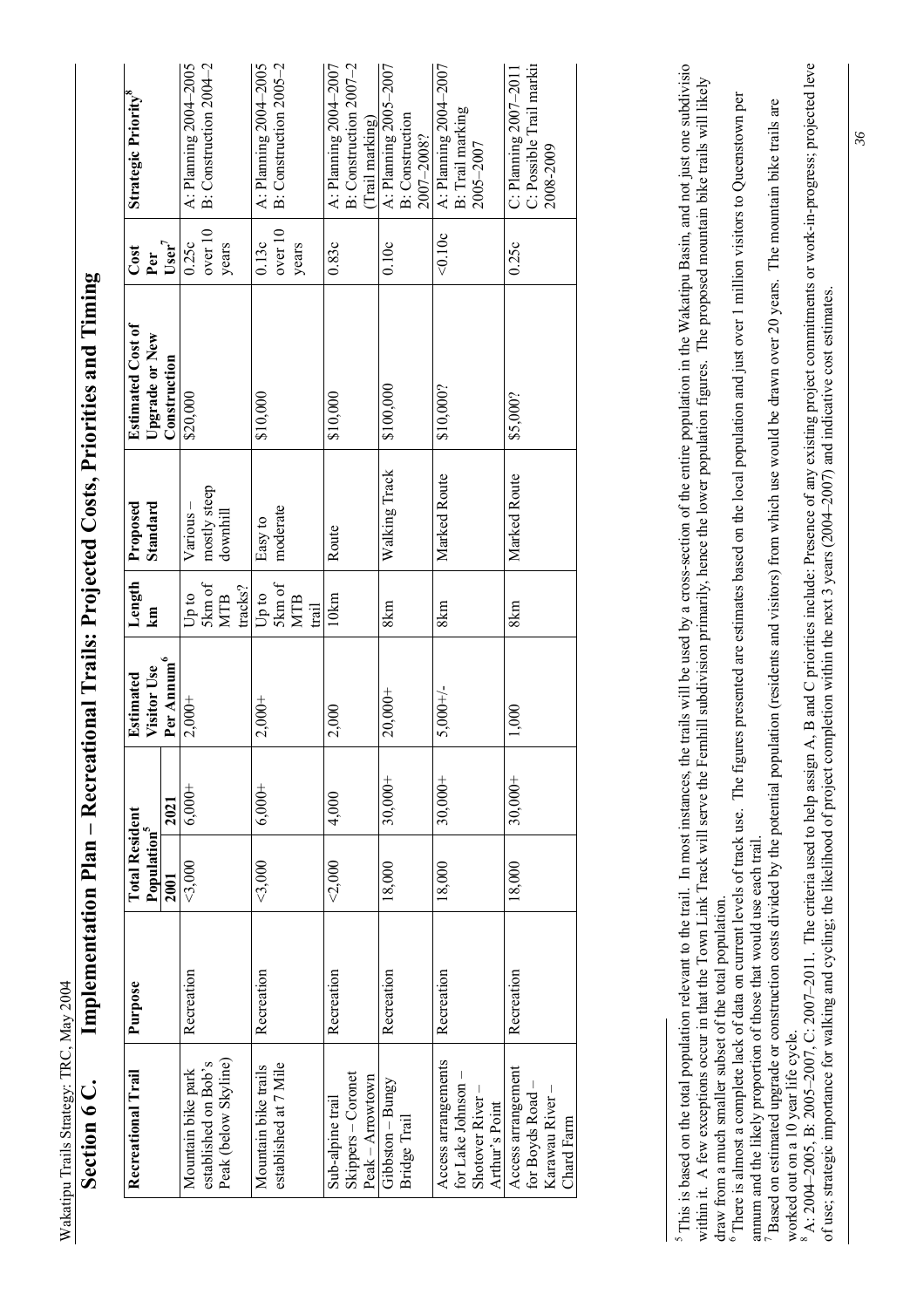|           | Section 6 D                                                   | Implementatio | $\blacksquare$ | <b>Plan – Implications for Management</b> |                                                       |                                                                                           |
|-----------|---------------------------------------------------------------|---------------|----------------|-------------------------------------------|-------------------------------------------------------|-------------------------------------------------------------------------------------------|
|           | Goal 1. Establishing the Network                              |               |                |                                           |                                                       |                                                                                           |
|           | Actions                                                       |               | Timing         |                                           | Lead Organisation and                                 | Management Implications                                                                   |
|           |                                                               | $2004 - 2007$ | 1107-8007      | 2012-2015                                 | Others                                                |                                                                                           |
|           | <b>Arterial Trails</b>                                        |               |                |                                           |                                                       |                                                                                           |
|           | Queenstown to Arthur's Point<br>Trail                         | ᅐ             | 7              |                                           | QLDC                                                  | Requires detailed costing for<br>Transfund. assistance.                                   |
|           | Establish the Arrowtown to                                    |               |                |                                           | QLDC, WTT                                             | Includes up to 3 highway crossings                                                        |
|           | upgrade of Old Shotover Bridge<br>Queenstown Trail (includes  |               | 7              |                                           | Queenstown Rotary Club                                | upgrade of the Old Shotover Bridge.<br>(underpasses or level crossing) and                |
|           | due for completion June 2005)                                 |               |                |                                           |                                                       | Requires detailed planning for<br>Transfund assistance.                                   |
|           | Upgrade existing tracks to become                             |               |                |                                           | QLDC                                                  | Needs detailed costing once standards                                                     |
|           | Arterial Trails (Kelvin Peninsula<br>Track, Frankton Walkway) |               | 7              |                                           |                                                       | have been decided.                                                                        |
| $\bullet$ | New Arterial Trail established                                |               |                |                                           | Property developer with                               | Property developers and DOC in                                                            |
|           | from Kelvin Peninsula to Wye                                  |               |                |                                           | oversight from QLDC                                   | discussion over appropriate standard to                                                   |
|           | Creek                                                         |               |                |                                           |                                                       | use (refer Appendix 1)                                                                    |
| ٠         | Establish Sunshine Bay to Bob's<br>Cove Arterial Trail        |               |                |                                           | WIT, QLDC                                             | decided. Transfund assistance. Dual<br>Detailed costing and standards to be               |
|           |                                                               |               | 7              |                                           |                                                       | use by walkers and MTBs needs                                                             |
|           |                                                               |               |                |                                           |                                                       | careful design on a narrow                                                                |
|           |                                                               |               |                |                                           |                                                       | carriageway. Code of Conduct needed.                                                      |
|           | Confirm common sign system                                    |               |                |                                           | QLDC, WTT, DOC                                        | requirement for signs on Arterial<br>Costs based on designs - heavy<br>Trails.            |
|           | <b>Recreational Trails</b>                                    |               |                |                                           |                                                       |                                                                                           |
|           | Establish alpine trail from Coronet<br>Peak to Arrowtown      |               |                |                                           | WTT, DOC, Coronet Peak<br>Station, NZSki.com,<br>QLDC | Work of Trails Officer and Trustees<br>Trail marking required rather than<br>construction |
| $\bullet$ | Lake Hayes trail (west shore)                                 | マ             |                |                                           | WTT, DOC and QLDC                                     | Led by the WTT with funding                                                               |
|           | Negotiations on Lake Johnson-                                 |               |                |                                           | <b>NTL</b>                                            | assistance from grants and sponsorship<br>Work of Trails Officer and Trustees.            |
|           | Shotover River-Arthur's Point                                 | 7             |                |                                           |                                                       | Depends on approvals by landowners.                                                       |
| ٠         | Negotiations over Boyds Road-                                 |               |                |                                           | <b>NTT</b>                                            | Work of Trails Officer and Trustees                                                       |
|           | Chard Farm access, true right of<br>Kawarau River             |               | 7              |                                           |                                                       | Depends on good working relationship<br>with landowners.                                  |
|           |                                                               |               |                |                                           |                                                       |                                                                                           |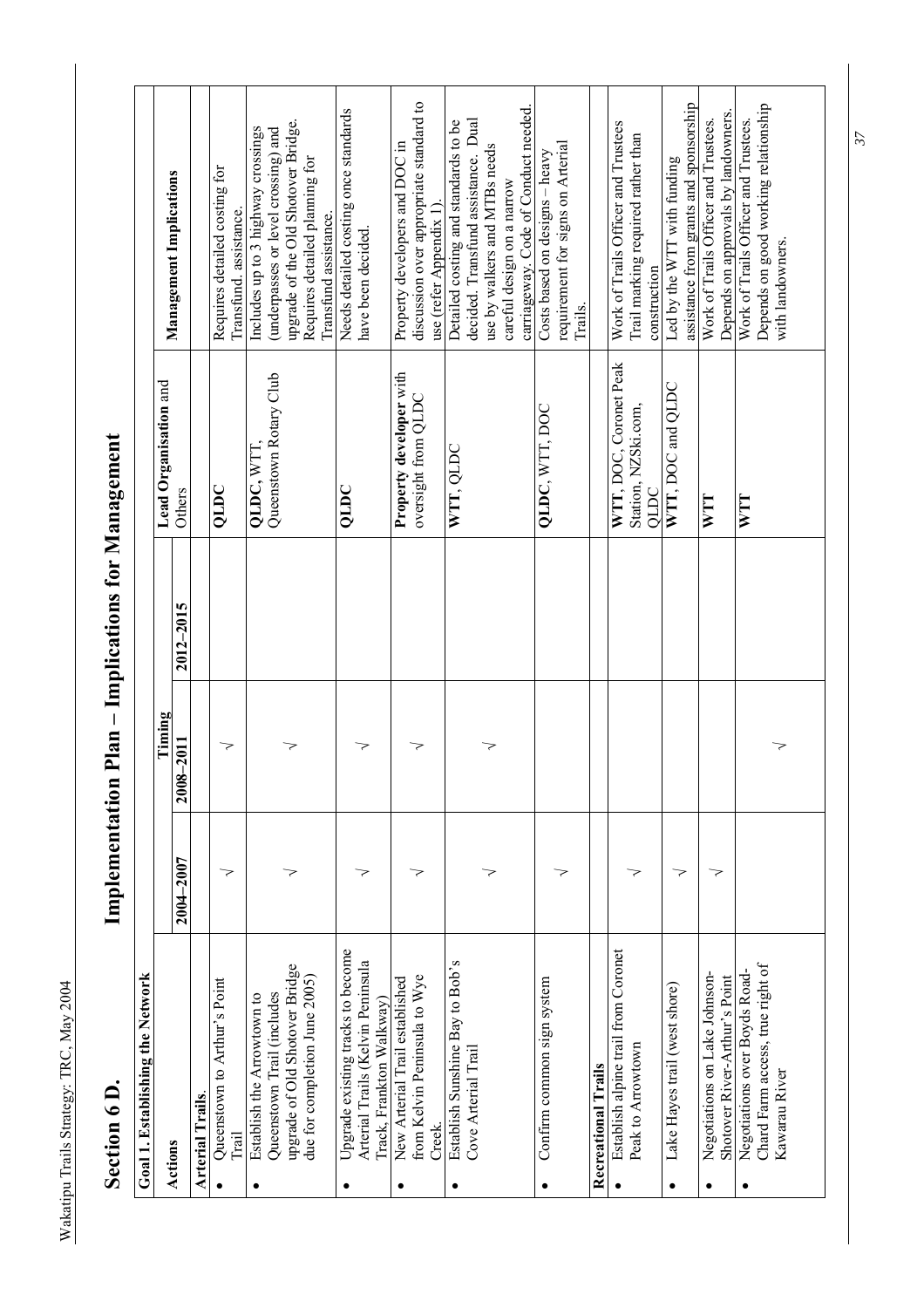| Bungy and Gibbston Community and<br>rails Officer works with AJ Hackett<br>olunteers to work with DOC and<br>Trails Officer supports MTB<br>Vineyards Assoc.<br>JULIC<br>$\Gamma I$<br>VIT<br>Establish mountain bike parks at<br>3xplore new trail linking Bungy<br>Bridge with Gibbston wineries<br>3ob's Peak/Ben Lomond and<br>Seven Mile |  |  |  |  |
|-----------------------------------------------------------------------------------------------------------------------------------------------------------------------------------------------------------------------------------------------------------------------------------------------------------------------------------------------|--|--|--|--|
|                                                                                                                                                                                                                                                                                                                                               |  |  |  |  |
|                                                                                                                                                                                                                                                                                                                                               |  |  |  |  |
|                                                                                                                                                                                                                                                                                                                                               |  |  |  |  |
|                                                                                                                                                                                                                                                                                                                                               |  |  |  |  |
|                                                                                                                                                                                                                                                                                                                                               |  |  |  |  |
|                                                                                                                                                                                                                                                                                                                                               |  |  |  |  |

| Goal 2. Governance                                                  |               |           |           |                       |                                                                   |
|---------------------------------------------------------------------|---------------|-----------|-----------|-----------------------|-------------------------------------------------------------------|
| Actions                                                             |               | Timing    |           | Lead Organisation and | <b>Management Implications</b>                                    |
|                                                                     | $2004 - 2007$ | 2008-2011 | 2012-2015 | Others                |                                                                   |
| oint MOU signed between WTT,<br>QLDC, DOC and ORC                   |               |           |           |                       | WTT, QLDC, DOC, ORC   Within normal operating budget              |
| Establish Friends of Wakatipu Trails                                |               |           |           | WTT, Community        | Within normal operating budget                                    |
| Appoint Trails Officer, establish office<br>and secretarial support |               |           |           | <b>NTT</b>            | Salaries/wages, office set up.                                    |
| Elect Patron for the Trust                                          |               |           |           | WIT                   | Within normal operating budget<br>Press release.                  |
| Review performance and role of Trust<br>with progress on strategy   |               |           |           | OLDC                  | Suggested allocation of \$10 - \$15,000<br>for independent review |

| į   |
|-----|
|     |
|     |
|     |
|     |
|     |
| î   |
| ć   |
|     |
|     |
| ֚֚֬ |
|     |
|     |
|     |
|     |
|     |
|     |
|     |
| ί   |
|     |
|     |
|     |
|     |
|     |
|     |
|     |
|     |
|     |
|     |

| 1000 - 111 AMERICA IV. 111 - 111 AMERICA I |               |           |               |                       |                                       |
|--------------------------------------------|---------------|-----------|---------------|-----------------------|---------------------------------------|
| Actions                                    |               | Timing    |               | Lead Organisation and |                                       |
|                                            | $2004 - 2007$ | 2008-2011 | $2012 - 2015$ | Others                | <b>Management Implications</b>        |
| Produce an official guide on Wakatipu      |               |           |               | WTT, QLDC, DOC,       | $$10 - $15,000$ minimum.              |
| Trails                                     |               |           |               | Industry              | Sponsorship/advertising potential.    |
| Oevelop web-based material, posters        |               |           |               | WTT, Destination      | Needs cost estimates. Sponsorship and |
| and other collateral to help promote the   |               |           |               | Queenstown            | advertising potential.                |
| network                                    |               |           |               |                       |                                       |
| Identify events to help promote the        |               |           |               | WTT, QLDC, DOC,       | Not specified. Sponsorship potential. |
| trails network and leverage into place     |               |           |               | Industry, Destination | Joint funding with event organisers.  |
| on Arterial Trails                         |               |           |               | <b>Queenstown</b>     |                                       |
|                                            |               |           |               |                       |                                       |

| CONTACT        |
|----------------|
|                |
|                |
| l              |
| í              |
|                |
| í              |
|                |
|                |
|                |
| i              |
|                |
|                |
|                |
|                |
| i<br>!<br>!    |
|                |
| Ì              |
| $\overline{1}$ |
|                |
| i              |
|                |
|                |
|                |
|                |
|                |
|                |
| ্              |
|                |

|                       | anagement Implicatio | Could be sponson                |                            |
|-----------------------|----------------------|---------------------------------|----------------------------|
| Lead Organisation and | thers                | Clubs.<br>VTT, Community, L     | residents Association      |
|                       | 2012-2015            |                                 |                            |
| l'iming               | 2008-2011            |                                 |                            |
|                       | $004 - 2007$         |                                 |                            |
| ctions                |                      | stablish Calendar of Events for | Friends of Wakatipu Trails |

*38*

 $\mathsf{l}$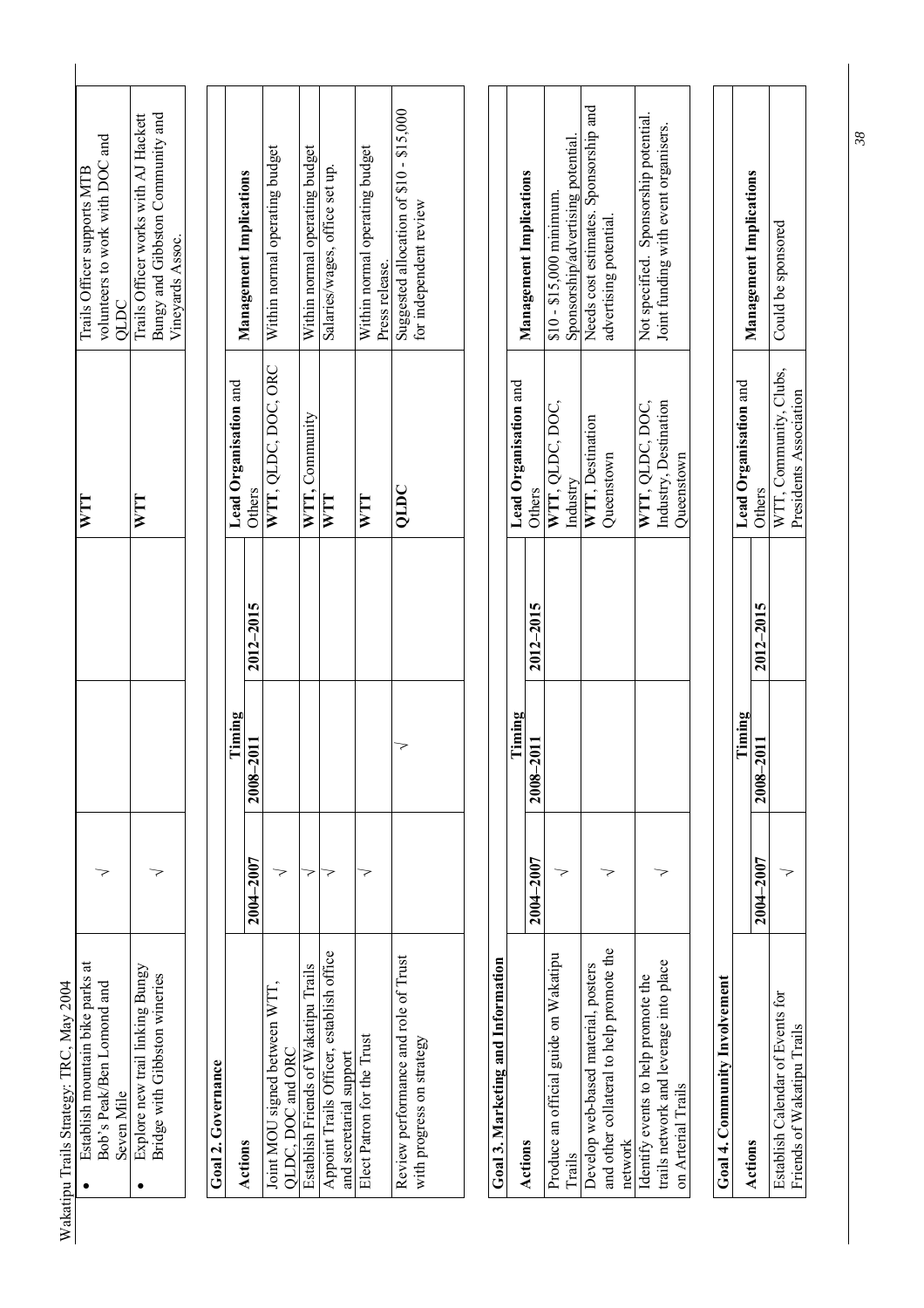| Goal 5. Broaden Funding Base          |               |           |           |                       |                                    |
|---------------------------------------|---------------|-----------|-----------|-----------------------|------------------------------------|
| Actions                               |               | Timing    |           | Lead Organisation and |                                    |
|                                       | $2004 - 2007$ | 2008-2011 | 2012-2015 | Others                | <b>Management Implications</b>     |
| Potential funding partners are        |               |           |           | WTT                   | Work of the Trails Officer in      |
| identified and approached for initial |               |           |           |                       | partnership with QLDC, Imtech Ltd, |
| reactions to the Strategy             |               |           |           |                       | DOC, ORC and Transfund.            |
| Funding proposals submitted           |               |           |           | WIT                   | Trails Officer to coordinate       |
| Bequest and donation forms prepared   |               |           |           | WIT                   | Trails Officer to coordinate with  |
| and circulated to Friends of Wakatipu |               |           |           |                       | Trustees                           |
| Trails                                |               |           |           |                       |                                    |
| Subscriptions from Friends of         |               |           |           | NTT                   | Trails Officer to coordinate with  |
| Wakatipu Trails received on annual    |               |           |           |                       | Trustees                           |
| basis                                 |               |           |           |                       |                                    |
| Sponsorships and contributions from   |               |           |           | WTT, QLDC             | Trails Officer to coordinate with  |
| developers identified                 |               |           |           |                       | Trustees and QLDC.                 |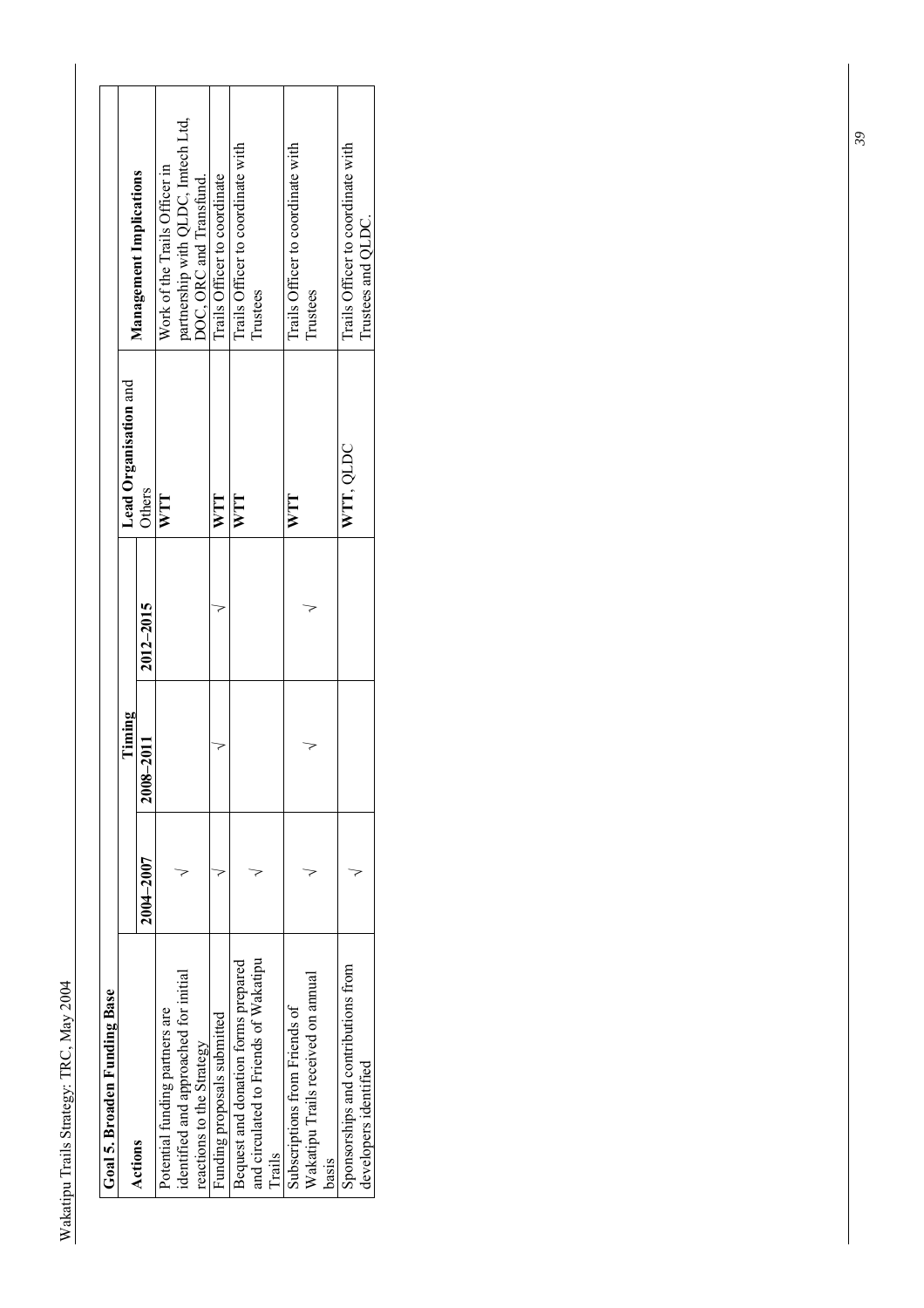|                                     | DISTANCE<br><b>APPROX.</b>              |                     | 1km                                     | 6km                | 5km                      | 3km                          |              |                            | 3km               | 10km                    |      | 24km                             |                          |            | 6km                       |       | 10km                             |                            |                              | 4km                   |          | 3km                   |          | 7km                        |
|-------------------------------------|-----------------------------------------|---------------------|-----------------------------------------|--------------------|--------------------------|------------------------------|--------------|----------------------------|-------------------|-------------------------|------|----------------------------------|--------------------------|------------|---------------------------|-------|----------------------------------|----------------------------|------------------------------|-----------------------|----------|-----------------------|----------|----------------------------|
|                                     | <b>MANAGEMENT</b>                       |                     | QLDC                                    | QLDC               | Community and QLDC       | QLDC                         |              |                            | QLDC              | QLDC                    |      | QLDC                             |                          |            | QLDC                      |       | Unclear                          |                            |                              | DOC                   |          | DOC                   |          | <b>DOC</b>                 |
|                                     | <b>USERS</b>                            |                     | W, B, D                                 | W, B, D            | W, B, D                  | W, B, D                      |              |                            | W, B, D           | W, B, D                 |      | W, B, D                          |                          |            | W, B, D                   |       | W, B, D                          |                            |                              | $\geq$                |          | W, B                  |          | W, B                       |
|                                     | GRADE                                   |                     | Easy                                    | Easy               | Easy                     | Easy                         |              |                            | Easy              | Easy                    |      | Easy                             |                          |            | Easy                      |       | Easy                             |                            |                              | Easy to               | moderate | Easy to               | moderate | Moderate                   |
| rds for the Wakatipu Trails Network | <b>ARANDARD</b><br>STANDARD<br>PROPOSED |                     | Path - sealed                           | Path – dual use    | Short Walk - dual<br>use | Path - dual use              |              |                            | Path - dual use   | Short Walk - dual       | use  | ath-dual use                     |                          |            | ath - dual use<br>⊶       |       | Walking Track -                  | dual use                   |                              | same<br>$\mathcal{L}$ |          | same<br>$\mathcal{L}$ |          | Same                       |
| Indicative Standa                   | STANDARD<br><b>CURRENT</b>              |                     | Path                                    | Path – dual use    | Walking track            | Sealed path and              | gravel track |                            | N/A               | $\sum_{i=1}^{n}$        |      | $\sum_{i=1}^{n}$                 |                          |            | Narrow track              |       | Not formed or                    | formed path<br>only partly |                              | Walking Track         |          | Walking Track         |          | Walking Track              |
| Appendix 1                          | <b>TRAILS</b>                           | Arterial – Existing | • Queenstown Gardens<br>Peninsula Track | • Frankton Walkway | • Kelvin Peninsula Track | • Track to Sunshine Bay from | Queenstown   | <b>Arterial</b> - Proposed | • Town Link Track | • Sunshine Bay to Bob's | Cove | $\bullet$ Queenstown – Arrowtown | via Frankton Walkway and | Lake Hayes | • Queenstown $-$ Arthur's | Point | $\bullet$ Kelvin Peninsula – Wye | Creek                      | Recreational Trails Existing | · 12 mile loop        |          | • Lake Dispute Track  |          | • Lake Dispute – Moke Lake |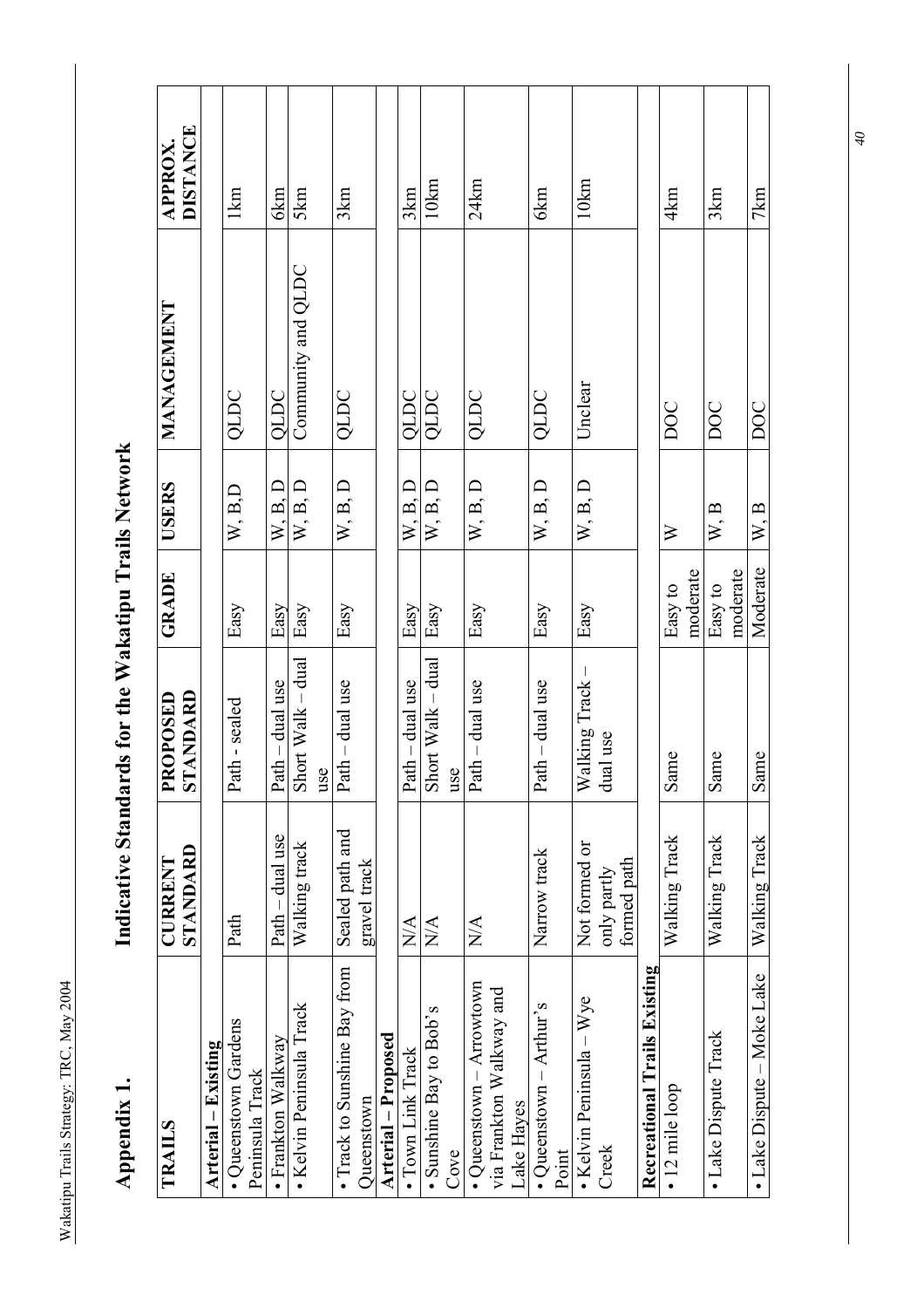| <b>TRAILS</b>                                                    | STANDARD<br><b>CURRENT</b>     | STANDARD<br>PROPOSED   | GRADE               | <b>USERS</b>     | <b>MANAGEMENT</b> | <b>DISTANCE</b><br><b>APPROX</b> |
|------------------------------------------------------------------|--------------------------------|------------------------|---------------------|------------------|-------------------|----------------------------------|
| $\bullet$ 7 Mile Creek - Wilsons Bay                             | Walking Track                  | Same                   | Moderate            | W, B, D          | <b>DOC</b>        | 2km                              |
| $\bullet$ 12 Mile Delta – Bob's Cove                             | Easy Tramping<br>Track         | Same                   | Moderate            | W, B, D          | DOC               | 4km                              |
| · Bob's Cove Nature Walk                                         | Walking Track                  | Same                   | Easy                | W, B, D          | DOC               | $1 \text{km}$                    |
| · Bob's Cove Bridal Track                                        | Walking Track                  | Same                   | moderate<br>Easy to | W, D             | <b>DOC</b>        | 3km                              |
| · Arawata Bridal Track                                           | Walking Track                  | Same                   | Easy                | W.B.D            | DOC               | 2km                              |
| $\bullet$ Femhill $-1$ Mile Creek<br>Track                       | Walking Track                  | Same                   | Moderate            | W, B             | DOC, QLDC         | 3km                              |
| · 1 Mile Creek Walk                                              | Walking Track                  | Same                   | Moderate            | W, B             |                   | 2km                              |
| · Moonlight Track                                                | Farm Road and<br>Walking Track | Same<br>Ω,             | Moderate            | W, B             | DOC               | 13km                             |
| • Ben Lomond Track from<br>Gondola                               | Tramping Track                 | Same                   | Hard                | $\geq$           | DOC, QLDC         | 3km                              |
| · Ben Lomond Track<br>Moonlight Track via<br>Sefferstown         | Tramping Track                 | Same                   | Hard                | W, B             | DOC               | 5km                              |
| Reserve Car Park to Gondola<br>$\bullet$ Ben Lomond – Bob's Peak | Tramping Track                 | Short Walk             | moderate<br>Easy to | W, D             | DOC, QLDC         | 2km                              |
| · Queenstown Hill Time<br>Walk                                   | Walking Track                  | Same                   | moderate<br>Easy to | W, B, D          | QLDC, DOC         | $1 \text{km}$                    |
| • Mt Dewar - Skippers Road<br>Circuit                            | N/A                            | Easy Tramping<br>Track | Moderate<br>to hard | $\triangleright$ | DOC               | 4km                              |
| · Saw Pit Gully                                                  | Walking Track                  | Same                   | Moderate            | $\geq$           | QLDC              | 3km                              |
| · Tobin's Track                                                  | Legal road                     | Same                   | Moderate            | $W$ , B, H,      | QLDC              | 4km                              |
| • Arrowtown Walkway                                              | Short Walk                     | Same                   | Easy                | W, B, D          | DOC/ORC           | 4km                              |
| • Mt Rosa Track                                                  | Farm Road                      | Route                  | Hard                | W, B             | DOC               | 10km                             |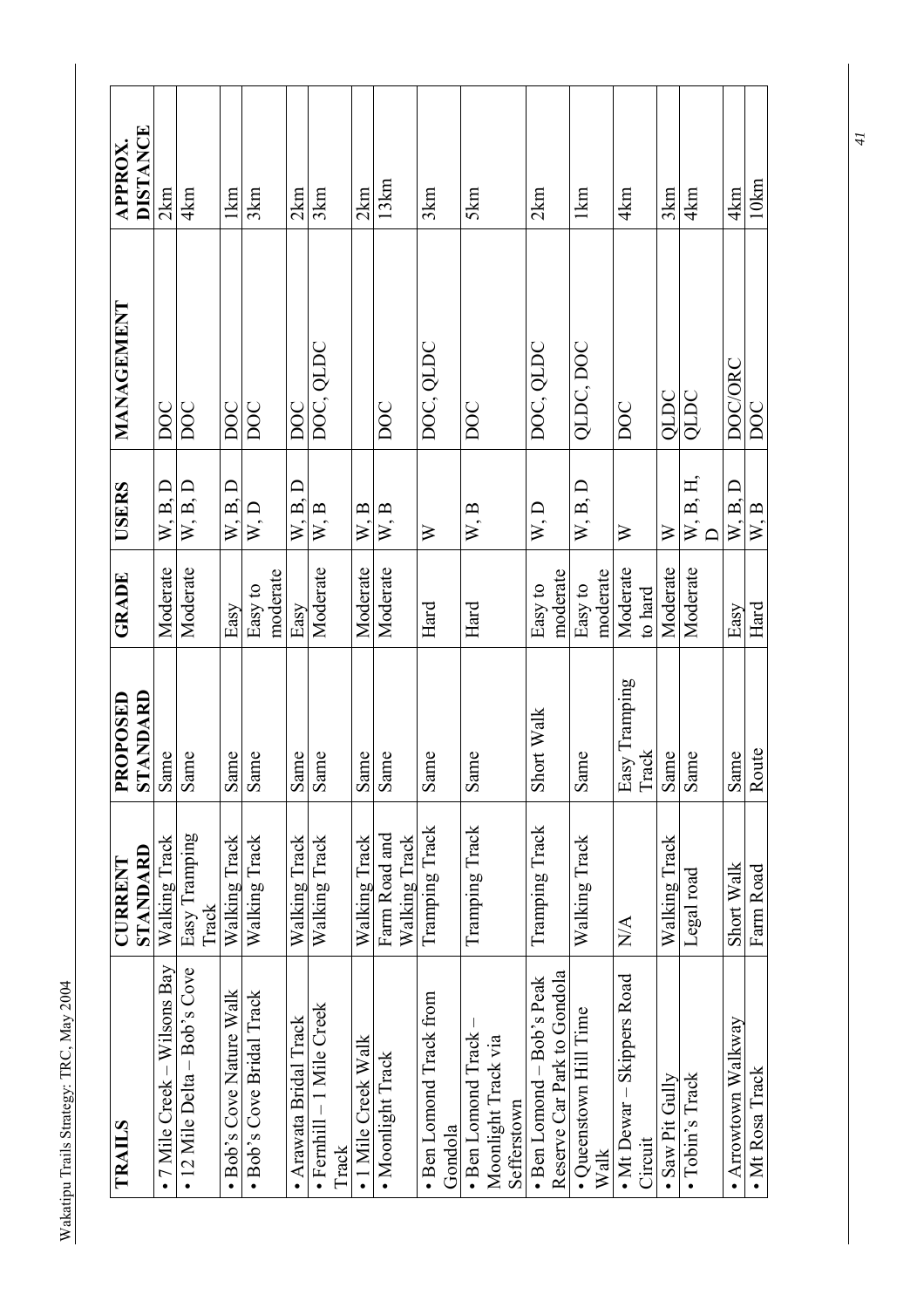| ŝ     |  |
|-------|--|
|       |  |
| くらし   |  |
| 27777 |  |
| rails |  |
|       |  |

| TRAILS                              | STANDARD<br>CURRENT                       | TANDARD<br><b>ROPOSED</b><br>۵ | GRADE     | <b>USERS</b>             | MANAGEMENT                | DISTANCE<br><b>APPROX</b> |
|-------------------------------------|-------------------------------------------|--------------------------------|-----------|--------------------------|---------------------------|---------------------------|
| Recreational Trails Proposed        |                                           |                                |           |                          |                           |                           |
| $\bullet$ MTB Park $-7$ Mile        | $\overline{\mathrm{N}}\mathrm{A}$         | ingle Track<br>5               | Easy to   | $\approx$                | DOC, MTB's                | Not specified             |
|                                     |                                           |                                | difficult |                          |                           |                           |
| • MTB Park, Ben Lomond $-$          | $\frac{\mathsf{A}}{\mathsf{N}\mathsf{A}}$ | ingle Track<br>5               | Difficult |                          | QLDC, MTB's               | Not specified             |
| Bob's Peak Reserve                  |                                           |                                |           |                          |                           |                           |
| • Lake Hayes (west shore)           | $\sum_{i=1}^{\infty}$                     | Short Walk                     | Easy      | W, D                     | QLDC?                     |                           |
| · Skippers Road - Coronet           | Route                                     | Marked Route                   | Hard      | $\geqslant$              | Unclear                   |                           |
| Peak - Arrowtown via Brow           |                                           |                                |           |                          |                           |                           |
| Peak                                |                                           |                                |           |                          |                           |                           |
| $\bullet$ Lake Johnson $-$ Shotover | $\sum_{i=1}^{n}$                          |                                | Easy to   | B, W                     | Subject to approvals from | 8km                       |
| River – Arthur's Point              |                                           |                                | moderate  |                          | land owner                |                           |
| · Boyds Road - Cone Peak            | $\mathbb{X}^{\mathsf{A}}$                 | larked Route<br>⋝              | Moderate  | $\mathbf{B}, \mathbf{W}$ | To be discussed with      | 7km                       |
| Station/Chard Farm                  |                                           |                                |           |                          | leaseholders              |                           |
| • Gibbston Wine Trails $-$          | $\mathbb{X}^{\mathsf{A}}$                 | Walking Track –                | Easy      | B, W                     | To be discussed with      | $6 - 10km$                |
| Bungy Bridge                        |                                           | dual use                       |           |                          | stakeholders              |                           |
|                                     |                                           |                                |           |                          |                           |                           |

 $KEY:$ <br>W = Walkers

 $W = Walkers$  B = Bikers  $D = Walders$  with Dogs  $H = Horses$  $B = Bikers$ 

 $D =$  Walkers with  $Dogs$ 

 $H =$ Horses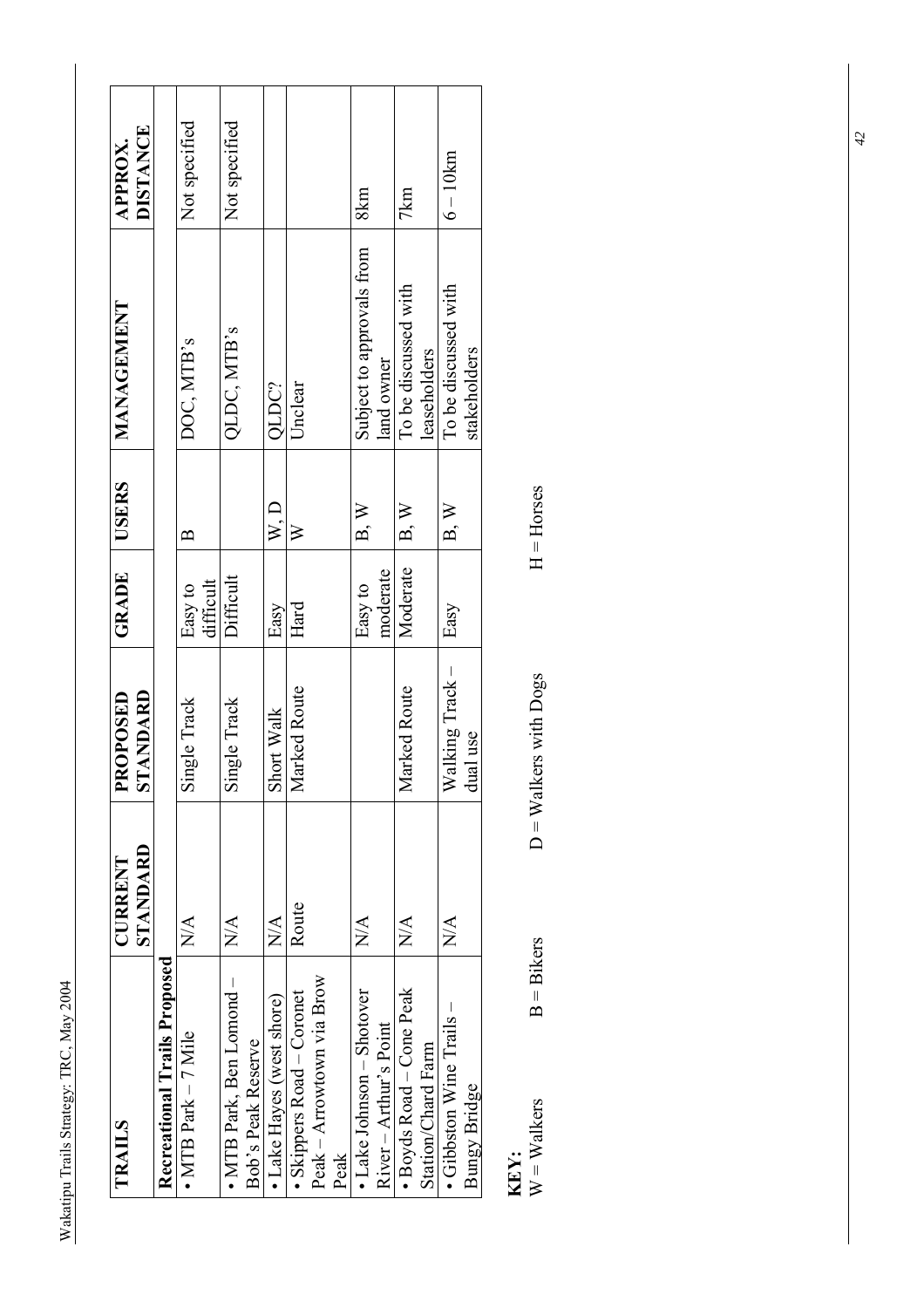## Appendix 2.

# Analysis of the Wakatipu Rural Road Network for Recreational Use Appendix 2. Analysis of the Wakatipu Rural Road Network for Recreational Use

| Non Vehicular Use of<br><b>Rural Roads</b> |          |                                  |        |              |                           |                                                     |                           |                                  |                                         |  |
|--------------------------------------------|----------|----------------------------------|--------|--------------|---------------------------|-----------------------------------------------------|---------------------------|----------------------------------|-----------------------------------------|--|
| Road                                       |          | vehicular Users<br>Existing Non- |        |              | Requirements<br>1<br>User | Relation to Trail Network                           | <b>Surface</b><br>Current | <b>Start Name</b>                | End Name                                |  |
|                                            | cyclists | Mtbike                           | Pedest | Horse        |                           |                                                     |                           |                                  |                                         |  |
| MOKE LAKE ROAD                             | >        | ≻                                |        |              | ΓS                        | link to Moonlight trk                               | sealed                    | GY-QT ROAD                       | ALPINE RETREAT ROAD                     |  |
| MOKE LAKE ROAD                             |          | ➤                                |        |              | ns                        | link to Moonlight trk                               | unsealed                  | ALPINE RETREAT RD                | MOKE CREEK                              |  |
| GLENORCHY-QUEENSTOWN RD 4                  | ⋗        | >                                | >      |              | shoulder                  | link to all tracks off this rd                      | sealed                    | FERNHILL ROAD (NTH)              | FERNHILL ROAD (STH)                     |  |
| GLENORCHY-QUEENSTOWN RD                    | ₹        | >                                | >      |              | shoulder                  | link to all tracks off this rd                      | sealed                    | FERNHILL ROAD (STH)              | <b>LYOB AVB 3NIHSNNS</b><br>RAMP        |  |
| GLENORCHY-QUEENSTOWN RD                    | >        | >                                | >      |              | shoulder                  | link to all tracks off this rd                      | sealed                    | SUNSHINE BAY BOAT<br>RAMP        | MOKE LAKE ROAD                          |  |
| GLENORCHY-QUEENSTOWN RD                    | >        | >                                | >      |              | shoulder                  | link to all tracks off this rd                      | sealed                    | MOKE LAKE ROAD                   | <b>BOBS COVE</b>                        |  |
| GORGE RD                                   | >        | >                                | >      |              | shoulder, trail           | link to Arthur's Pt, Tucker<br>Beach (?), Moonlight | sealed                    | INDUSTRIAL PLACE                 | <b>MCCHESNEY CREEK</b><br><b>BRIDGE</b> |  |
| GORGE RD                                   | >        | >                                | >      |              | shoulder, trail           | link to Arthur's Pt, Tucker<br>Beach (?), Moonlight | sealed                    | MCCHESNEYS RD<br>Q/TOWN END      | MCMILLAN RD                             |  |
| GORGE RD                                   | >        | >                                | >      |              | shoulder, trai            | link to Arthur's Pt, Tucker<br>Beach (?), Moonlight | sealed                    | MCMILLANS RD                     | MOONLIGHT STABLES<br><b>ROAD</b>        |  |
| ATLEY ROAD                                 | >        | >                                | >      | ≧            | footpath                  | link to MS                                          | $\sim$                    | MALAGHANS ROAD<br><b>WEST</b>    | MALAGHANS ROAD<br><b>EAST</b>           |  |
| ARTHURS POINT ROAD                         | ⋗        | >                                | >      | >            | shoulder                  | link to other rural rds                             | sealed                    | MOONLIGHT STABLES<br><b>ROAD</b> | ATLEY ROAD                              |  |
| <b>ARTHURS POINT ROAD</b>                  | >        | ≻                                | >      |              | shoulder                  | link to other rural rds                             | sealed                    | ATLEY ROAD                       | LITTLES ROAD                            |  |
| CORONET PEAK ROAD                          | 7        | >                                | >      |              | ΓS                        | link to Coronet Peak,<br><b>Skippers</b>            | sealed                    | <b>MALAGHANS ROAD</b>            | SKIPPERS ROAD                           |  |
| CORONET PEAK ROAD                          | >        | >                                | >      |              | ns                        | link to Coronet Peak,<br><b>Skippers</b>            | sealed                    | SKIPPERS ROAD                    | SKI FIELD                               |  |
| <b>LITTLES ROAD</b>                        | >        | >                                | >      | note 2       | <b>b/trail</b>            | link to other rural rds                             | sealed                    | <b>MALAGHANS ROAD</b>            | SPEARGRASS FLAT RD                      |  |
| <b>DALEFIELD ROAD</b>                      | >        | >                                | >      | $\checkmark$ | <b>b/trail</b>            | link to other rural rds                             | sealed                    | <b>MALAGHANS ROAD</b>            | SPEARGRASS FLAT RD                      |  |
| MOUNTAIN VIEW ROAD                         |          | >                                | ⋗      | ≧            | <b>b/trail</b>            | link to other rural rds                             | unsealed                  | DALEFIELD ROAD                   | END                                     |  |
| <b>DOMAIN ROAD</b>                         | >        | >                                | >      | $\geq$       | <b>b</b> /trail           | ink to other rural rds, MS                          | sealed                    | SPEARGRASS FLAT RD               | LOWER SHOTOVER ROAD                     |  |
| MOONEYS ROAD                               |          | >                                | >      | >            | <b>b/trail</b>            | link to other rural road                            | unsealed                  | HUNTER ROAD                      | 오<br>EM                                 |  |
| HUNTER ROAD                                | >        | >                                | >      | ▽            | <b>b</b> /trail           | ink to other rural rds                              | sealed                    | <b>MALAGHANS ROAD</b>            | SPEARGRASS FLAT RD                      |  |
| <b>MALAGHANS ROAD</b>                      |          |                                  |        |              | shoulder                  | link to other rural rds                             | sealed                    | <b>SIGN POST ARTHURS</b>         | CORONET PEAK ROAD                       |  |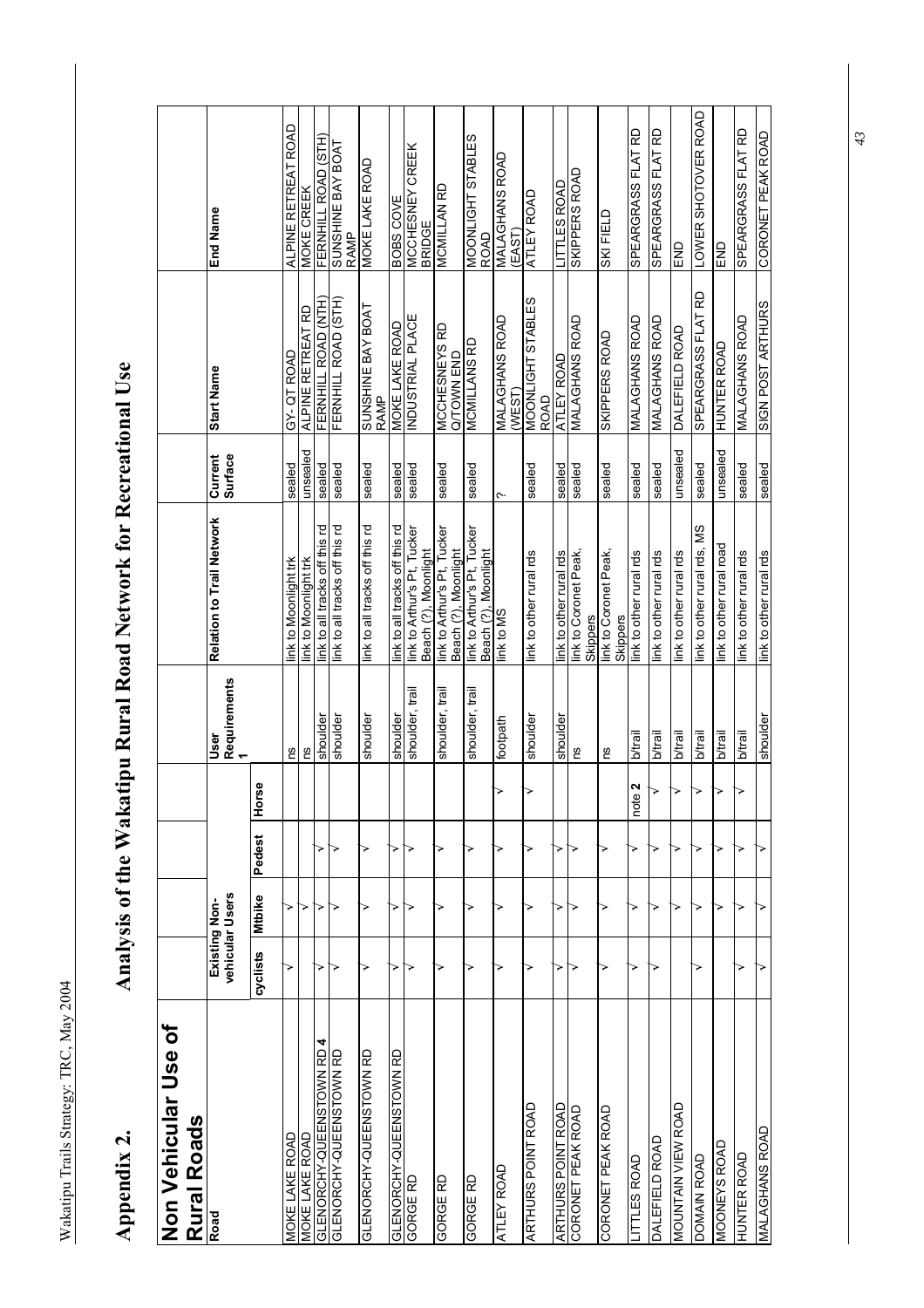| ş             |  |
|---------------|--|
| $\frac{1}{4}$ |  |
| TRC.          |  |
| Strategy:     |  |
| ails<br>۱     |  |
|               |  |

| Non Vehicular Use of<br>Rural Roads |          |                                  |        |        |                           |                                                                  |                    |                                     |                                           |  |
|-------------------------------------|----------|----------------------------------|--------|--------|---------------------------|------------------------------------------------------------------|--------------------|-------------------------------------|-------------------------------------------|--|
| Road                                |          | vehicular Users<br>Existing Non- |        |        | Requirements<br>1<br>User | Relation to Trail Network                                        | Current<br>Surface | <b>Start Name</b>                   | End Name                                  |  |
|                                     | cyclists | Mtbike                           | Pedest | Horse  |                           |                                                                  |                    |                                     |                                           |  |
|                                     |          |                                  |        |        |                           |                                                                  |                    | POINT                               |                                           |  |
| MALAGHANS ROAD                      | >        | ⋗                                | >      |        | shoulder, trail           | link to other rural rds                                          | sealed             | CORONET PEAK ROAD                   | DALEFIELD ROAD                            |  |
| <b>MALAGHANS ROAD</b>               | >        | >                                | >      | ≻ ि    | shoulder, b/trail         | link to other rural rds                                          | sealed             | DALEFIELD ROAD                      | CORONET VIEW ROAD                         |  |
| <b>MALAGHANS ROAD</b>               | >        |                                  |        |        | shoulder, b/trail         | link to other rural rds                                          | sealed             | <b>MILLBROOK</b>                    | HAYES/ARROWTOWN<br><b>ROAD</b><br>LAKE    |  |
| LOWER SHOTOVER ROAD                 | >        | >                                | >      | ≻      | <b>b/trail</b>            | link to other rural rds                                          | sealed             | DOMAIN ROAD                         | SPEARGRASS FLAT RD                        |  |
| LOWER SHOTOVER ROAD                 | >        | >                                | >      | $\geq$ | <b>b/trail</b>            | link to other rural rds                                          | sealed             | SPENCE ROAD                         | DOMAIN ROAD                               |  |
| SPENCE ROAD                         | 7        | ॽ                                | >      |        | b/trail                   | ink to other rural rds                                           | sealed             | <b>LOWER SHOTOVER ROAD</b>          | <b>OLD STATE HIGHWAY</b><br><b>BRIDGE</b> |  |
| OLD SCHOOL HOUSE ROAD               |          | >                                | >      | >      | <b>b/trail</b>            | link to other rural rds/ trail<br>network                        | unsealed           | SPENCE ROAD                         | SHOTOVER FLATS (True<br>left)             |  |
| <b>TUCKER BEACH ROAD</b>            | >        | >                                | >      | ↘      | b/trail                   | link to other rural rds/ trail                                   | sealed/            | STATE HIGHWAY 6                     | RIVER ACCESS                              |  |
|                                     |          |                                  |        |        |                           | network                                                          | unsealed           |                                     |                                           |  |
| <b><i>HAN SWIL</i></b>              |          |                                  | >      | 7      | b/trail                   | link to other rural rds/ trail<br>network                        | unsealed           | <b>TUCKER BEACH ROAD</b>            | ROAD END TO WEST                          |  |
| HANSENS ROAD                        |          | >                                | >      | ≻      | b/trail                   | link to other rural rds/ trail<br>network                        | unsealed           | STATE HIGHWAY 6                     | LAKE JOHNSON (SOUTH)                      |  |
| HANSENS ROAD                        |          | >                                | >      | ▽      | b/trail                   | link to other rural rds/ trail<br>network                        | unsealed           | <b>TUCKER BEACH ROAD</b>            | LAKE JOHNSON (NORTH)                      |  |
| <b>GRANT ROAD</b>                   |          | >                                | >      |        | lient                     | link to future subdivision<br>infrastructure?/ trail<br>network? | unsealed           | STATE HIGHWAY 6                     | ROAD END (AIRPORT<br>AREA)                |  |
| SPEARGRASS FLAT ROAD                | >        | ⋗                                | >      | ↘      | shoulder, b/trail         | link to other rural rds/ trail<br>network                        | sealed             | <b>HUNTER/LOWER</b><br>SHOTOVER RDS | SLOPEHILL RD EAST<br>(E.O.S)              |  |
| SLOPEHILL ROAD(WEST)                |          | ⋗                                | >      | ⊳      | b/trail                   | link to other rural rds/ trail                                   | unsealed           | LOWER SHOTOVER ROAD                 | <b>SLOPE HILL RD</b><br>END OF<br>WEST    |  |
| SLOPEHILL ROAD(EAST)                |          | >                                | >      | ⊳      | <b>b/trail</b>            | link to other rural rds/ trail<br>network<br>network             | unsealed           | SPEARGRASS FLAT RD                  | END OF SLOPE HILL RD<br>EAST              |  |
| RUTHERFORD ROAD                     |          | ⋗                                | >      | r      | <b>b/trail</b>            | ink to Lake Hayes trails                                         | unsealed           | SLOPE HILL ROAD (EAST)              | LAKE HAYES (NW<br>CORNER)                 |  |
| ARROWTOWN-LAKE HAYES RD 3           | ⋗        |                                  | >      |        | shoulder, trail           | links to Lake Hayes trails                                       |                    | STATE HIGHWAY 6                     | BENDEMEER BAY<br><b>RESERVE</b>           |  |
| ARROWTOWN-LAKE HAYES RD             | >        | >                                | >      | ⊳      | shoulder, trail           | links to Lake Hayes trails/ trail network                        |                    | BENDEMEER BAY<br><b>RESERVE</b>     | FLAT/HOGAN GUL<br><b>SPEARGRASS</b>       |  |
| ARROWTOWN-LAKE HAYES RD             | >        |                                  |        |        | shoulder, trail           | link to Arrowtown                                                | sealed             | SPEARGRASS FLAT RD                  | WATERFALL PARK ROAD                       |  |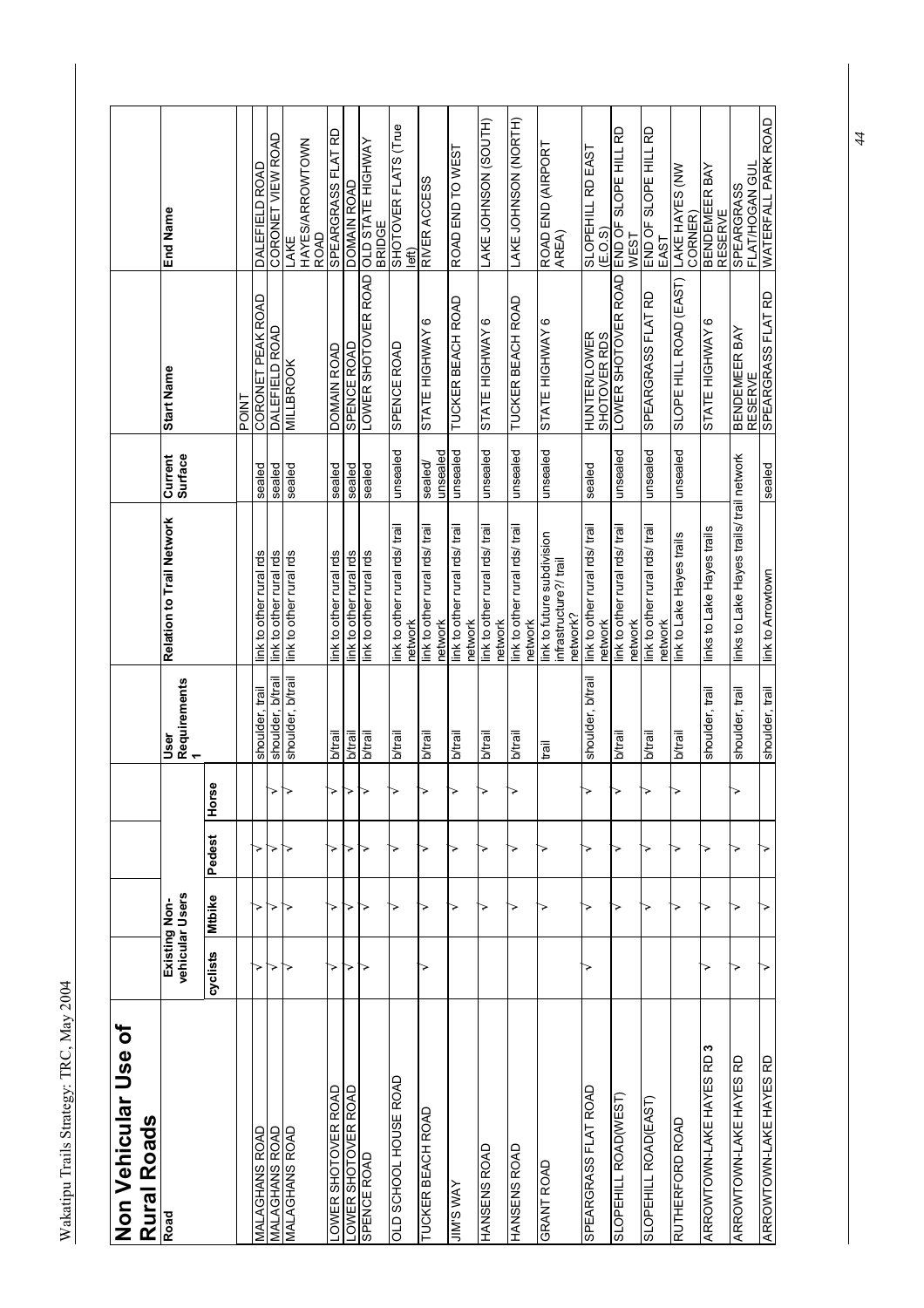| $\tilde{\zeta}$<br>$\tilde{a}$ |  |
|--------------------------------|--|
| r<br>F<br>ز                    |  |
| $+ra+earri$<br>į               |  |
| L<br>rails                     |  |
|                                |  |

| Non Vehicular Use of<br><b>Roads</b><br>Rural |                                  |        |        |                        |                                                                                                                                                                                                                                                                                                                                                                                                                              |                                                                                      |                           |                                     |                                                                    |
|-----------------------------------------------|----------------------------------|--------|--------|------------------------|------------------------------------------------------------------------------------------------------------------------------------------------------------------------------------------------------------------------------------------------------------------------------------------------------------------------------------------------------------------------------------------------------------------------------|--------------------------------------------------------------------------------------|---------------------------|-------------------------------------|--------------------------------------------------------------------|
| Road                                          | vehicular Users<br>Existing Non- |        |        |                        | Requirements<br>User                                                                                                                                                                                                                                                                                                                                                                                                         | Relation to Trail Network                                                            | <b>Surface</b><br>Current | <b>Start Name</b>                   | End Name                                                           |
|                                               | cyclists                         | Mtbike | Pedest | $\pmb{\omega}$<br>Hors |                                                                                                                                                                                                                                                                                                                                                                                                                              |                                                                                      |                           |                                     |                                                                    |
| ARROWTOWN-LAKE HAYES RD                       | >                                | ≻      | >      |                        | shoulder, trail                                                                                                                                                                                                                                                                                                                                                                                                              | link to Arrowtown                                                                    | sealed                    | WATERFALL PARK ROAD                 | BUTEL ROAD                                                         |
| ARROWTOWN-LAKE HAYES RD                       | ₹                                | >      | >      |                        | shoulder, trail                                                                                                                                                                                                                                                                                                                                                                                                              | link to Arrowtown                                                                    | sealed                    | <b>BUTEL ROAD</b>                   | MALAGHANS ROAD                                                     |
| BUTEL ROAD                                    |                                  | >      | >      |                        | ns                                                                                                                                                                                                                                                                                                                                                                                                                           | link to Arrowtown                                                                    | unsealed                  | ARROWTOWN - LAKE<br>HAYES RD        | <b>MILTBLOOK BOUNDARY</b>                                          |
| <b>MCDONNELL ROAD</b>                         | desired                          | ₹      |        |                        | <b>b/trail</b>                                                                                                                                                                                                                                                                                                                                                                                                               | link to Arrowtown/ trail<br>network                                                  | unsealed                  | <b>CENTENNIAL AVE</b>               | HAYES RD - MALAGHANS<br><b>ARROWTOWN - LAKE</b><br>RD INTERSECTION |
| HOGAN GULLY ROAD                              | desired                          | >      | ⋗      |                        | <b>b/trail</b>                                                                                                                                                                                                                                                                                                                                                                                                               | link to other rural rds/ trail<br>network                                            | unsealed                  | <b>ARROWTOWN - LAKE</b><br>HAYES RD | <b>MCDONNELL RD</b>                                                |
| CENTENNIAL AVE                                |                                  | >      | ॽ      |                        | shoulder, trail                                                                                                                                                                                                                                                                                                                                                                                                              | link to other rural rds/ trail<br>area, lower Arrow River?<br>network - Morven Ferry | sealed                    | 100KM SIGN Near SH6                 | <b>MCDONNELL RD</b>                                                |
| <b>ARROW JUNCTION ROAD</b>                    |                                  | >      | >      |                        | ORVEN<br>V b/traill ink to<br>Kawarau River-<br>trailsu nsealed<br>S TATE<br>trailsu nsealed<br>trailsu nsealed<br>GR OAD END<br>Kawarau River<br><b>Kawarau River</b><br>$\checkmark$ $\checkmark$<br>b/traill ink to<br>6M ORVEN<br>$(SOUTH)$ A<br>EC ROBINS<br>ROAD<br>$\sqrt{7}$<br>HIGHWAY 6<br>ake Hayes<br>n sl inkto<br><b>HIGHWAY</b><br>HIGHWAY<br>S TATE<br>S TATE<br>FERRY<br>FERRY<br><b>ROAD</b><br><b>RDM</b> | ROAD END(SOUTH)                                                                      |                           |                                     |                                                                    |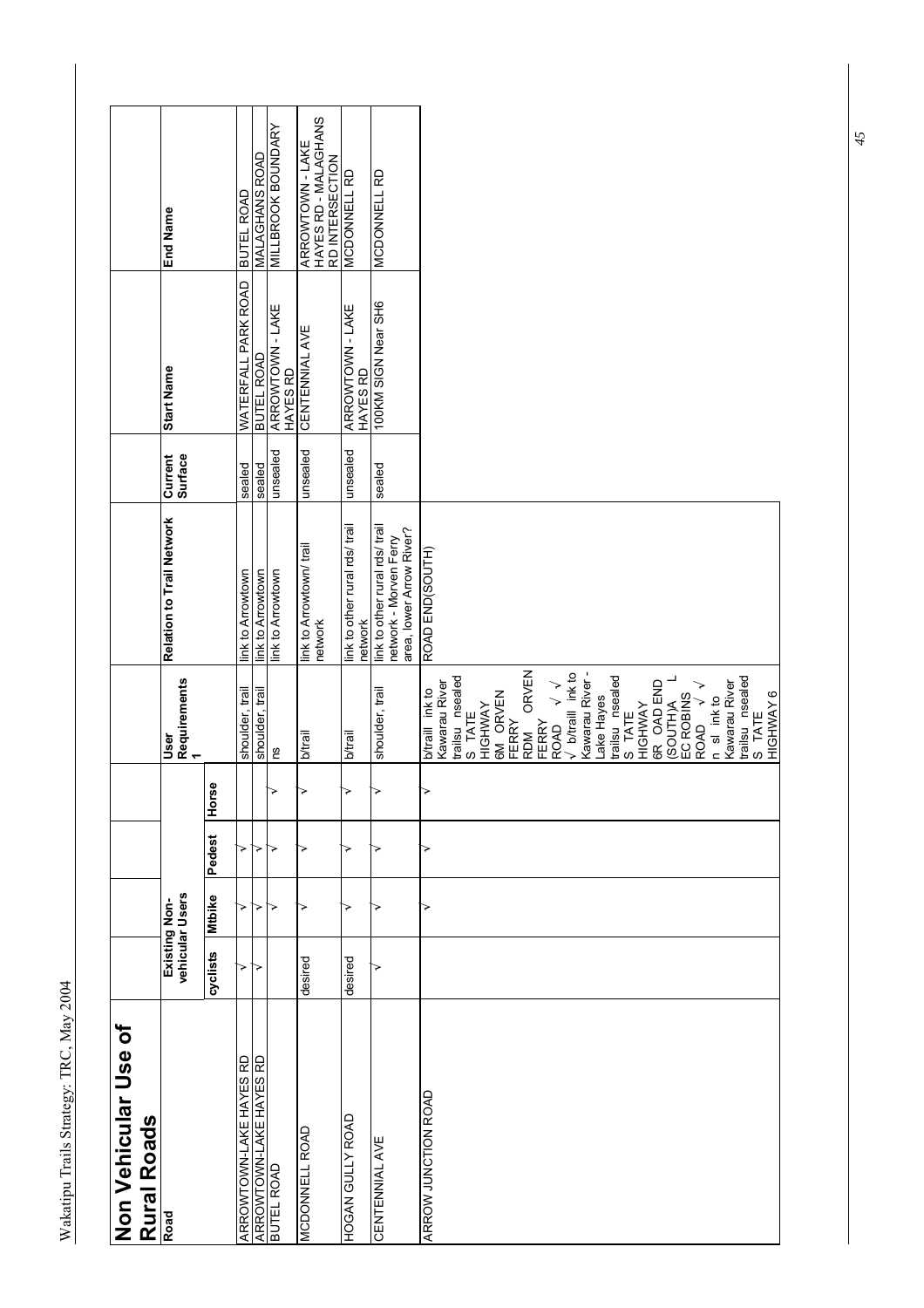| İ                  |  |
|--------------------|--|
|                    |  |
|                    |  |
| ζ<br>F             |  |
| <b>TAG+</b><br>Ì   |  |
| $\frac{c}{c}$<br>Į |  |
|                    |  |

| Non Vehicular Use of<br>Rural Roads |          |                                  |        |       |                      |                                                                                                     |                           |                       |                             |
|-------------------------------------|----------|----------------------------------|--------|-------|----------------------|-----------------------------------------------------------------------------------------------------|---------------------------|-----------------------|-----------------------------|
| Road                                |          | vehicular Users<br>Existing Non- |        |       | Requirements<br>User | Relation to Trail Network                                                                           | <b>Surface</b><br>Current | <b>Start Name</b>     | End Name                    |
|                                     | cyclists | Mtbike                           | Pedest | Horse |                      |                                                                                                     |                           |                       |                             |
| CROWN RANGE ROAD                    |          |                                  |        |       | ns                   | network - Tobins Track loop<br>ink to other rural rds/ trail                                        | sealed                    | STATE HIGHWAY NO.6    | JEFFERY ROAD                |
| CROWN RANGE ROAD                    |          |                                  |        |       | Su                   | network - Tobins Track loop<br>link to other rural rds/ trail                                       | sealed                    | <b>JEFFERIES ROAD</b> | CATTLE GRID AT SADDLE       |
| <b>GLENCOE ROAD</b>                 |          |                                  |        |       | <b>b/trail</b>       | network - Tobins Track loop,<br>link to other rural rds/ trail<br>possible future Glencoe<br>trails | unsealed                  | CROWN RANGE RD        | GLENCOE STATION             |
| TOBINS TRACK                        |          |                                  |        | >     | ΓS                   | link to other rural rds/ trail<br>network                                                           | unsealed                  | FORD STREET           | GLENCOE ROAD                |
| EASTBOURNE ROAD                     |          |                                  |        | >     | ns                   | link to other rural rds/ trail<br>network                                                           | unsealed                  | CROWN RANGE RD        | ROAD END                    |
| WHITECHAPEL ROAD                    |          |                                  |        | ≧     | <b>b</b> /trail      | network - Tobins Track loop,<br>link to other rural rds/ trail<br>possible future Glencoe<br>trails | unsealed                  | STATE HIGHWAY 6       | ROAD END                    |
| CHARD FARM ROAD                     |          |                                  |        | >     | b/trail              | trail network                                                                                       | unsealed                  | STATE HIGHWAY 6       | CONE PEAK STATION           |
| COAL PIT SADDLE ROAD                |          |                                  |        | ▽     | b/trail              | link to Nevis Valley via<br>Doolans                                                                 | unsealed                  | STATE HIGHWAY 6       | COAL PIT SADDLE             |
| GIBBSTON BACK ROAD                  |          |                                  |        | r     | <b>b/trail</b>       | links to other rural roads/<br>trail network                                                        | unsealed                  | STATE HIGHWAY 6       | COAL PIT SADDLE RD          |
| BOYD ROAD                           |          |                                  |        | >     | <b>b/trail</b>       | links to other rural roads/<br>trail network                                                        | unsealed                  | STATE HIGHWAY 6       | HOMESTEAD / CONE<br>PEAK RD |

### LEGEND NOTES **LEGEND NOTES**

NOTE: 1 User requirements= new or upgraded roads should aim to retain (if currently present) or establish these features.<br>NOTE 2 : Horses ridden east of GR F41 720E - 721N NOTE: 1 User requirements= new or upgraded roads should aim to retain (if currently present) or establish these features.

NOTE 2 : Horses ridden east of GR F41 720E - 721N

NOTE 3: Arrowtown - Lake Hayes Road - the main trail access to Arrowtown until such time as alternative access can be negotiated. NOTE 3: Arrowtown - Lake Hayes Road - the main trail access to Arrowtown until such time as alternative access can be negotiated.

NOTE: 4 Glenorchy - Queenstown Rd links cyclists and pedestrians to Sunshine Bay, Arawhata, Seven Mile, Moke Lake, Wilsons Bay, Twelve Mile Delta/ Bobs<br>Cove, Mt Crichton loop, Bobs Cove Nature trail NOTE: 4 Glenorchy - Queenstown Rd links cyclists and pedestrians to Sunshine Bay, Arawhata, Seven Mile, Moke Lake, Wilsons Bay, Twelve Mile Delta/ Bobs Cove, Mt Crichton loop, Bobs Cove Nature trail

Abbreviations and Terms: **Abbreviations and Terms:**

 $mtb = mountain bike$ mtb = mountain bike

ns = non-specific other than safe access (appropriate sight distances) along the standard formed carriage way. ns = non-specific other than safe access (appropriate sight distances) along the standard formed carriage way.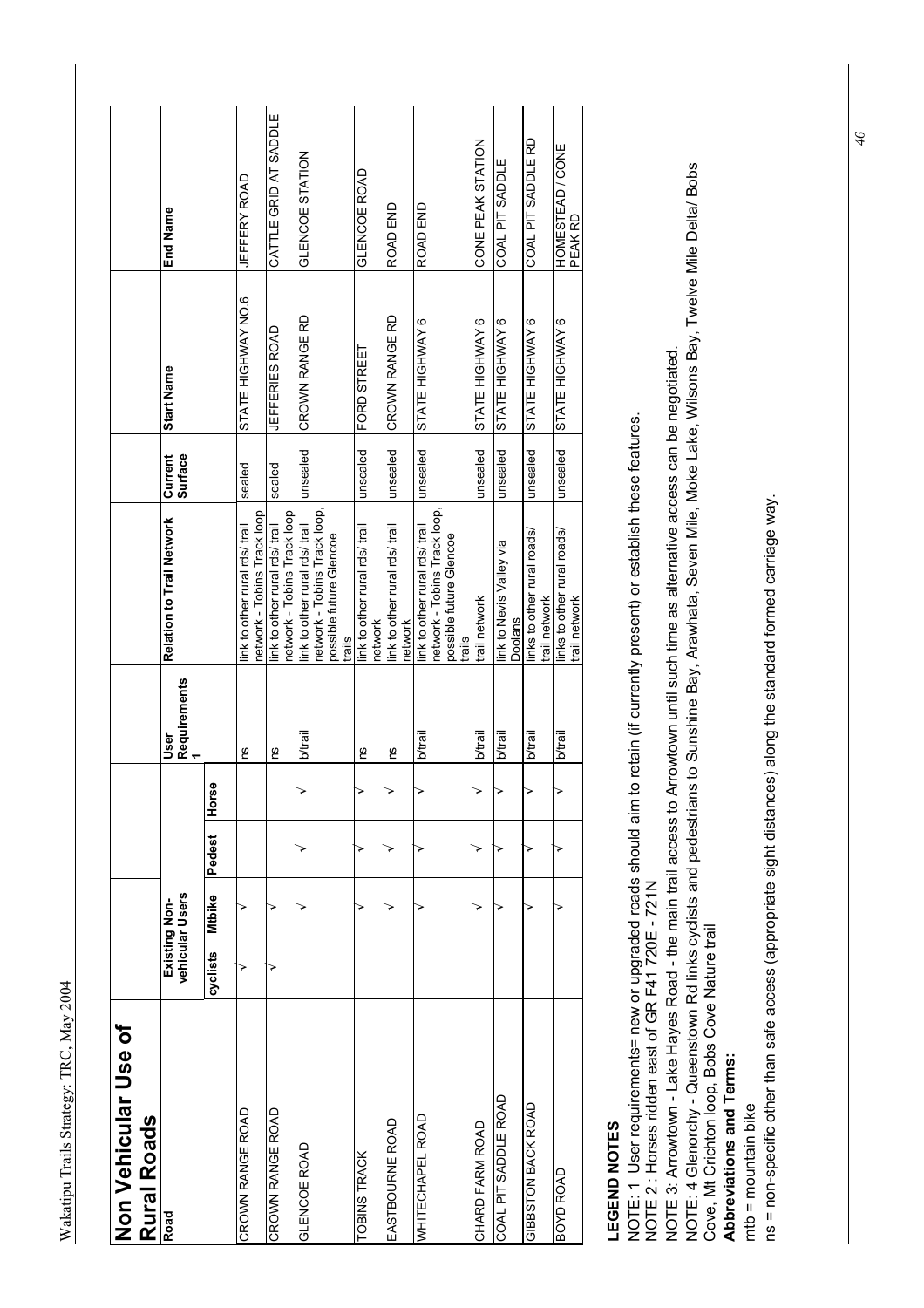| Ş             |  |
|---------------|--|
|               |  |
| $\frac{1}{2}$ |  |
|               |  |
| ز             |  |
| r<br>F        |  |
| i<br>í        |  |
| ã             |  |
|               |  |

| End Name |
|----------|
|----------|

shoulder = a standard sealed shoulder (900mm ?) width to the carriage way to allow cyclist to pull to the side of the road for their safety. shoulder = a standard sealed shoulder (900mm ?) width to the side of the carriage way to allow cyclist to pull to the side of the road for their safety. trail = a formed trail to the side of and separate from the carriage way. trail = a formed trail to the side of and separate from the carriage way.

b/trail = Bridle trail, 2 metres width to provide for horses to pass/ ride 2 breast/ allow pedestrians to pass/ provide safe distance between horse and vehicles on road b/trail = Bridle trail, 2 metres width to provide for horses to pass/ ride 2 breast/ allow pedestrians to pass/ provide safe distance between horse and vehicles on road link = the road provides a critical link in the overall trail network link = the road provides a critical link in the overall trail network

 $MS = marginal strips$ MS = marginal strips